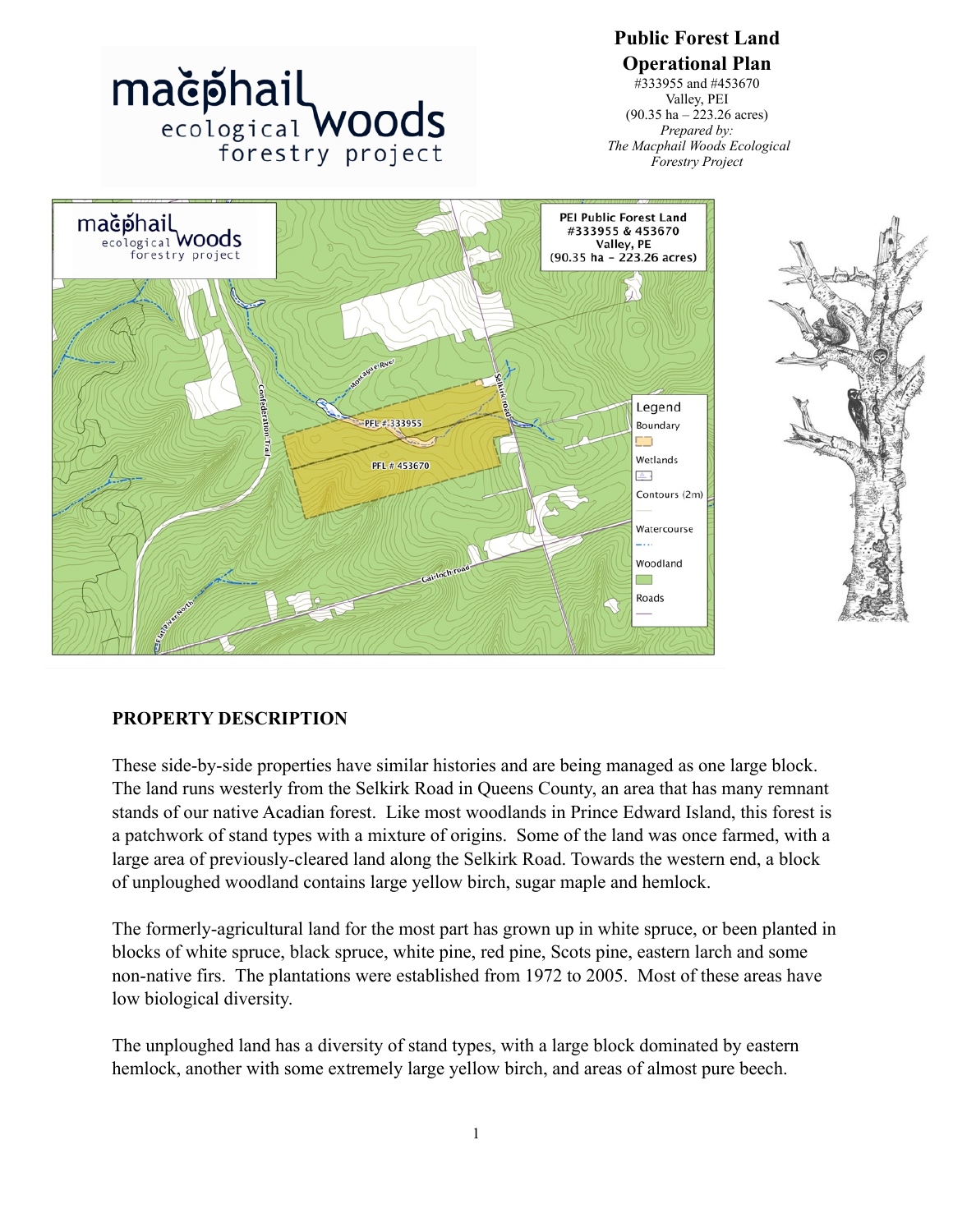There are also younger mixed stands and areas where the fir is dying out due to being attacked by balsam woolly adelgids *(Adelges piceae)*.

The land is slightly rolling and well-drained for the most part and is capable of growing very high quality trees. There is an extensive riparian area within the property, which include several abandoned beaver impoundments and one poorly-drained area that has some of the highest biological diversity on the site. Access is good throughout the property due to the extensive road system already in place, though these need to be maintained.

### **OVERALL PLAN FOR THE PROPERTY**

While all woodland has its own value, this forest has many attributes that make it deserving of special care and attention.

- 1. There are three species of rare native plants naturally growing on the property witch hazel *(Hamamelis virginiana)*, black ash *(Fraxinus nigra)* and hobblebush *(Viburnum lantanoides)*. The first is listed as "**Extremely rare**: May be especially vulnerable to extirpation (typically 5 or fewer occurrences or very few remaining individuals)" by the Atlantic Canada Conservation Data Centre. Hobblebush and black ash have a ranking of "**Rare**: May be vulnerable to extirpation due to rarity or other factors (6 to 20 occurrences or few remaining individuals)". In addition, there is royal fern *(Osmunda regalis),* which is "**Uncommon**, or found only in a restricted range, even if abundant at some locations (21 to 100 occurrences)". There are also hundreds of common lady's slipper, both in the pink and white forms.
- 2. The woodland is home to a pileated woodpecker *(Dryocopus pileatus)*. This is our largest native woodpecker, being about the size of a crow. This rare bird was once thought to be extirpated in the province. There are many signs of feeding on dead balsam firs, and a pileated was heard calling and drumming many times. In late December of 2011, there were sightings of the woodpecker on two different occasions.
- 3. The large trees on the property are not only attractive to the pileated woodpecker there is also a barred owl (*Strix varia)* regularly seen and heard within the woodlands.
- 4. There are some excellent examples of yellow birch, eastern hemlock and beech on the property, in stands or just individual trees. These remnants of the native Acadian forest not only provide excellent habitat for a wide range of wildlife, but also will be important seed sources for this and other properties in the province.
- 5. The (comparatively) large size of this woodland is important, as it is becoming increasingly rare within the province.
- 6. The riparian zones, including the beaver impoundments, offer some excellent wildlife habitat to everything from mink to spotted salamanders and newts.
- 7. The trail on the property makes these areas very accessible and will be used to highlight riparian zone restoration and all things related to water.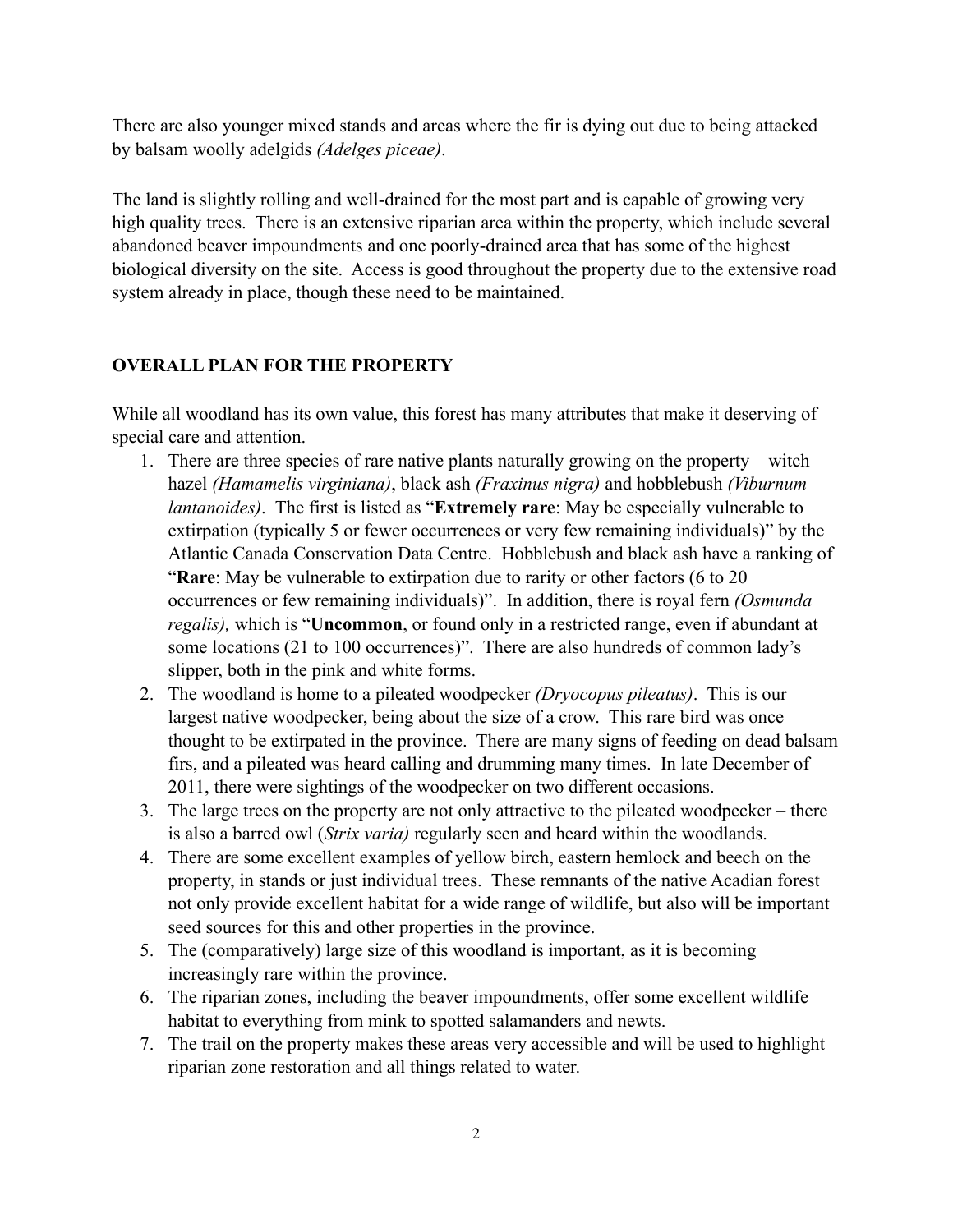This management plan will guide improvements in:

- 1. the overall health of the forest and riparian zones
- 2. biological diversity
- 3. the value of the timber and non-timber forest products
- 4. public visitation

The work will consist of patch cuts and strip cuts in the plantations, old field white spruce and areas dominated by cankered beech; some selective harvesting; removing the Scots pine plantation and turning it into a wildlife haven; extensive planting throughout the forest; pruning to improve tree quality; adding nest boxes and brush piles for a variety of wildlife; and inviting the public to make use of the property and assist with the planting and trail maintenance work.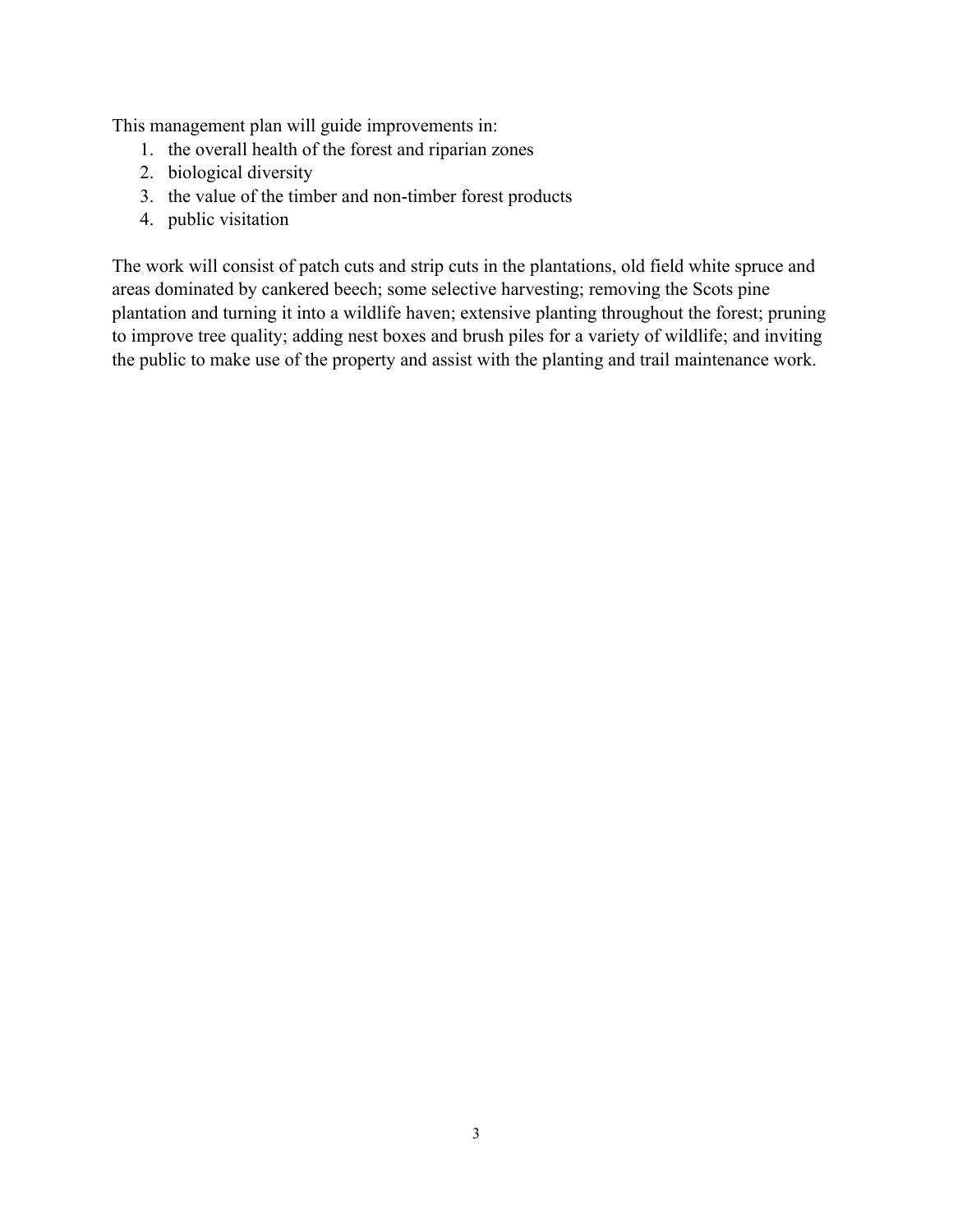### **STAND DELINEATION**



### **STAND TREATMENTS**

**Stand #1 (5.08 ha):** This stand is a large block of white spruce directly as you enter the southern section of the property off the Selkirk Road (Highway #23). Although it looks much like a thinned, naturally occurring stand of white spruce, it is actually a plantation from 1972. Some white spruce has seeded in naturally and there are two larger white pine in the stand that are over 25cm in diameter. The stand was cleaned and spaced during the period of 1980-2000. The trees are of good quality, but the stand itself lacks biological diversity and the spruce will start to die over the next decade. There are two white pines within the stand, plus small amounts of white and grey birch, trembling aspen and red maple. There are a few small holes within the stand that have no trees growing, and some plantings have already been done to improve biodiversity. The stand is mostly flat, sloping down towards the northern section, and is well-drained. There is little regeneration on the site. In some areas there are large numbers of chanterelle mushrooms growing, which could be harvested in years when they are plentiful.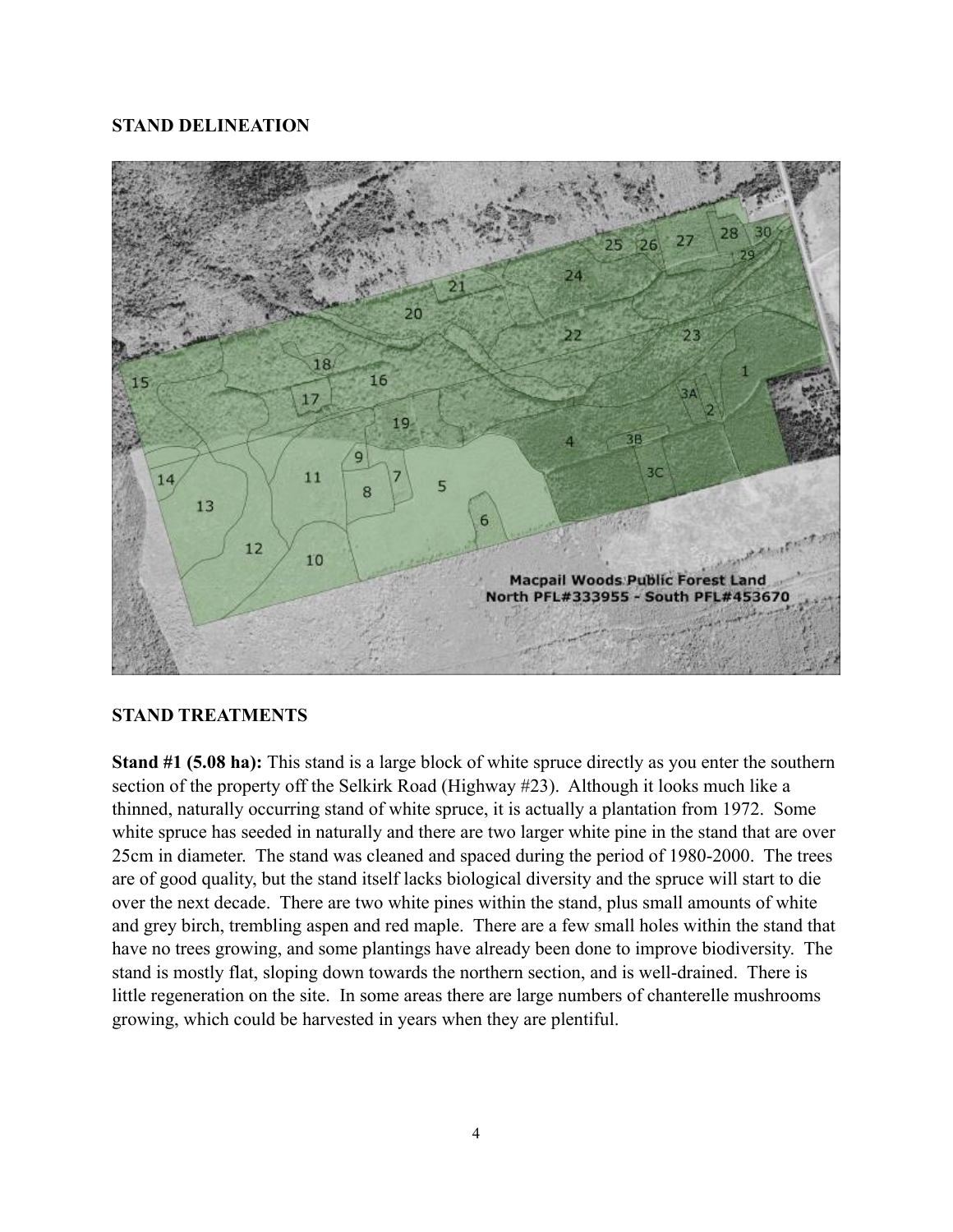**Stand #1 (5.08 ha): Drainage:** medium **Watercourse:** none **Ploughed:** yes **Origin:** old field, plantation **Dominant and codominant trees:** #1: white spruce 90% of stand Age: 40 Diameter: 22.9cm Ht: 18.2m **#2:** white birch 4% of stand Age: 40 Diameter: 20.2cm Ht: 18.4m **#3:** trembling aspen 2% of stand Age: 40 Diameter: 24.4cm Ht: 18.6m **Tree source:** seed - 10%; planted - 90%; stump sprouts and suckers - 0% **Maturity class: i**mmature-mature **Canopy description: s**olid, with a few holes **Stocking:** fully stocked with spruce **Tree quality:** medium **Regeneration:** almost none **Tree species present:** white spruce, white pine, balsam fir, white birch, grey birch, trembling aspen, large-tooth aspen, red maple, sugar maple, wild apple (spp), eastern hemlock **Other plants present:** European mountain ash, pin cherry, raspberry, red berried elder, bayberry, blueberry, willow (spp), bluebead lily, common speedwell, whorled wood aster, creeping buttercup, bunchberry, hawkweed (spp), heal all, starflower, wild sarsaparilla, wild strawberry, wood sorrel, wild lily of the valley, Indian pipe, red stem moss, common haircap moss, pillow moss, cinnamon fern, wood fern, old man's beard **Ground cover:** 30% moss, 5% wildflowers, 60% leaf/needle litter **Coarse woody debris amount:** low **Size of CWD:** small **Number of snags:** low **Quality of snags:** low **Wildlife:** black-capped chickadee, American crow, blue jay, red squirrel, eastern chipmunk, snowshoe hare tracks, ruffed grouse tracks

## **Treatment:**

1. Enlarge openings and make patch cuts to create six openings on either side of the road, spaced throughout the stand. These should be roughly 15-20m in diameter and will be planted with a mixture of long-lived, high-value trees, as well as shrubs to attract wildlife. Plant yellow birch, red oak, white ash, sugar maple, white pine and hemlock. Individual red spruce can be added to the centre of a few of the holes. They are very susceptible to spruce budworm falling down from older trees.

2. Selectively harvest the larger white spruce as they start to decline.

3. Create brush piles throughout the stand with the spruce limbs, to improve wildlife habitat and to start diversifying the forest floor.

4. Prune any potentially high-value white birch, sugar maple and red maple, whether the trees are large or small.

5. Continue underplanting a mix of shade-tolerant plants, such as yellow birch, hemlock, witch hazel, alternate-leaf dogwood, highbush cranberry, Christmas fern, royal fern and crested wood fern throughout the area.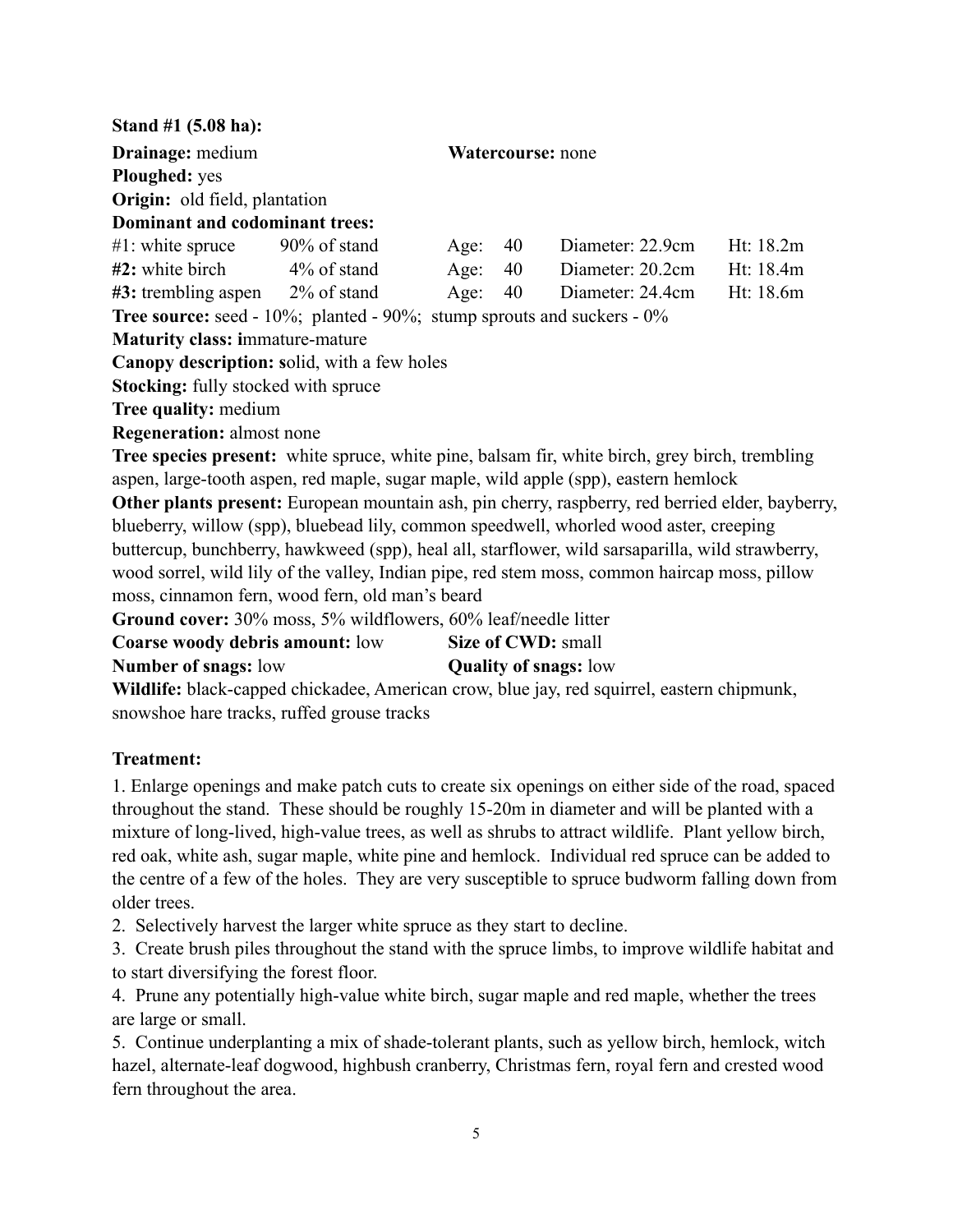**Stand #2 (0.33 ha):** A Scots pine plantation from 1972 on the northern side of the road. The stand is growing very poorly and the trees are of low quality, both in form and in potential value of the wood. As these trees have been dying out, there has been some infilling of white birch, trembling aspen, white spruce and balsam fir from the neighbouring stands. The Scots pine are starting to seed into other areas of the property, which is not what we want to see happen. This is one instance where all the trees should be cut or girdled. The young trees should be pulled and this will have to be done repeatedly until the seed load in the ground is lowered. We will then turn the area into a wildlife haven, planting a large number of food-bearing plants that will attract winter birds especially, as well as wildlife throughout the year. An earlier survey noted that the stand contained at least 1,000 pinesap *(Monotropa hypopithys).* Extraction of wood should be done with this species in mind, so possibly very early in the spring, late in the fall, or during the winter on frozen ground.

**Stand #2 (0.33 ha) Drainage:** good **Watercourse:** none **Ploughed:** yes **Origin:** field, plantation **Dominant and codominant trees:** #1: Scots pine 90 % of stand Age: 40 Diameter: 19cm Ht: 14.5m #2: white spruce 5% of stand Age: 40 Diameter: 18.2cm Ht: 13.9m #3: trembling aspen 5% of stand Age: 40 Diameter: 19.2cm Ht: 13.9m **Tree source:** seed - 10%, planted - 90%, stump sprouts - %, root suckers - % **Maturity class:** Scots pine are starting to die out **Canopy description:** very patchy **Stocking:** low **Tree quality:** poor **Regeneration:** medium **Tree species present:** white spruce, white pine, balsam fir, white birch, grey birch, red maple, wild apple (spp), eastern hemlock **Other plants present:** European mountain ash, pin cherry, speckled alder, raspberry, red berried elder, willow (spp), bayberry, heal all, starflower, wild sarsaparilla, wild strawberry, goldenrod (spp) wood sorrel, whorled wood aster, wild lily of the valley, pinesap, Indian pipe, wood fern, old man's beard **Ground cover:** 30% moss, 5% wildflowers, 30% leaf/needle litter, 5% ferns, 20% grasses **Coarse woody debris amount:** low **Size of CWD:** small **Number of snags:** low **Quality of snags:** low

**Wildlife:** black-capped chickadee, blue jay, woodpecker (downy or hairy), red squirrel, red fox tracks, snowshoe hare tracks

## **Treatment:**

Normally it doesn't make sense to remove an entire stand of anything, as even undesirable trees can produce shade, build soil and shelter new plantings. But the Scots pine are starting to invade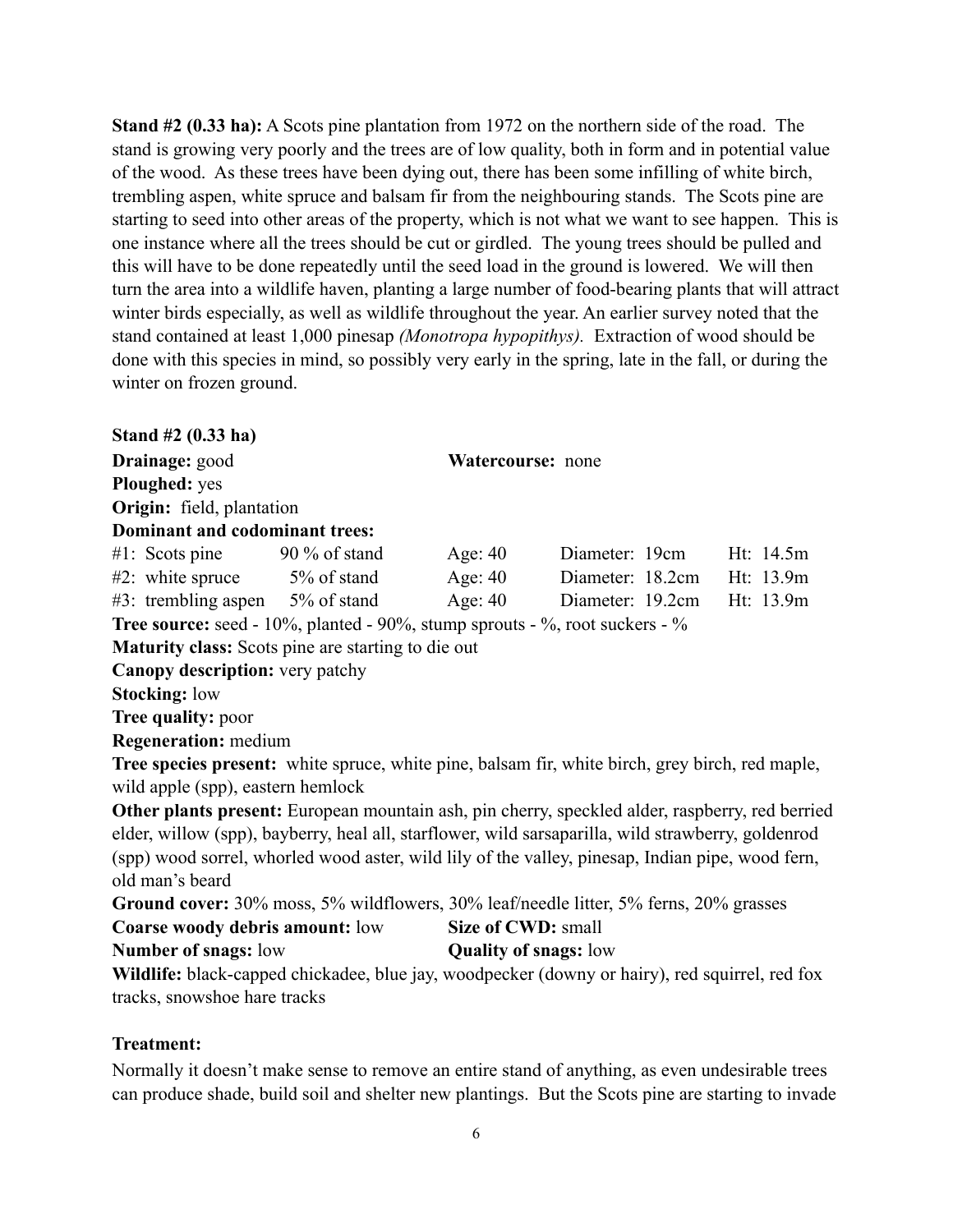into other areas and have to be removed to reduce the source of seeds. So we will turn this area into a wildlife haven, a place where fruit-bearing plants can get all the sun necessary to produce large crops on a regular basis. This is the one instance where we will actually prevent trees from growing in a forest. If these plantings become overgrown with trees, there will be a drastic reduction in fruit production. The finished area will look something like this: until they fall down, there will be some snags for cavity-nesting birds and small mammals (everything from northern flickers to flying squirrels), and after that we can erect nest boxes on posts; large numbers of fruit-bearing plants to attract American robins, cedar and bohemian waxwings, pine grosbeaks and many other species of birds and small mammals; and some smaller eastern white cedar and eastern hemlock that will be allowed to grow up to 2m and then kept pruned for winter protection and as a place where smaller birds can escape predators.

1. Girdle 10-15 of the largest Scots pine that look solid and windfirm. These should be as evenly spaced throughout the stand as possible.

2. Remove the rest of the Scots pine, making large piles of brush for wildlife habitat. The trees may have to go for woodchips, unless we can find other uses for the wood.

3. Remove the rest of the trees from this area except for some of the white spruce and balsam fir under 2m. These will be kept as winter protection and possible nesting sites for birds until the plantings of hemlock and cedar get to that height.

4. Plant about 500 plants in the area, with the larger plants (highbush cranberry, American mountain ash, wild raisin, hawthorn, common elder, red-berried elder, hobblebush, serviceberry, winterberry holly, false holly and beaked hazelnut in clusters at about 3m spacing and the smaller wild rose and bayberry at 1m spacing. The plants that will eventually grow taller, especially the American mountain ash and serviceberry, should be planted towards the northern end of the stand to prevent them from shading out the shorter species.

5. Plant a block of five eastern hemlock in the centre of the stand, and a block of eastern white cedar between the first block and the roadway. Each plant will be about 2m apart. These will be allowed to grow up together until about 2m tall, then kept pruned so as not to reduce the fruiting of the plants around them.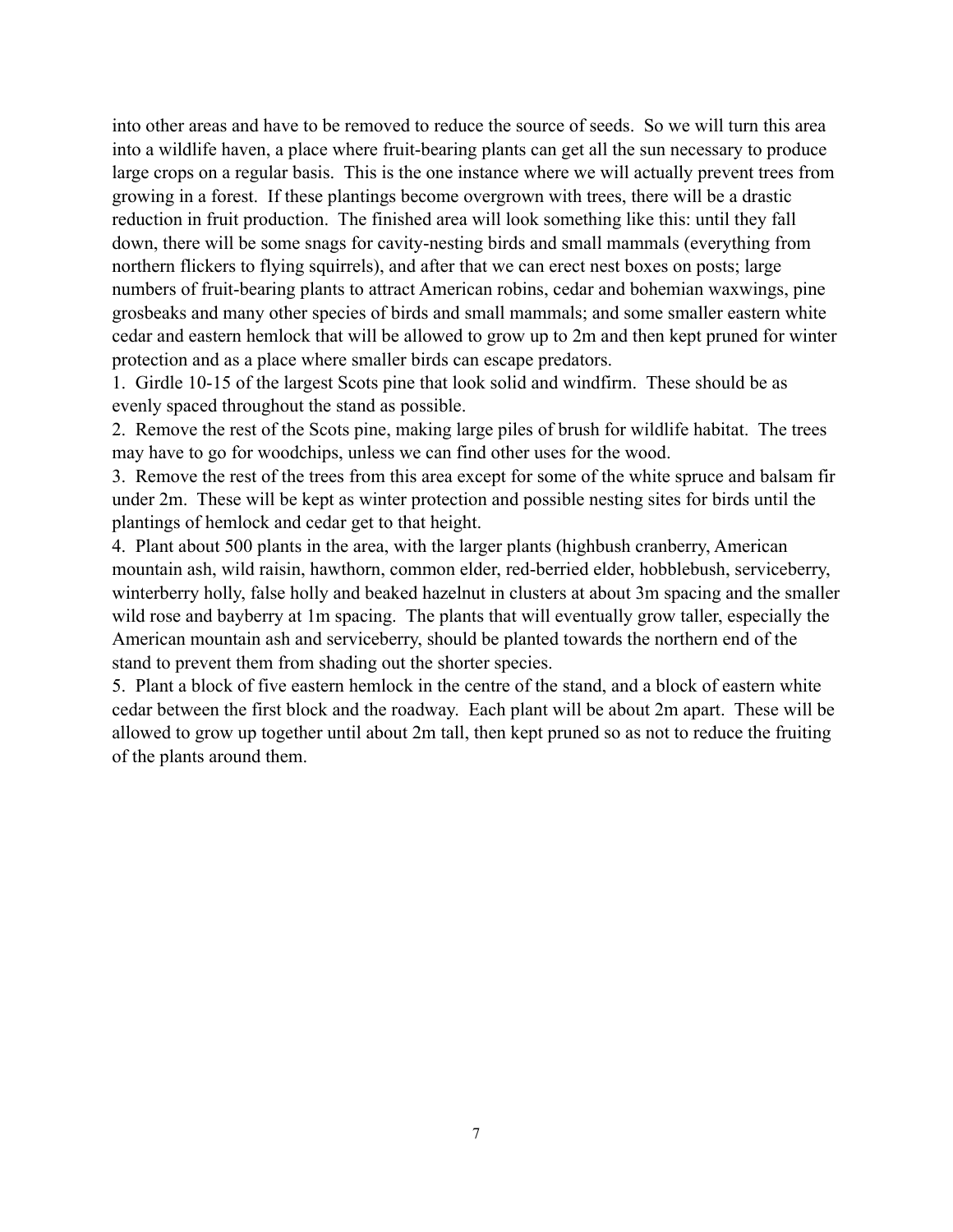**Stand #3 (1.63 ha):** This stand is made up of three black spruce plantations: #3A (0.38 ha) is a small block just west of the Scots pine plantation; #3B (0.41 ha) is another small block about 90m further west; and #3C (0.84 ha) is the largest section across the road and running to the southern boundary). It is old agricultural land that is quite flat and well-drained.

**Stand #3 (1.63 ha): Drainage:** good **Watercourse:** no **Ploughed:** yes **Origin:** old field, plantation **Dominant and codominant trees:** #1: black spruce 95 % of stand Age: 30 Diameter: 15.8cm Ht: 10.8m #2: white spruce 5% of stand Age: 30 Diameter: 17.5cm Ht: 13.8m **Tree source: seed - 5%, planted - 95%, stump sprouts - %, root suckers - % Maturity class:** young **Canopy description:** solid **Stocking:** full with black spruce **Tree quality:** good **Regeneration:** low **Tree species present:** black spruce, white spruce, balsam fir, white birch, grey birch, trembling aspen, red maple, **Other plants present:** European mountain ash, pin cherry, raspberry, red berried elder, willow (spp), bayberry, blueberry, common speedwell, hawkweed (spp), creeping buttercup, wild strawberry, Indian pipe, wood fern, old man's beard **Ground cover:** (snow-covered, will add) % moss, % wildflowers, % leaf/needle litter, % **f**erns **Coarse woody debris amount:** low **Size of CWD:** low **Number of snags:** low **Quality of snags:** low **Wildlife:** black-capped chickadee, red squirrel, snowshoe hare tracks

## **Treatment:**

1. Create three patches in #3A, six patches in #3B and 12 patches in #3C, each about 10m in diameter. If possible, these should be spaced evenly throughout the stands, though enlarging existing openings is usually the best option. Plant each opening with a mix of long-lived, high quality trees, such as yellow birch, sugar maple, red oak, white pine and eastern hemlock, as well as witch hazel, beaked hazelnut and red-berried elder.

2. Release any suppressed black spruce that are of good quality.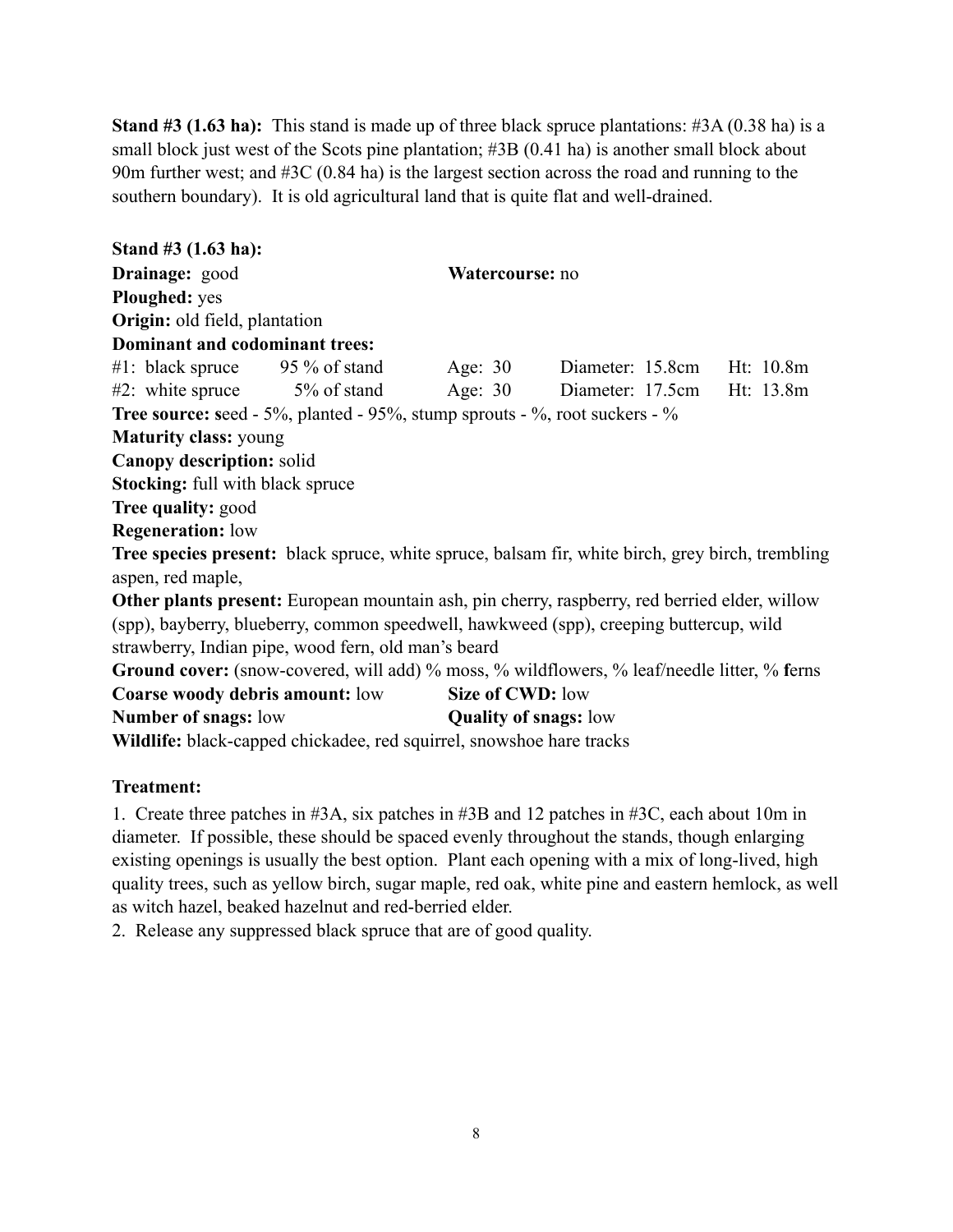**Stand #4 (9.36 ha):** This large stand of white spruce grew up on abandoned agricultural land on both sides of the road, and encompasses Stands #3B and #3C. It is a flat, well-drained site that slopes gently to the north. Several patches of trembling aspen and white birch add some biodiversity of both species and habitats. One white pine that seeded in has a diameter of 37cm. Parts of the stand were thinned during the period from 1980 and 2000. Many trees do not have good form, the dense patches have a low live crown ratio and open-grown trees have excessive limbs. Trial areas were left undisturbed as demonstrations. In the early 1970's, black spruce, balsam fir and two exotic fir species *(B. alba and B. nordmannania)* were planted in rows along the southwest side of the stand. Only the black spruce is in good condition. This area also has some sugar maple and yellow birch that have seeded in from the neighbouring woods. There are chanterelle mushrooms growing in the area that could be harvested in years of abundance.

**Stand #4 (9.36 ha):**

**Drainage:** good **Watercourse:** no

**Ploughed:** yes

**Origin:** old field, small amount of planting

### **Dominant and codominant trees:**

| $#1$ : white spruce    | 80% of stand | Age: 40   | Diameter: 20.7cm           |                | Ht: 14.7m |
|------------------------|--------------|-----------|----------------------------|----------------|-----------|
| $#2$ : trembling aspen | 5% of stand  | Age: $40$ | Diameter: 20.4cm Ht: 18.4m |                |           |
| $#3$ : white birch     | 5% of stand  | Age: 40   |                            | Diameter: 19cm | $Ht$ :    |
| 16.2m                  |              |           |                            |                |           |

**Tree source:** seed - 20%, planted - 80%, stump sprouts - %, root suckers - %

**Maturity class:** white spruce is starting to mature

**Canopy description:** mostly closed with some gaps

**Stocking:** fully stocked with trees

**Tree quality:** medium

**Regeneration:** low

**Tree species present:** white spruce, black spruce, white pine, balsam fir, plus the two exotic firs *(B. alba and B. nordmannania)*, trembling aspen, large-tooth aspen, white birch, grey birch, yellow birch, red maple, sugar maple, wild apple (spp)

**Other plants present:** European mountain ash, pin cherry, bayberry, red-berried elder, willow (spp), speckled alder, raspberry, wild lily of the valley, starflower, common speedwell, creeping buttercup, heal all, wild sarsaparilla, wild strawberry, whorled wood aster, goldenrod (spp), Indian pipe, wood fern, red stem moss, pillow moss, common hair-cap moss, hay-scented fern, wood fern, old man's beard

**Ground cover:** 30% moss, 10% wildflowers, 50% leaf/needle litter, % ferns

| Coarse woody debris amount: low | Size of CWD: low |
|---------------------------------|------------------|
|---------------------------------|------------------|

**Number of snags:** low **Quality of snags:** low

**Wildlife:** black-capped chickadee, blue jay, yellow-bellied sapsucker feeding holes, red squirrel, snowshoe hare tracks, feeding signs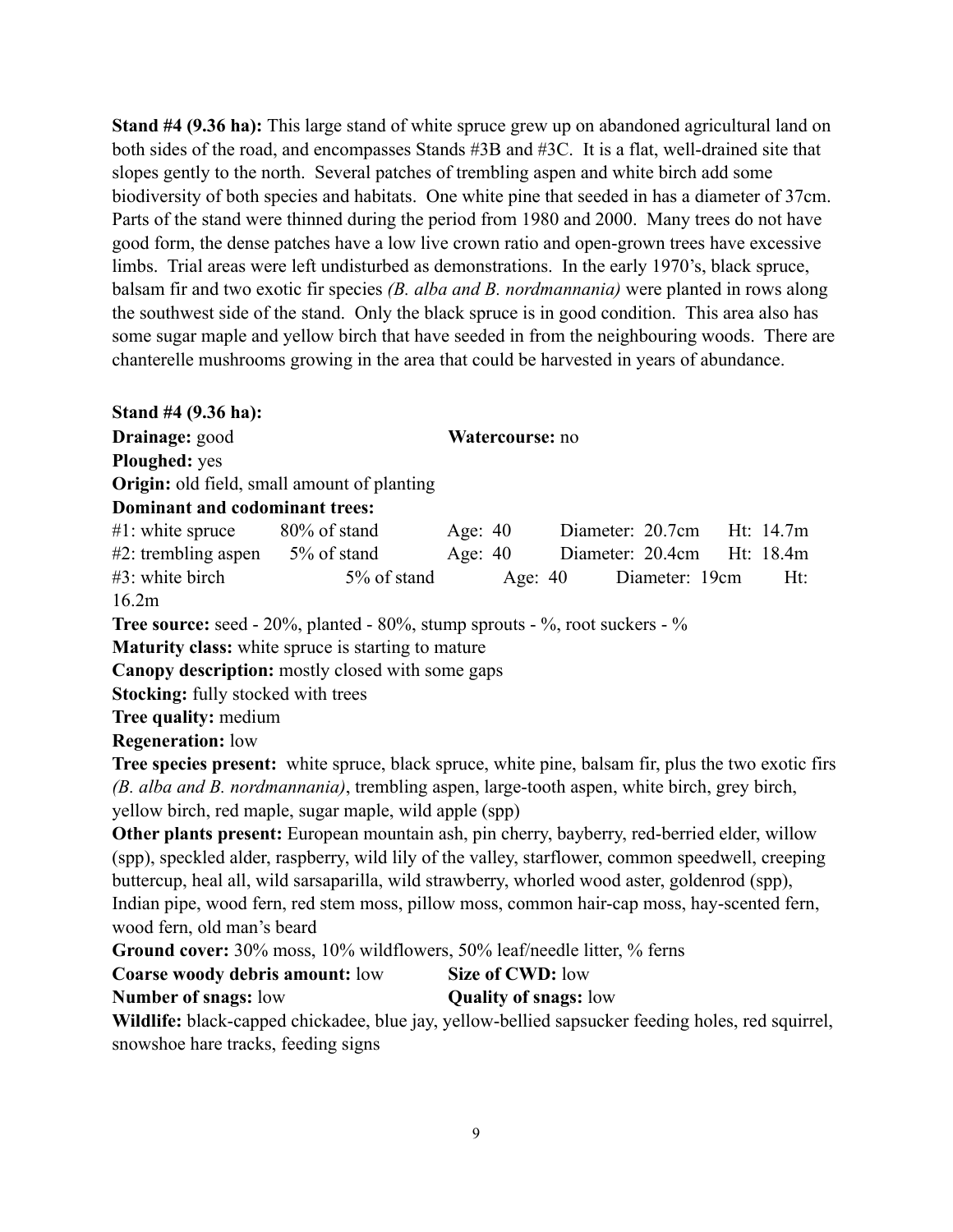### **Treatment:**

1. Make strip cuts or patch cuts throughout the stand. This stand should be able to support the removal of at least 10 cords annually. Plant the openings with a mix of long lived, high value trees such as yellow birch, sugar maple, red oak, white ash, white pine and eastern hemlock. Red spruce can be added in small amounts to the centre of a few of the cuts. In addition to the trees, add highbush cranberry, American mountain ash, witch hazel, beaked hazelnut, hobblebush, Christmas fern and crested wood fern.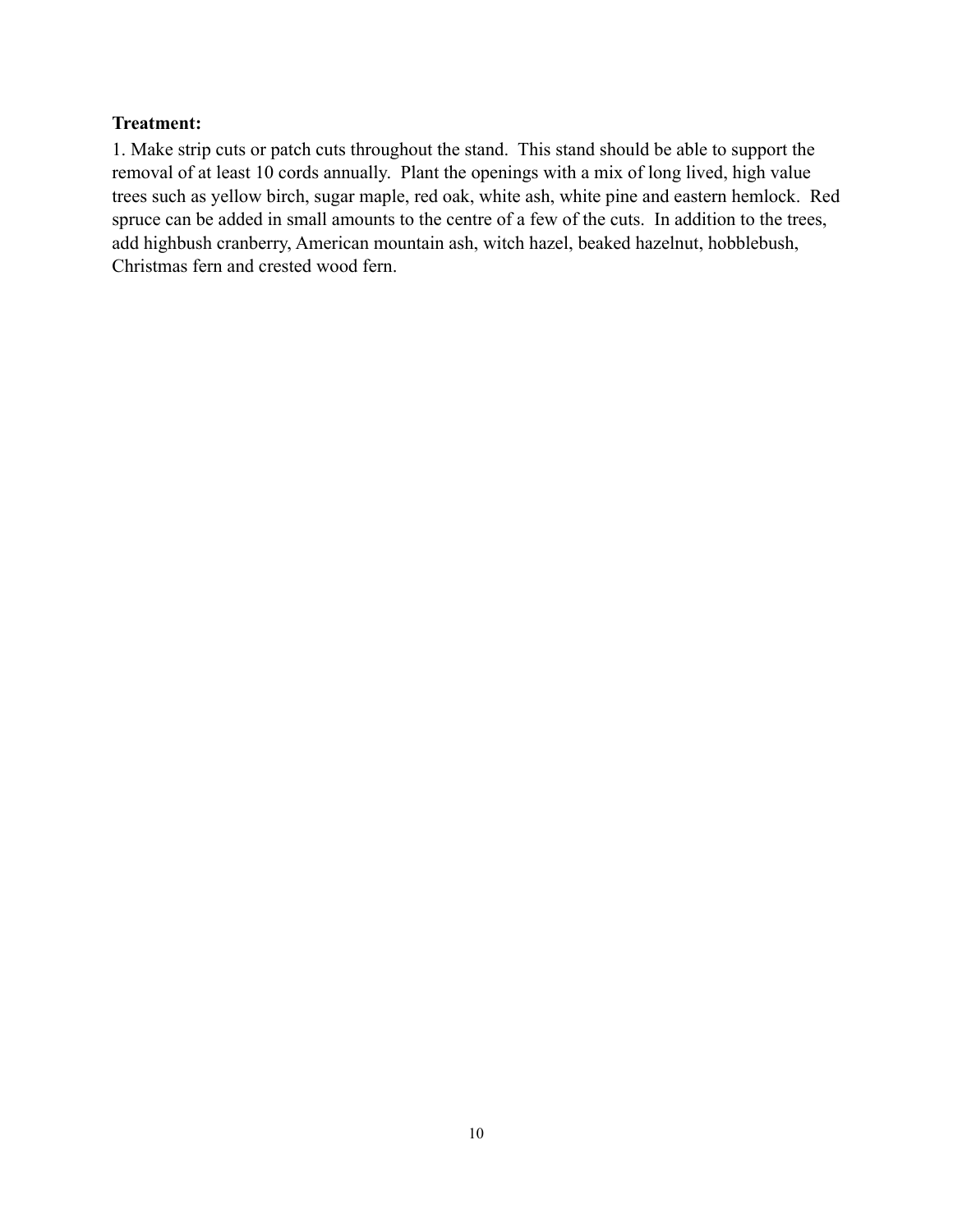**Stand #5 (8.46 ha):** This large white pine plantation was established in 1996, after the area was clearcut the previous year and anchor chained with a skidder. There were 20,653 white pine seedlings planted. In some areas it is pure, dense young white pine, with a large amount of weevil damage that has severely affected the quality of the young trees. In other areas, there are yellow birch and sugar maple coming up from stump sprouts, while mixed throughout are small amounts of white and grey birch and trembling aspen. Some of the white pine have been overgrown by pin cherry and trembling aspen, or are simply crowding each other out. The site is relatively flat, with one quite steep area at middle of the the southern edge of the stand. As with most plantations, there is very little regeneration throughout most of the stand.

| Stand $#5(8.46 \text{ ha})$ :                                          |                 |                                                                                                    |            |
|------------------------------------------------------------------------|-----------------|----------------------------------------------------------------------------------------------------|------------|
| Drainage: good                                                         | Watercourse: no |                                                                                                    |            |
| Ploughed: yes                                                          |                 |                                                                                                    |            |
| Origin: old field                                                      |                 |                                                                                                    |            |
| Dominant and codominant trees:                                         |                 |                                                                                                    |            |
| #1: white pine $80\%$ of stand                                         | Age: $16$       | Diameter: 15.4cm                                                                                   | Ht: $8.7m$ |
| $#2$ : white birch $10\%$ of stand                                     | Age: $16$       | Diameter: 9cm                                                                                      | Ht: $8.2m$ |
| $\#3$ : grey birch $5\%$ of stand                                      |                 | Age: 16 Diameter: 8.4cm                                                                            | Ht: 7.9m   |
|                                                                        |                 | <b>Tree source: seed - 15%, planted - 80%, stump sprouts - 5%, root suckers - %</b>                |            |
| <b>Maturity class: young</b>                                           |                 |                                                                                                    |            |
| Canopy description: closed, with a few small openings                  |                 |                                                                                                    |            |
| <b>Stocking: full</b>                                                  |                 |                                                                                                    |            |
| Tree quality: poor-medium                                              |                 |                                                                                                    |            |
| <b>Regeneration:</b> low                                               |                 |                                                                                                    |            |
|                                                                        |                 | Tree species present: white pine, white spruce, balsam fir, white birch, grey birch, yellow birch, |            |
|                                                                        |                 | trembling aspen, large-tooth aspen, red maple, sugar maple, striped maple, wild apple (spp)        |            |
|                                                                        |                 | Other plants present: European mountain ash, pin cherry, speckled alder, red-berried elder,        |            |
|                                                                        |                 | willow (spp), bayberry, blueberry, raspberry, bluebead lily, wild lily of the valley, starflower,  |            |
|                                                                        |                 | bunchberry, viola (spp), woodrush, rough-stem goldenrod, hawkweed (spp), painted trillium,         |            |
|                                                                        |                 | gall-of- the-earth, fireweed, whorled wood aster, creeping buttercup, heal all, starflower, wild   |            |
|                                                                        |                 | sarsaparilla, wild strawberry, aster (spp), Indian pipe, wood fern, old man's beard                |            |
| Ground cover: 10% moss, % wildflowers, 75% leaf/needle litter, % ferns |                 |                                                                                                    |            |

| <b>Coarse woody debris amount:</b> low                                                                                                                                                                                                                                      | Size of CWD: low             |
|-----------------------------------------------------------------------------------------------------------------------------------------------------------------------------------------------------------------------------------------------------------------------------|------------------------------|
| <b>Number of snags:</b> low                                                                                                                                                                                                                                                 | <b>Quality of snags:</b> low |
| $\bf{W21.1120}$ , 1.1, 1. $\bf{1}$ , $\bf{1}$ , $\bf{1}$ , $\bf{1}$ , $\bf{1}$ , $\bf{1}$ , $\bf{1}$ , $\bf{1}$ , $\bf{1}$ , $\bf{1}$ , $\bf{1}$ , $\bf{1}$ , $\bf{1}$ , $\bf{1}$ , $\bf{1}$ , $\bf{1}$ , $\bf{1}$ , $\bf{1}$ , $\bf{1}$ , $\bf{1}$ , $\bf{1}$ , $\bf{1}$ , |                              |

**Wildlife:** black-capped chickadee, blue jay, red squirrel, snowshoe hare tracks

## **Treatment:**

1. This is the stand that would most benefit from aggressive, but carefully done, pruning. The health and future value of many of the young hardwoods present would be greatly improved. All good quality sugar maple, yellow birch, white birch and red maple should be pruned and released.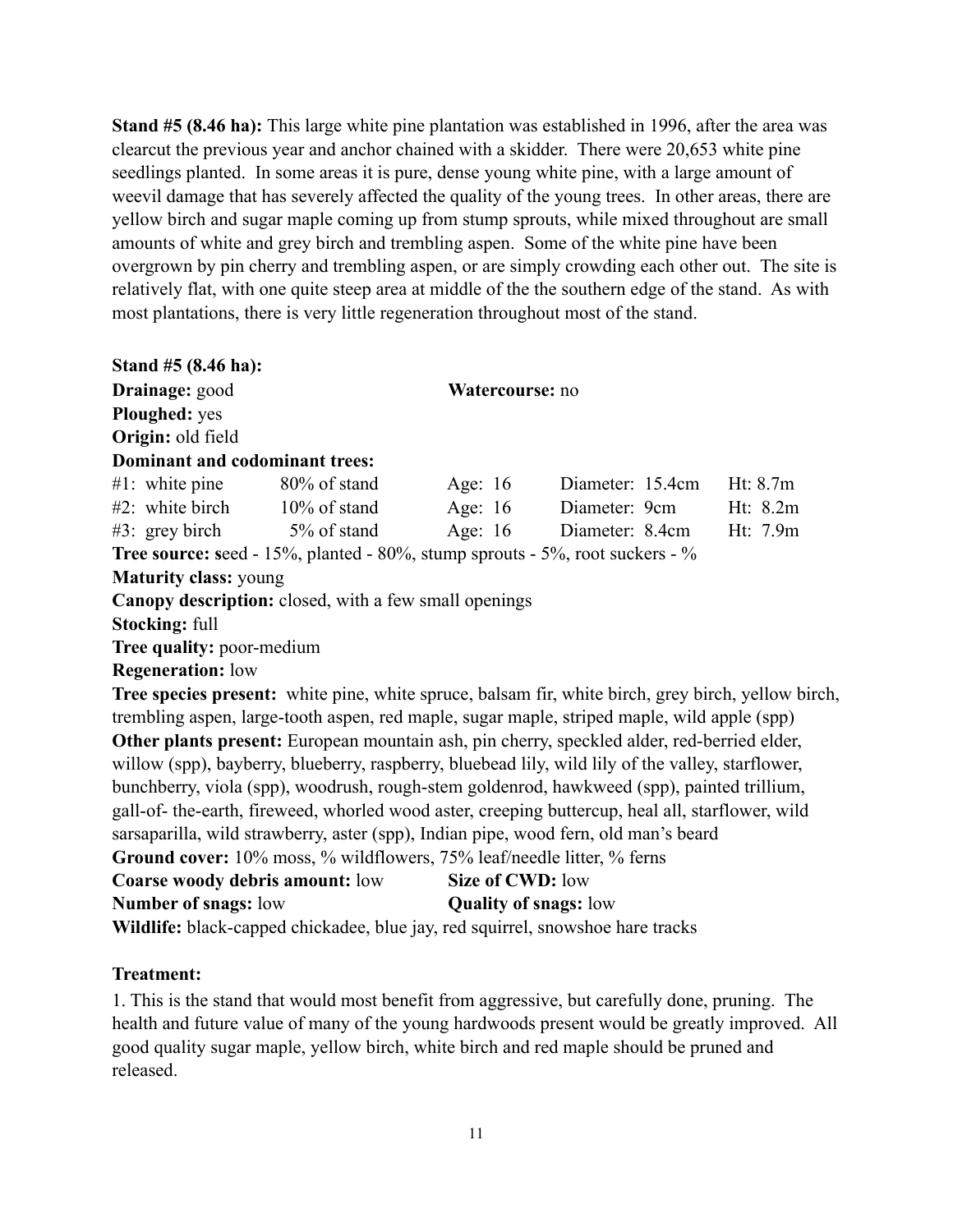2. The best of the white pine should be released and pruned, looking to achieve somewhere around 100-200 crop trees per hectare.

3. Create patches in any existing holes that lack high-value trees, or in blocks where the white pine is of especially poor form or health. These patches should be about 8-10m in diameter and scattered throughout the areas that have the lowest biodiversity. If suitable areas are found, create about five patches per hectare. Plant a mix of long-lived trees such as yellow birch, red oak, red spruce, eastern hemlock, as well as high-bush cranberry, alternate-leaf dogwood, witch hazel, hobblebush, Christmas fern and interrupted fern.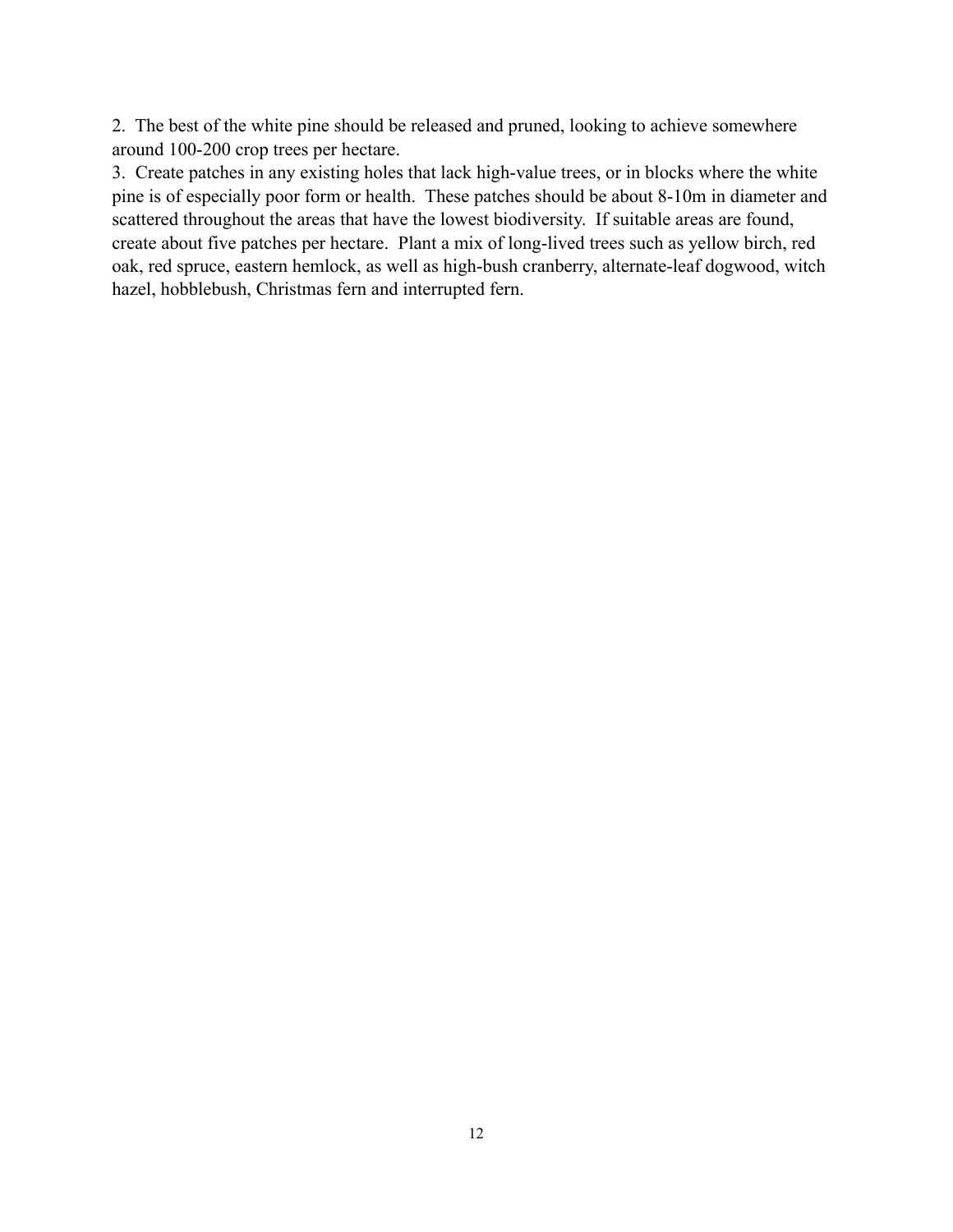**Stand #6 (0.7 ha):** A small stand along the southern border of the woodland, enclosed on the three other sides by Stand #5. This mixed wood stand was never farmed, due to the rolling topography that slopes to the west.

**Stand #6 (0.7 ha): Drainage:** good **Watercourse:** no **Ploughed:** no **Origin:** unploughed, probably fuelwood cuts **Dominant and codominant trees:** #1: white birch 50% of stand Age: 40 Diameter: 23cm Ht: 17.1m #2: trembling aspen 40% of stand Age: 40 Diameter: 24.5cm Ht: 19.9m **Tree source:** seed - 70%, planted - %, stump sprouts - 20%, root suckers - 10% **Maturity class:** immature **Canopy description:** closed, but with a variety of heights **Stocking:** full **Tree quality:** medium **Regeneration:** mostly young balsam fir under 1m, some red maple and yellow birch **Tree species present:** white birch, trembling aspen, grey birch, yellow birch, red maple, American beech, white spruce, balsam fir, white pine **Other plants present:** pin cherry, red-berried elder, beaked hazelnut, wild raisin, willow (spp), blueberry, raspberry, bluebead lily, starflower, bunchberry, common speedwell, pyrola, viola (spp), hawkweed, wild sarsaparilla, heal all, wild strawberry, aster (spp), wild lily of the valley, Indian pipe, wood fern, red-stem moss, pillow moss, common hair-cap moss, old man's beard Ground cover: (snow covered, will add) % moss, % wildflowers, % leaf/needle litter, % ferns **Coarse woody debris amount:** medium **Size of CWD:** medium **Number of snags: medium Quality of snags: low Wildlife:** black-capped chickadee, blue jay, red squirrel, snowshoe hare tracks

## **Treatment:**

1. Prune up all potentially high-value trees, especially the yellow birch and white birch.

2. Create five patches in the worst areas of the stand, where there is low volume and little product value. Each patch should be approximately 15-18m in diameter. As these areas are not producing high-value wood, it will not be worth creating an extraction road into the area at this time. Plant the patches with a mixture of sugar maple, red oak, eastern hemlock, white pine and red spruce, along with highbush cranberry, witch hazel, hobblebush and alternate-leaf dogwood.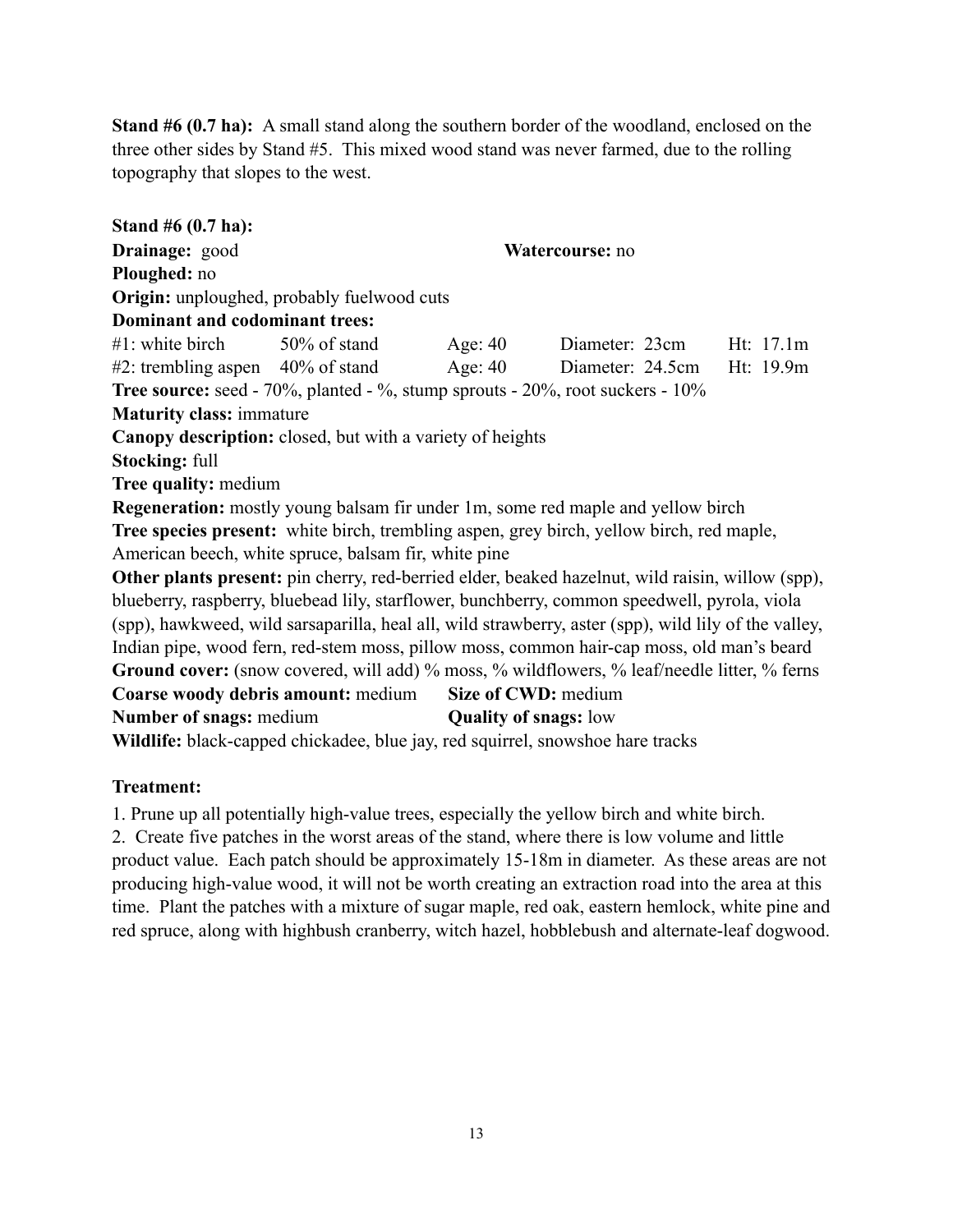**Stand #7 (0.65 ha):** This irregularly-shaped stand is bordered on two sides by the white pine plantation (Stand #5), made up mostly of white birch, with a lesser amount of American beech. It is a gently rolling area that should be capable of producing good quality hardwood sawlogs with the right plantings and selective harvesting. There are two 48cm-diameter large-tooth aspen at the southeast corner of the stand, and some large, clear beech that could be harvested as they die. There is also a very large amount of one-sided shinleaf throughout the stand.

| Stand $#7$ (0.65 ha):                                               |                 |           |                                                                                                   |           |  |
|---------------------------------------------------------------------|-----------------|-----------|---------------------------------------------------------------------------------------------------|-----------|--|
| Drainage: good                                                      | Watercourse: no |           |                                                                                                   |           |  |
| Ploughed: unploughed                                                |                 |           |                                                                                                   |           |  |
| <b>Origin:</b> partial cuts                                         |                 |           |                                                                                                   |           |  |
| Dominant and codominant trees:                                      |                 |           |                                                                                                   |           |  |
| #1: white birch $40\%$ of stand                                     |                 | Age: $50$ | Diameter: 26.5cm                                                                                  | Ht: 18.5m |  |
| $#2$ : American beech $20\%$ of stand                               |                 | Age: 50   | Diameter: 30.5cm Ht: 14.1m                                                                        |           |  |
| $#3$ : red maple $15\%$ of stand Age: 50                            |                 |           | Diameter: 17.1cm                                                                                  | Ht: 18.2m |  |
|                                                                     |                 |           | <b>Tree source:</b> seed - 50%, planted - %, stump sprouts - $30\%$ , root suckers $-20\%$        |           |  |
| <b>Maturity class: mature</b>                                       |                 |           |                                                                                                   |           |  |
|                                                                     |                 |           | Canopy description: patchy, some huge beech, some widely-spreading trees in the canopy, and       |           |  |
| also a lot of dead fir creating gaps and allowing side shade.       |                 |           |                                                                                                   |           |  |
| <b>Stocking:</b> understocked                                       |                 |           |                                                                                                   |           |  |
| <b>Tree quality: medium</b>                                         |                 |           |                                                                                                   |           |  |
|                                                                     |                 |           | <b>Regeneration:</b> 20cm-tall balsam fir, with some red maple about the same size                |           |  |
|                                                                     |                 |           | Tree species present: white birch, yellow birch, grey birch, American beech, red maple, sugar     |           |  |
| maple, large-tooth aspen, trembling aspen, white spruce, balsam fir |                 |           |                                                                                                   |           |  |
|                                                                     |                 |           | Other plants present: pin cherry, red-berried elder, willow (spp), blueberry, raspberry,          |           |  |
|                                                                     |                 |           | bunchberry, common speedwell, bluebead lily, heal all, starflower, wild sarsaparilla, whorled     |           |  |
|                                                                     |                 |           | wood aster, wild lily of the valley, Indian pipe, prince's pine, wood fern, old man's beard, lung |           |  |
| lichen                                                              |                 |           |                                                                                                   |           |  |
|                                                                     |                 |           | Ground cover: % moss, % wildflowers, 60% leaf/needle litter, % ferns, 10% shrubs                  |           |  |
| <b>Coarse woody debris amount:</b> high                             |                 |           | Size of CWD: medium                                                                               |           |  |

**Number of snags:** high **Quality of snags:** high

Wildlife: black-capped chickadee and old nest, lots of woodpecker feeding signs and nesting holes, red-breasted nuthatch nest, blue jay, snowshoe hare browse, red squirrel feeding signs

## **Treatment:**

1. Create three or four patches in the areas with lots of dead balsam fir. The diameter of these cuts should be about 15m, and they can be planted with red oak, white ash, white pine and red spruce, along with fruit and nut-bearing shrubs such as highbush cranberry, wild raisin, serviceberry and beaked hazelnut.

2. Prune all high-value trees, such as yellow birch, white birch and sugar maple.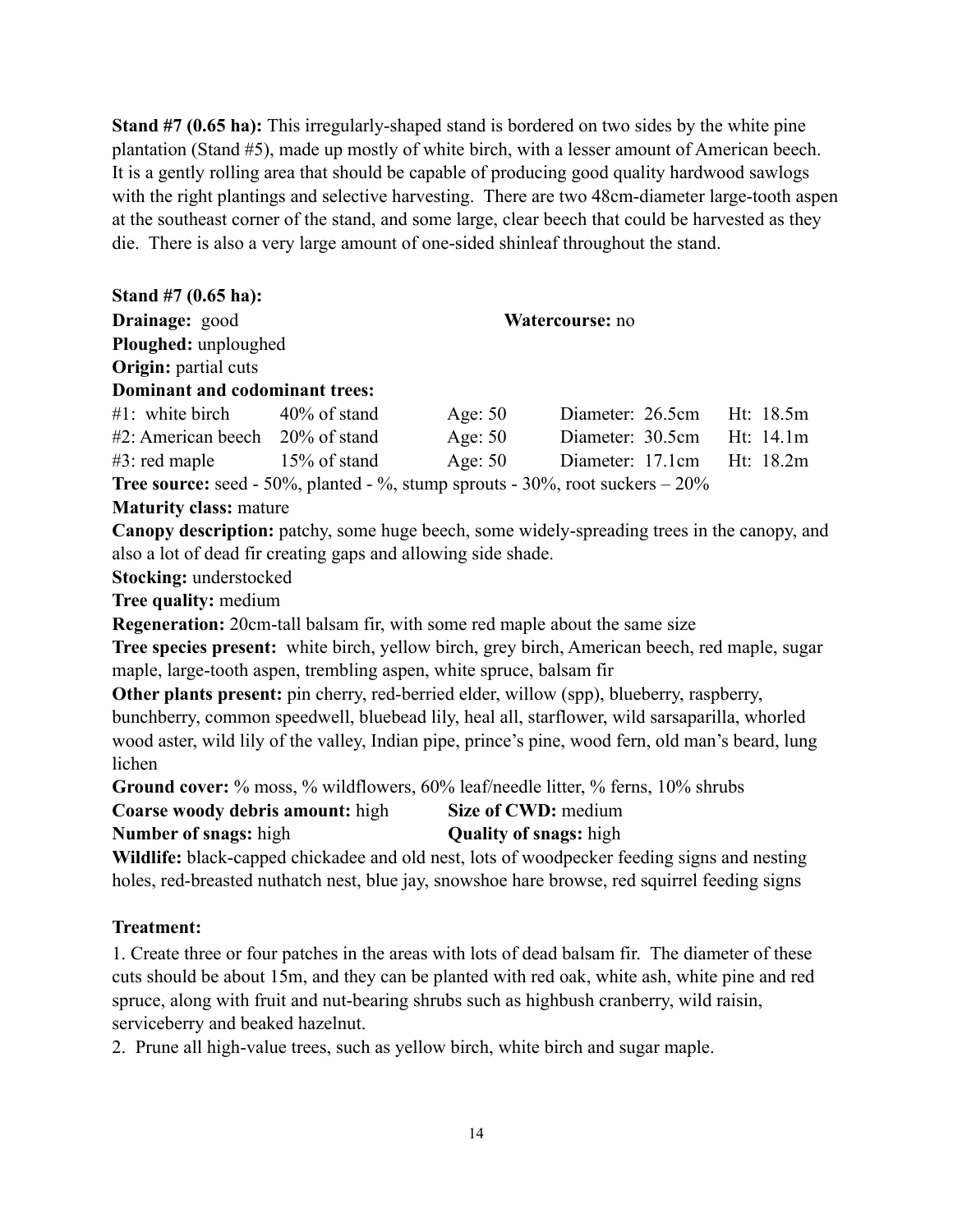**Stand #8 (1.15 ha):** This block of woodland is to the west of Stand #7 and forms the northwest boundary of the white pine plantation (Stand #5). It is a dense, young hardwood stand that naturally regenerated after a fuel-wood harvest in the late 1980's. The stems are of high quality and with proper care this could be a valuable stand in the future.

**Stand #8 (1.15 ha): Drainage:** good **Watercourse:** no **Ploughed:** no **Origin:** clearcut for fuelwood **Dominant and codominant trees:** #1: white birch 40% of stand Age: 24 Diameter: 10cm Ht: 11m #2: grey birch 15% of stand Age: 24 Diameter: 11.5cm Ht: 11.1m #3: red maple 15% of stand Age: 24 Diameter: 12cm Ht: 11.4m **Tree source:** seed - 50%, planted - %, stump sprouts - 50%, root suckers - % **Maturity class:** immature **Canopy description:** short and closed **Stocking:** full **Tree quality:** high **Regeneration:** 10cm-tall balsam fir, with some 8cm red maple **Tree species present:** white birch, grey birch, yellow birch, red maple, sugar maple, striped maple, trembling aspen, large-tooth aspen, American beech, balsam fir **Other plants present:** pin cherry, red-berried elder, wild raisin, willow (spp), blueberry, raspberry, bluebead lily, common speedwell, bunchberry, viola, pyrola, hawkweed, heal all, starflower, wild sarsaparilla, whorled wood aster, wild lily of the valley, wild strawberry, Indian pipe, red-stem moss, pillow moss, common hair-cap moss, wood fern, hay-scented fern, old man's beard **Ground cover: 4**0% moss, 10% wildflowers, 30% leaf/needle litter, 20% seedlings **Coarse woody debris amount:** low **Size of CWD:** low **Number of snags:** low **Quality of snags:** low **Wildlife:** black-capped chickadee, blue jay, red squirrel, snowshoe hare browse

### **Treatment:**

1. Prune and release all good quality yellow birch, white birch, large-tooth aspen and sugar maple. This stand should be looked at every five years or so and the pruning and release carried out as needed.

2. In order to increase the value of the area for wildlife, plant any within the stand holes with white pine, red spruce or eastern hemlock, plus shrubs such as American mountain ash, highbush cranberry and alternate-leaf dogwood.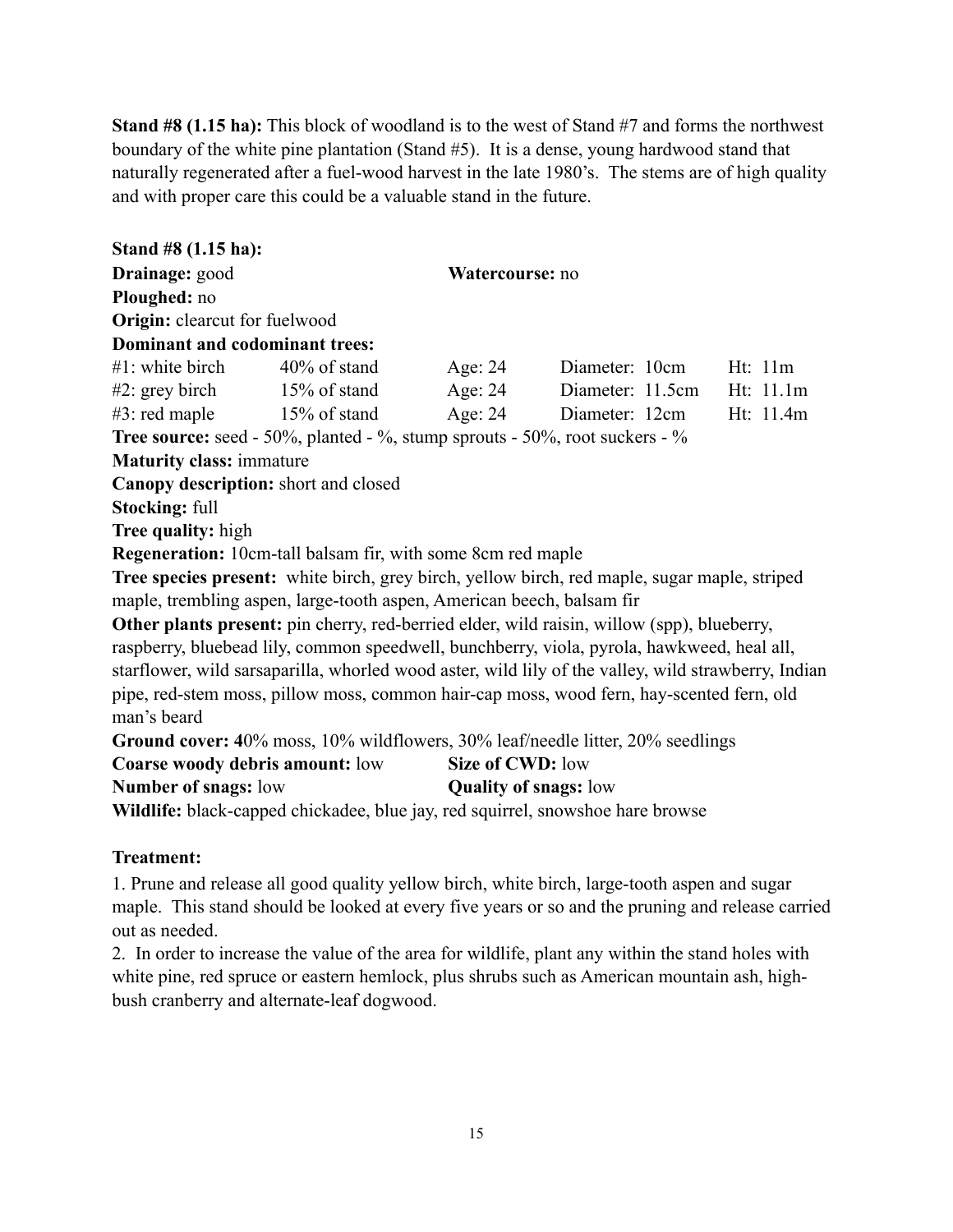**Stand #9 (0.28 ha):** A tiny, flat stand north of Stand #8. The trees are generally in poor health, so this will be a major restoration effort. There is one red spruce in the stand, of poor quality, that is 32.5cm in diameter with a height of 17.8m.

**Stand #9 (0.28 ha): Drainage:** good **Watercourse:** no **Ploughed:** no **Origin:** partial, heavy cut that probably had a strong understory of balsam fir **Dominant and codominant trees:** #1: balsam fir 90% of stand Age: 35 Diameter: 15.5cm Ht: 13.9m #2: white birch 5% of stand Age: 35 Diameter: 20cm Ht: 13.2m **Tree source:** seed - 95%, planted - %, stump sprouts - 5%, root suckers - % **Maturity class:** young trees but starting to die **Canopy description:** closed, low canopy that is opening up as the fir dies **Stocking:** low, especially of quality trees **Tree quality:** low **Regeneration:** masses of 4cm-high balsam fir **Tree species present:** balsam fir, white spruce, red spruce, white birch, grey birch, yellow birch, red maple, American beech **Other plants present:** pin cherry, red-berried elder, willow (spp), bayberry, blueberry, raspberry, common speedwell, heal all, starflower, wild sarsaparilla, bunchberry, mouse-eared hawkweed, whorled wood aster, wild lily of the valley, Indian pipe, hay-scented fern, beech fern, wood fern, old man's beard **Ground cover: 20**% moss, % wildflowers, % leaf/needle litter, 20% trees **Coarse woody debris amount:** low **Size of CWD:** low **Number of snags:** low **Quality of snags:** low

**Wildlife:** black-capped chickadee, blue jay, red squirrel, snowshoe hare tracks

## **Treatment:**

1. Much of the balsam fir is dead and will be left on site. If any have value, they can be removed as lumber, fuelwood or biomass. Plant the openings with a mixture of red oak, sugar maple, yellow birch, white pine and eastern hemlock, as well as beaked hazelnut, witch hazel, hobblebush, highbush cranberry, serviceberry and American mountain ash.

2. Prune and release any yellow birch and white birch that have potential as lumber trees.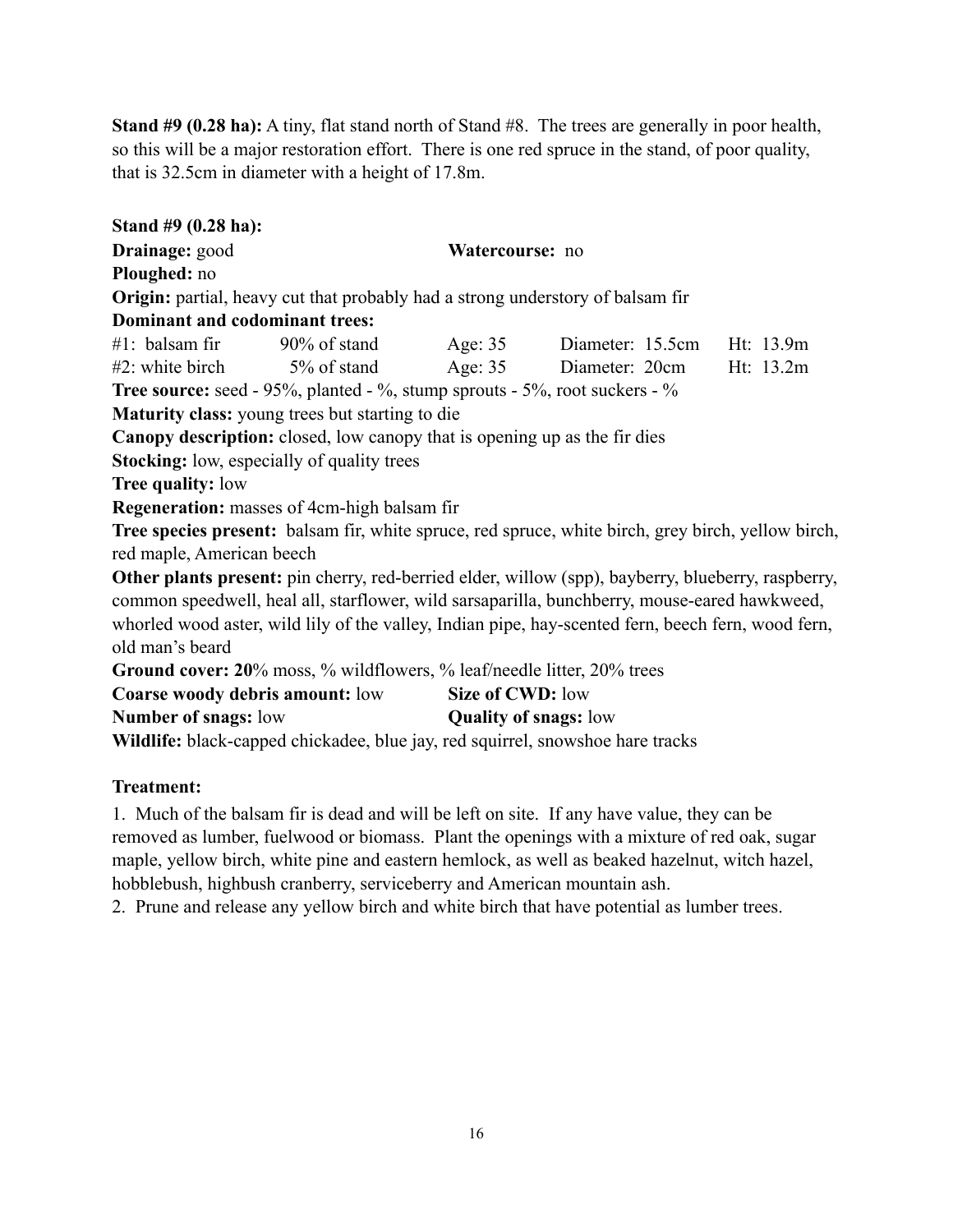**Stand #10 (2.83 ha):** The stand along the south boundary at the western end of the white pine plantation. It is a mixed wood stand with a small block of older red spruce, the only such area in this woodland. These trees are of good quality and will be used as seed sources for improving the biodiversity with this woodland and other public lands. Bark beetles have already killed some of the red spruce. Large trees are scattered throughout the stand, including a 45.5cmdiameter red maple that is 21.7m high. Some of the American beech in the stand seems to be free of canker. There is a large amount of balsam fir in the understory. The area is rolling with several valleys.

| Stand $#10(2.83 \text{ ha})$ :                                                    |                 |                 |                  |           |
|-----------------------------------------------------------------------------------|-----------------|-----------------|------------------|-----------|
| Drainage: good                                                                    |                 | Watercourse: no |                  |           |
| Ploughed: unploughed                                                              |                 |                 |                  |           |
| Origin: partial cut                                                               |                 |                 |                  |           |
| Dominant and codominant trees:                                                    |                 |                 |                  |           |
| $#1$ : American beech 50% of stand                                                |                 | Age: $65$       | Diameter: 27cm   | Ht: 15.8m |
| $#2$ : balsam fir                                                                 | $20\%$ of stand | Age: $65$       | Diameter: 26cm   | Ht: 16.5m |
| $#3$ : red maple                                                                  | $20\%$ of stand | Age: $65$       | Diameter: 26.5cm | Ht: 16.9m |
| <b>Tree source:</b> seed - 70%, planted - %, stump sprouts and root suckers - 30% |                 |                 |                  |           |

**Maturity class:** mature, with significant amounts of fir and red spruce dying

**Canopy description:** patchy

**Stocking:** full

**Tree quality:** medium

**Regeneration:** mostly balsam fir at .2m, with some red maple and a smaller amount of American beech about the same height

**Tree species present:** American beech, red maple, sugar maple, large-tooth aspen, white birch, yellow birch, balsam fir, red spruce, eastern hemlock

**Other plants present:** pin cherry, red-berried elder, willow (spp), wild raisin, bayberry, blueberry, raspberry, bluebead lily, common lady's slipper, common speedwell, wild lily of the valley, starflower, twinflower, wild cucumber, whorled wood aster, wild sarsaparilla, bunchberry, painted trillium, pyrola, one-sided shinleaf, prince's pine, Indian pipe, red stem moss, pillow moss, common hair-cap, bazzania, ground pine, wood fern, lung lichen, old man's beard, puffball (spp)

**Ground cover:** 60% moss, 30% wildflowers, 10% leaf/needle litter, % ferns

**Coarse woody debris amount:** high Size of CWD: medium

**Number of snags:** high **Quality of snags:** low

**Wildlife:** black-capped chickadee, red-breasted nuthatch, golden-crowned kinglet, blue jay, pine grosbeak, red squirrel, snowshoe hare tracks

# **Treatment:**

1. This area will provide both lumber and fuelwood and should be able to supply about three cords per year and still continue to improve the stand. Create 14-15m diameter patch cuts in the worst areas of balsam fir. Plant these patches with a mix of eastern hemlock, sugar maple, white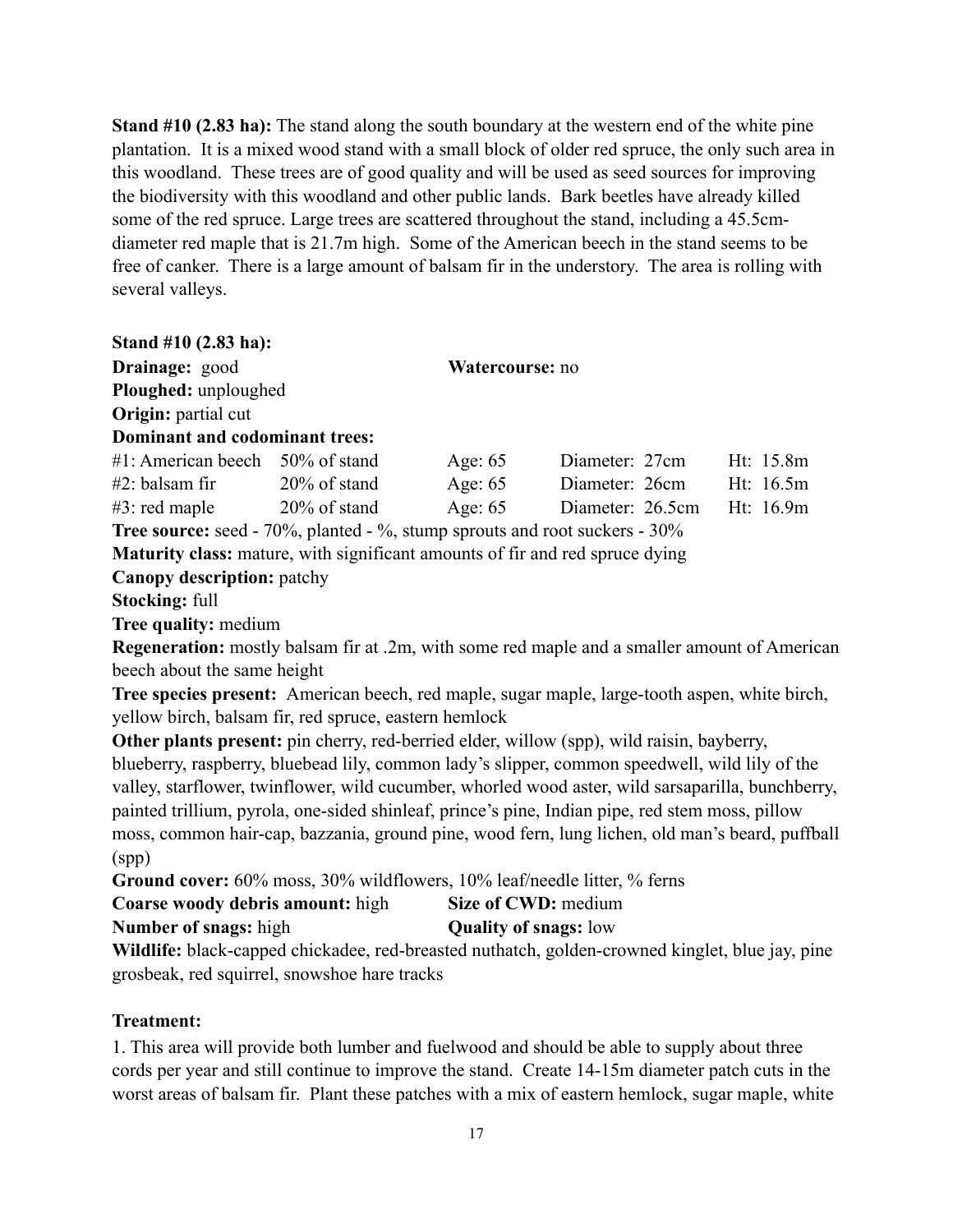pine, witch hazel, hobblebush, striped maple, beaked hazelnut, Christmas fern and hairy sweet cicely.

2. Selectively harvest trees that are in decline throughout the stand. This will provide both lumber and fuelwood. The taller, healthier trees should be left, but the suppressed American beech and some of the dying red spruce will make excellent products. Depending on harvesting schedules, remove up to six cords every two years, with the intention of always improving the overall quality of the trees within the stand.

3. Prune and release all good quality red spruce, yellow birch, sugar maple, white birch and red maple within the stand.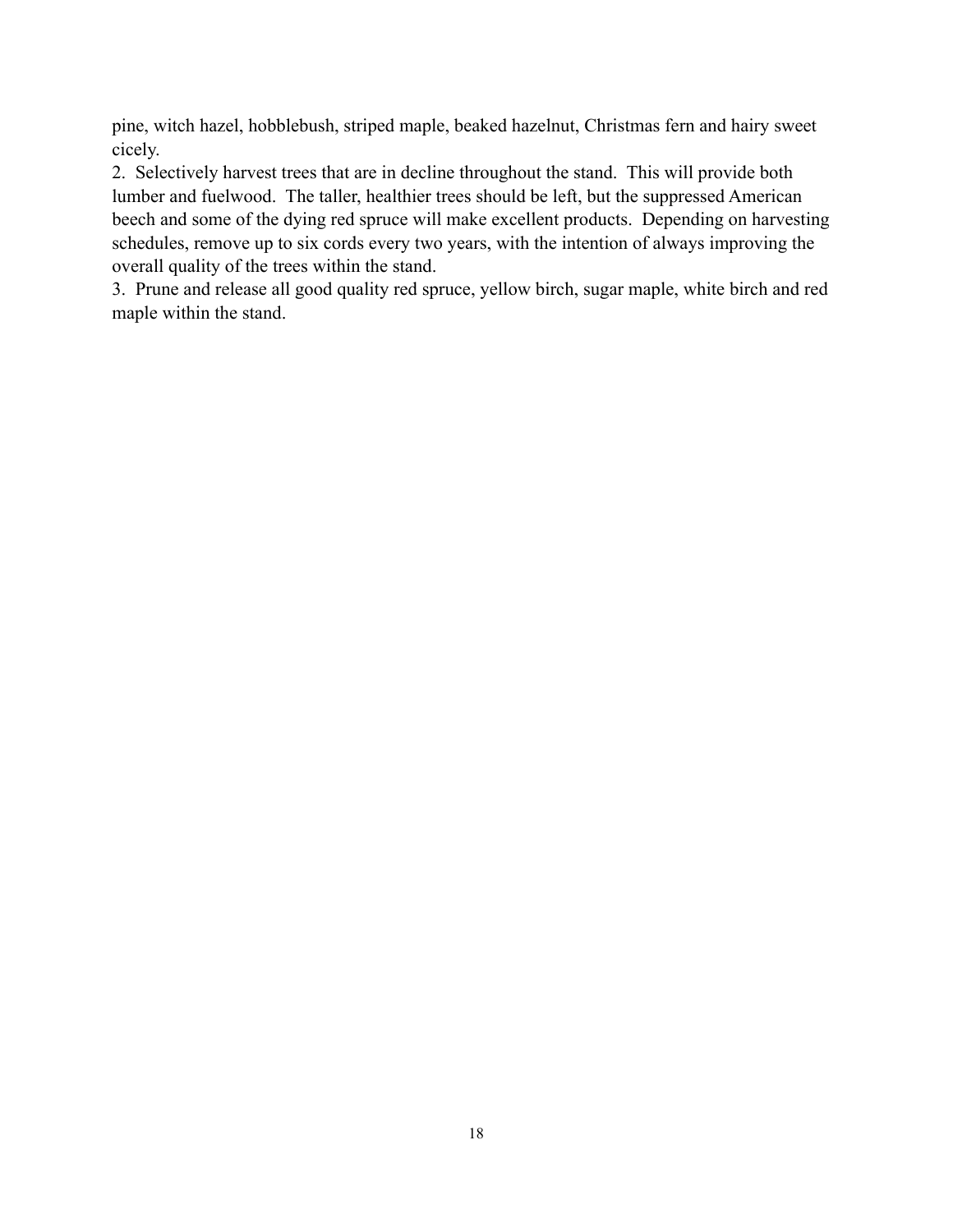**Stand #11 (4.04 ha):** A mixed wood stand to the north of Stand #10 dominated by yellow and white birch. The trees along the eastern section of the stand are larger and more widely spaced than along the western section. It is well-drained and has a rolling topography. There are pockets of balsam fir in the stand, both in the overstory and understory, but many are dying from the balsam woolly adelgid, a European insect introduced to the [United States](http://en.wikipedia.org/wiki/United_States) around 1900. Because this adelgid is not native, balsam fir has not evolved any type of defense against it to date. These insects typically lay about one hundred eggs and have three generations per year and should help control the excessive amount of balsam fir in many Island woodlots. There are several large-tooth aspen with diameters of approximately 50cm.

| Stand #11 (4.04 ha):                |                                                                                                  |                 |                 |           |
|-------------------------------------|--------------------------------------------------------------------------------------------------|-----------------|-----------------|-----------|
| <b>Drainage:</b> high               |                                                                                                  | Watercourse: no |                 |           |
| Ploughed: no                        |                                                                                                  |                 |                 |           |
| Origin: clear cut                   |                                                                                                  |                 |                 |           |
| Dominant and codominant trees:      |                                                                                                  |                 |                 |           |
| $#1$ : yellow birch $50\%$ of stand |                                                                                                  | Age: $40$       | Diameter: 14cm  | Ht: $15m$ |
| $#2$ : white birch                  | $30\%$ of stand                                                                                  | Age: $40$       | Diameter: 9.5cm | Ht:       |
| 13.2m                               |                                                                                                  |                 |                 |           |
|                                     | Tree source: seed - 90%, planted - %, stump sprouts - 10%, root suckers - %                      |                 |                 |           |
| <b>Maturity class: immature</b>     |                                                                                                  |                 |                 |           |
|                                     | Canopy description: closed, medium height                                                        |                 |                 |           |
| <b>Stocking: full</b>               |                                                                                                  |                 |                 |           |
| <b>Tree quality:</b> high           |                                                                                                  |                 |                 |           |
|                                     | Regeneration: mostly balsam fir at .3m high, with some .3m tall red maple and some .6m tall      |                 |                 |           |
| yellow birch                        |                                                                                                  |                 |                 |           |
|                                     | Tree species present: yellow birch, white birch, red maple, sugar maple, American beech,         |                 |                 |           |
|                                     | trembling aspen, large-tooth aspen, balsam fir, white spruce                                     |                 |                 |           |
|                                     | Other plants present: pin cherry, wild raisin, beaked hazelnut, red-berried elder, willow (spp), |                 |                 |           |
|                                     | blueberry, raspberry, common speedwell, bluebead lily, heal all, starflower, wild sarsaparilla,  |                 |                 |           |
|                                     | wood sorrel, whereaf wood aster wild like of the valley bunghborry viole, common lady's          |                 |                 |           |

wood sorrel, whorled wood aster, wild lily of the valley, bunchberry, viola, common lady's slipper, hawkweed (spp), goldthread, wild strawberry, twinflower, painted trillium, goldenrod (spp), gall of the earth, Indian pipe, beech drops, pillow moss, red-stem moss, common hair-cap moss, hay-scented fern, beech fern, wood fern, lung lichen, old man's beard **Ground cover:** 50% moss, 30% wildflowers, 10% leaf/needle litter, % ferns

```
Coarse woody debris amount: medium Size of CWD: medium
Number of snags: medium Quality of snags: medium
```
**Wildlife:** ruffed grouse, barred owl, black-capped chickadee, golden-crowned kinglet, blue jay, lots of woodpecker feeding sign, red squirrel, snowshoe hare feeding sign

# **Treatment:**

1. Prune and release all good quality yellow birch, white birch and sugar maple.

2. Underplant six each of eastern hemlock, witch hazel, hobblebush and alternate-leaf dogwood, crested wood fern and interrupted fern.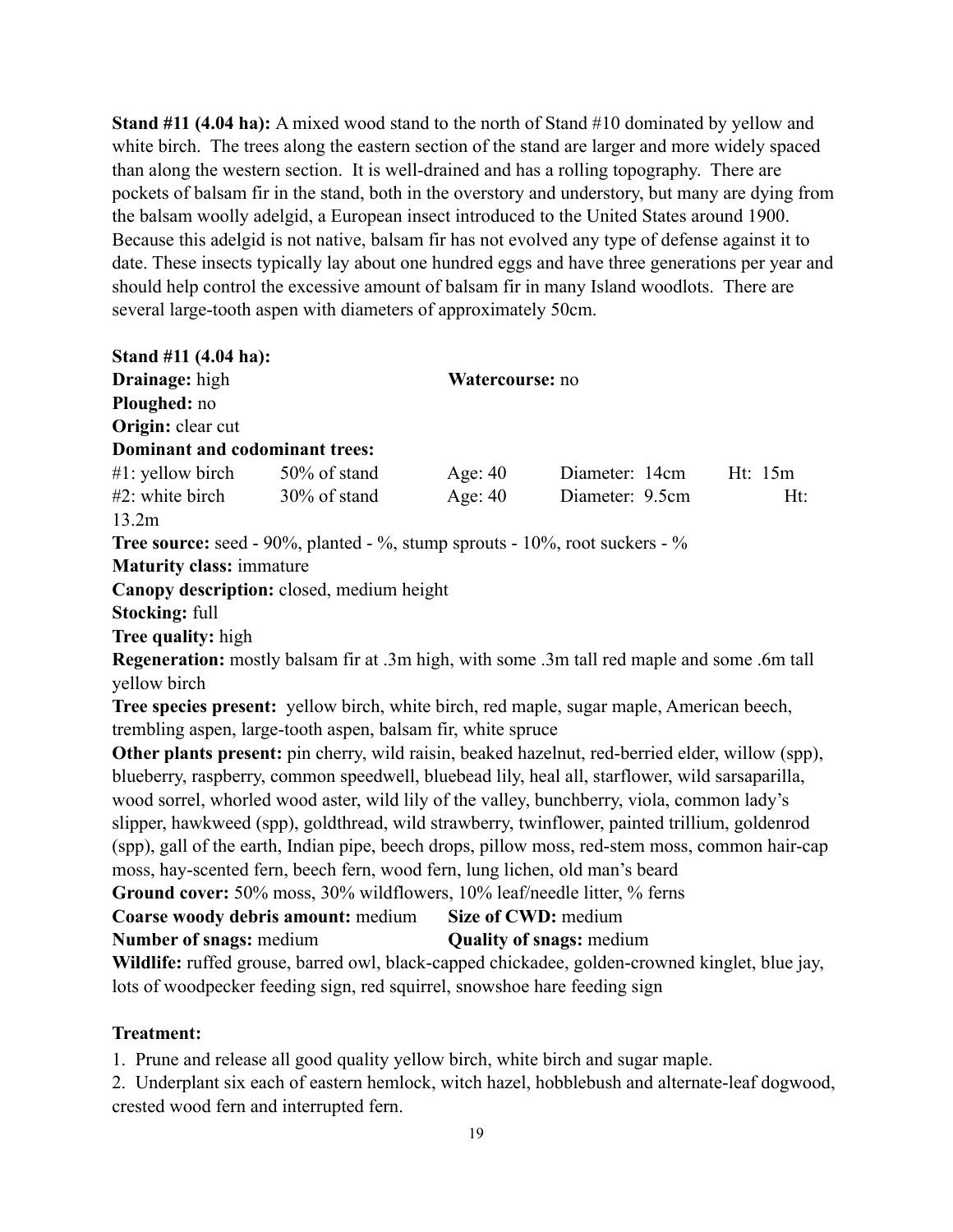**Stand #12 (6.83 ha):** A large, mostly deciduous stand running from the southwest corner of the property around Stand #13 and then almost to the northern boundary. It contains some trees of very large size and excellent quality, especially the yellow birch and eastern hemlock. There is one valley that is part of the new trail system that contains a great mix of remnant old-growth Acadian forest. The forest floor is pit and mound throughout the stand. This area is also part of the range of the pair of the barred owls and the pileated woodpecker.

**Stand #12 (6.83 ha): Drainage:** good **Watercourse:** no **Ploughed:** no **Origin:** partial cuts **Dominant and codominant trees:** #1: red maple 40% of stand Age: 80 Diameter: 27cm Ht: 23.4m #2: white birch 20% of stand Age: 80 Diameter: 36cm Ht: 21.7m #3: American beech 20% of stand Age: 80 Diameter: 27.2cm Ht: 20.8m **Tree source:** seed - 60%, planted - %, stump sprouts and root suckers - 40% **Maturity class:** medium-mature **Canopy description:** tall closed, lots of sidelight and a few gaps **Stocking:** full **Tree quality:** high **Regeneration:** .3m beech, .2m red maple, .3m balsam fir **Tree species present:** red maple, sugar maple, American beech, white birch, yellow birch, trembling aspen, eastern hemlock, balsam fir, red spruce, white spruce **Other plants present:** pin cherry, red-berried elder, willow (spp), wild raisin, bayberry, blueberry, raspberry, bluebead lily, wild cucumber, common lady's slipper, pyrola, common speedwell, heal all, starflower, wild sarsaparilla, bunchberry, whorled wood aster, wild lily of the valley, beech drops, Indian pipe, hay-scented fern, wood fern, lung lichen, old man's beard **Ground cover:** 30% moss, 30% wildflowers, 20% leaf/needle litter, 5% seedlings **Coarse woody debris amount:** high Size of CWD: high **Number of snags:** high **Quality of snags:** high **Wildlife:** barred owl, vireo (spp) nest, robin nest, black-capped chickadee, blue jay, lots of woodpecker feeding signs (including pileated), red squirrel, snowshoe hare tracks

### **Treatment:**

1. This stand has great potential to produce high-quality hardwood sawlogs. Total removal for this stand, through small patch cuts and selective harvesting, should be about 7-10 cords annually. This will be a mix of fuelwood, hardwood lumber and craft wood. The wood mizer sawmill should be used right in the woods to leave as much of the slabs and sawdust as possible on the forest floor. The small patches (around 15m in diameter) should be planted with a mixture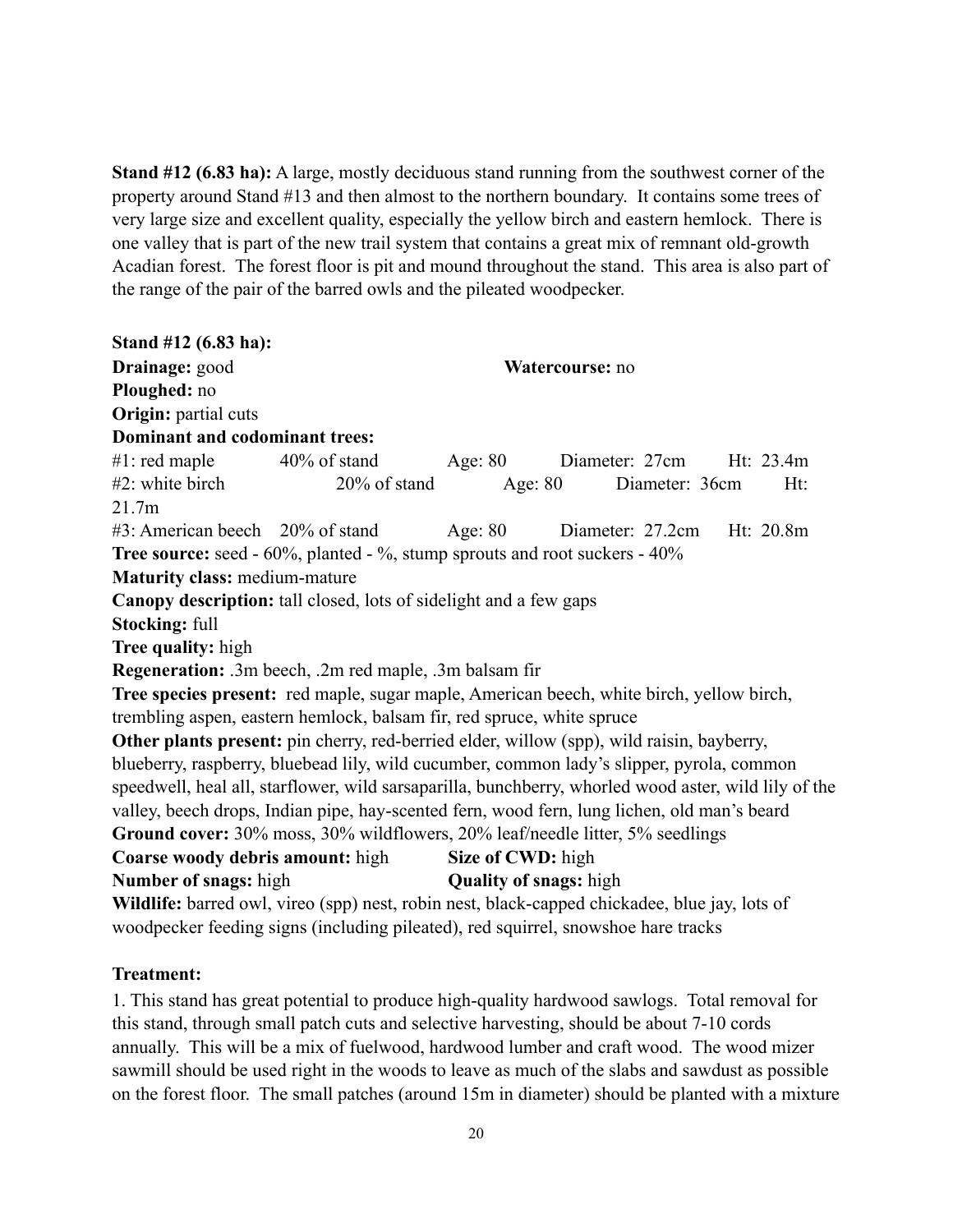of hemlock, red spruce, ironwood and a few red oak, as well as hobblebush, witch hazel, alternate-leaf dogwood, Christmas fern and crested wood fern, and a mix of shade-tolerant wildflowers.

2. Prune up all high-quality sugar maple, yellow birch, white birch and clean American beech

3. There are some very clean young American beech in the stand and these should be GPS'd and monitored to see if they are truly resistant to the beech bark canker. They may become important seed sources in the future.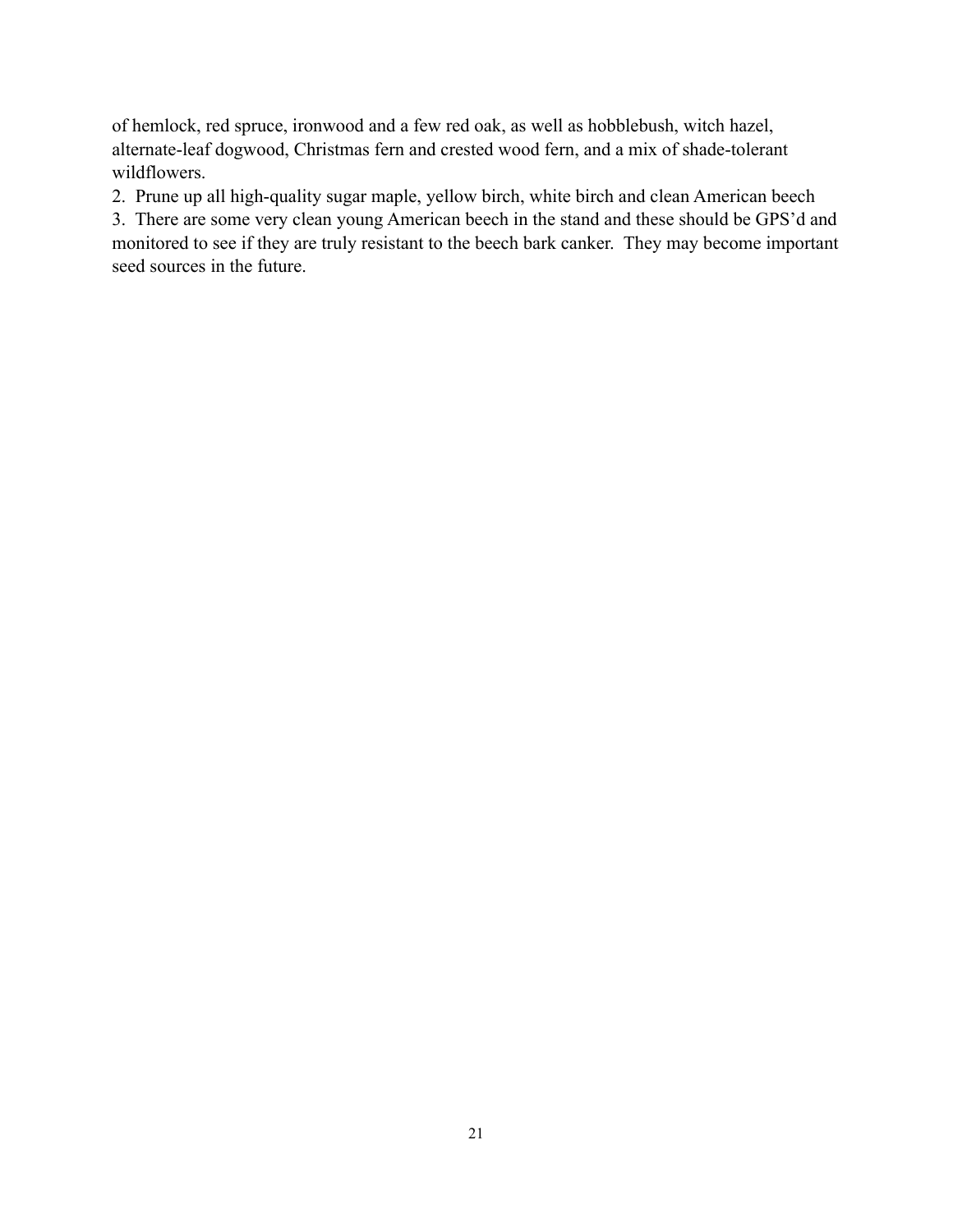**Stand #13 (3.42 ha):** This stand slopes to the western boundary of the property and is dominated by a large amount of cankered beech, probably originating from a heavy cut. The beech would have sent up root suckers that outcompeted other species. The stand slopes to the west. It appears to be an important part of the home territory of the barred owls and the pileated woodpecker. There are some clean beech within the stand and a lot of good quality hardwood sawlogs.

**Stand #13 (3.42 ha): Drainage:** good **Watercourse:** no **Ploughed:** no **Origin:** heavy cut **Dominant and codominant trees:** #1: American beech 80% of stand Age: 100 Diameter: 28.5cm Ht: 17.1m #2: white birch 10% of stand Age: 100 Diameter: 40.5cm Ht: 21.2m **Tree source:** seed - 50%, planted - %, stump sprouts and root suckers - 50% **Maturity class:** mature **Canopy description:** patchy, tall and short trees creating lots of gaps **Stocking:** full **Tree quality:** medium **Regeneration:** mostly .7m-tall balsam fir, with some small beech, yellow birch and red maple **Tree species present:** American beech, white birch, yellow birch, red maple, sugar maple, striped maple, trembling aspen, balsam fir **Other plants present:** pin cherry, red-berried elder, willow (spp), blueberry, raspberry, bluebead lily, common speedwell, wild cucumber, bunchberry, wild sarsaparilla, heal all, starflower, wild lily of the valley, whorled wood aster, pyrola, common lady's slipper, beech drops, Indian pipe, cinnamon fern, hay-scented fern, wood fern, lung lichen, old man's beard **Ground cover:** 20% moss, 20% wildflowers, 50% leaf/needle litter, 10% ferns **Coarse woody debris amount:** medium **Size of CWD:** medium **Number of snags:** high **Quality of snags:** high **Wildlife:** black-capped chickadee, blue jay, red squirrel, pileated woodpecker, barred owl, lots of woodpecker feeding signs and nesting holes, snowshoe hare tracks, ruffed grouse tracks **Treatment:**  1. With careful treatment, this stand can be moved into a healthier mix of trees and shrubs, away from having such a dominance of cankered American beech. This stand should easily produce 3-4 cords of fuelwood and hardwood lumber annually just by taking out the beech of poor form or trees that are in decline. Always look to leave a large number of tall, older trees for both the

woodpeckers and the owls. The intermediate cankered beech can be removed in 15m patches scattered throughout the stand, or as individual selections. Plant the patches, or underplant, with eastern hemlock, red spruce, sugar maple and ironwood, and shrubs such as witch hazel, hobblebush, alternate-leaf dogwood and beaked hazelnut. Christmas and interrupted ferns, hairy sweet cicely and nodding trillium can also be added.

2. Prune any good quality yellow birch and sugar maple, including the regeneration.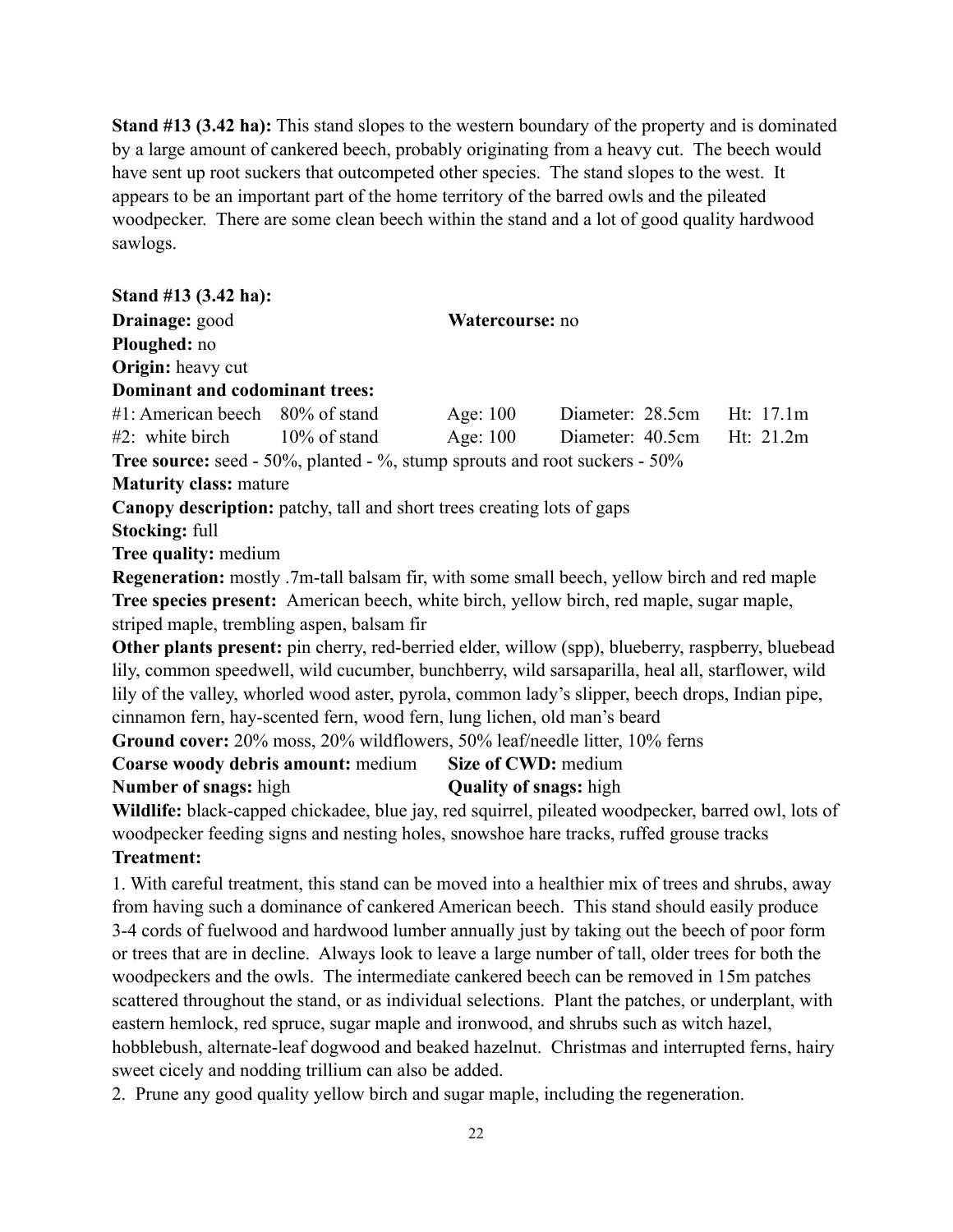**Stand #14 (1.32 ha):** A small, gently sloping block of young mixed woods on the western border of the property, between Stand #13 and Stand #15. It is a result of a fuelwood clearcut done in the 1980's. The balsam fir in the stand has been attacked by the balsam woolly adelgid and many have died. The quality of the deciduous trees is fairly good and they should respond well to careful pruning and releasing of the best trees.

**Stand #14 (1.32 ha): Drainage:** good **Watercourse:** no **Ploughed:** no **Origin:** clearcut **Dominant and codominant trees:** #1: yellow birch 40% of stand Age: 20-25 Diameter: 10.5cm Ht: 12.4m #2: white birch 30% of stand Age: 20-25 Diameter: 11cm Ht: 12.8m **Maturity class:** immature **Canopy description:** low and closed **Stocking:** full **Tree quality:** medium **Regeneration:** mostly .5m balsam fir, with a smaller amount of .4m American beech **Tree species present:** yellow birch, white birch, grey birch, American beech, red maple, sugar maple, striped maple, trembling aspen, balsam fir **Other plants present:** pin cherry, red-berried elder, willow (spp), blueberry, raspberry, bluebead lily, creeping buttercup, heal all, common speedwell, starflower, wild sarsaparilla, wild lily of the valley, wood sorrel aster, pillow mosses, cinnamon fern, wood fern, old man's beard Ground cover: % moss, % wildflowers, % leaf/needle litter, % ferns **Coarse woody debris amount: Size of CWD: Number of snags: Quality of snags: Wildlife:** black-capped chickadee, blue jay, red squirrel, snowshoe hare tracks

## **Treatment:**

1. No harvesting is prescribed for this area for at least 10 years. Prune and release all good quality yellow birch, white birch, red maple and sugar maple.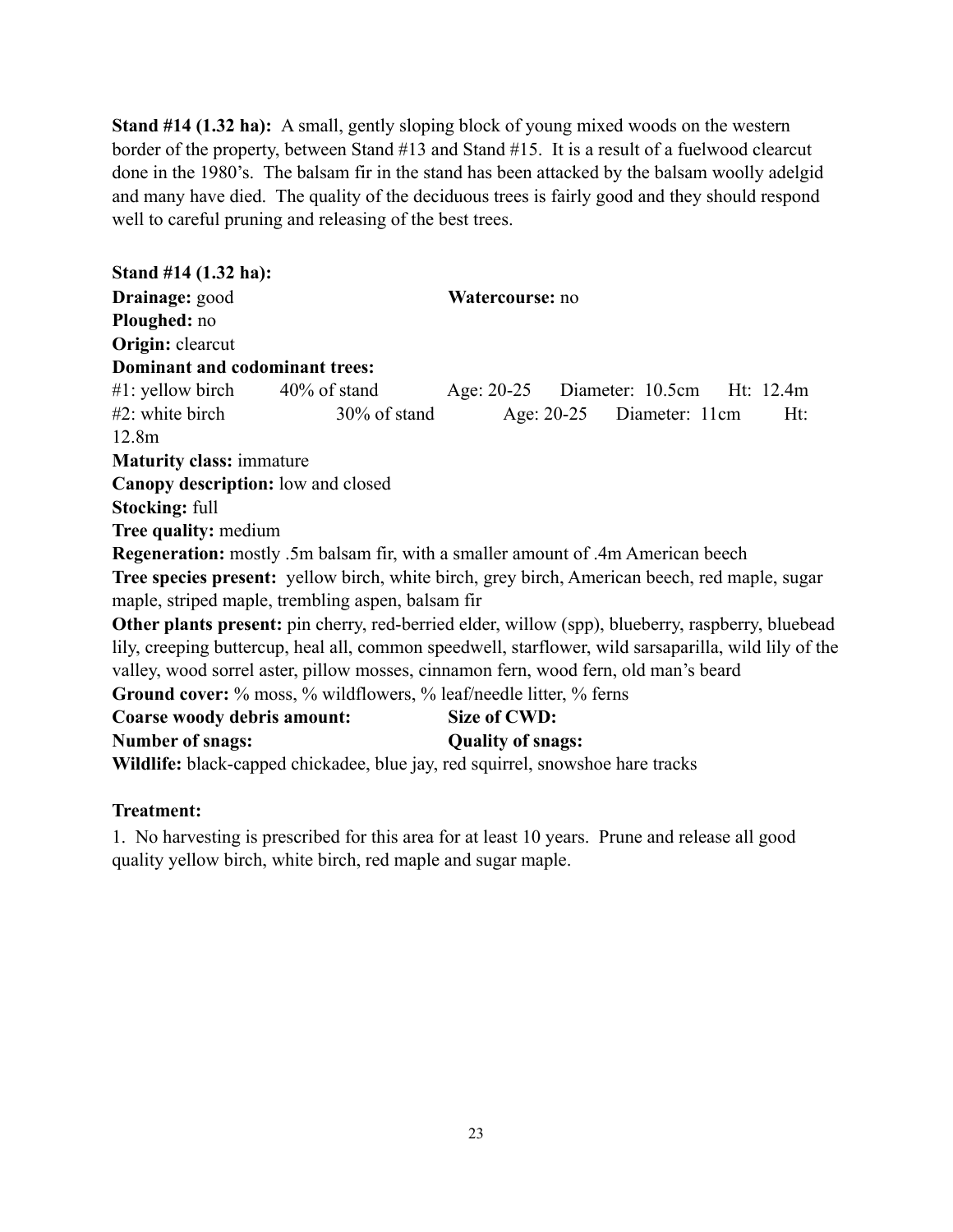**Stand #15 (2.97 ha):** This rolling stand occupies the northwest corner of the property and is the result of a series of partial cuts for fuelwood done in the late 1970's. There is a large amount of balsam fir in both the canopy and the understory, and most have been attacked by the balsam woolly adelgid. The dominance of American beech will be even more pronounced as the fir die out.

| Stand #15 (2.97 ha):                  |                                                                                                                                                                |                                 |                                |           |
|---------------------------------------|----------------------------------------------------------------------------------------------------------------------------------------------------------------|---------------------------------|--------------------------------|-----------|
| Drainage: good                        |                                                                                                                                                                | Watercourse: no                 |                                |           |
| Ploughed: no                          |                                                                                                                                                                |                                 |                                |           |
| Origin: fuelwood partial cuts         |                                                                                                                                                                |                                 |                                |           |
| <b>Dominant and codominant trees:</b> |                                                                                                                                                                |                                 |                                |           |
|                                       | #1: American beech 50% of stand                                                                                                                                |                                 | Age: $35-40+$ Diameter: 29.5cm | Ht: 14.5m |
| #2: balsam fir                        | $40\%$ of stand                                                                                                                                                |                                 | Age: 35-40 Diameter: 13.5cm    | Ht: 13.2m |
|                                       | <b>Tree source:</b> seed - $70\%$ , planted - $\%$ , stump sprouts and root suckers - $30\%$                                                                   |                                 |                                |           |
| <b>Maturity class: immature</b>       |                                                                                                                                                                |                                 |                                |           |
| Canopy description: patchy and short  |                                                                                                                                                                |                                 |                                |           |
| Stocking: understocked                |                                                                                                                                                                |                                 |                                |           |
| <b>Tree quality: poor</b>             |                                                                                                                                                                |                                 |                                |           |
|                                       | <b>Regeneration:</b> mostly .3m balsam fir, with .1m red maple and .3m American beech                                                                          |                                 |                                |           |
|                                       | Tree species present: American beech, yellow birch, white birch, grey birch, red maple, sugar                                                                  |                                 |                                |           |
| spruce, red spruce                    | maple, striped maple, large-tooth aspen, trembling aspen, balsam fir, eastern hemlock, white                                                                   |                                 |                                |           |
|                                       | Other plants present: pin cherry, wild raisin, willow (spp), blueberry, raspberry, bluebead lily,                                                              |                                 |                                |           |
|                                       | creeping buttercup, common speedwell, bunchberry, pyrola, hawkweed (spp), heal all,                                                                            |                                 |                                |           |
|                                       | starflower, wild sarsaparilla, wild strawberry, whorled wood aster, wild lily of the valley, prince's                                                          |                                 |                                |           |
|                                       | pine, ground pine, red-stem moss, pillow moss, common hair-cap moss, Indian pipe, wood fern,                                                                   |                                 |                                |           |
| old man's beard, lung lichen          |                                                                                                                                                                |                                 |                                |           |
|                                       | Ground cover: 40% moss, 20% wildflowers, 30% leaf/needle litter, % ferns                                                                                       |                                 |                                |           |
|                                       | <b>Coarse woody debris amount: medium</b>                                                                                                                      | Size of CWD: medium             |                                |           |
| <b>Number of snags: medium</b>        |                                                                                                                                                                | <b>Quality of snags: medium</b> |                                |           |
|                                       | Wildlife: American robin and older nest, black-capped chickadee, lots of woodpecker feeding<br>sign, blue jay, red squirrel feeding sign, snowshoe hare browse |                                 |                                |           |
|                                       |                                                                                                                                                                |                                 |                                |           |

### **Treatment:**

1. This stand should be capable of producing about three-four cords of wood annually, or about 10 cords every three years. This will be spread between fuelwood, balsam fir lumber and hardwood lumber. This will be done in patch cuts and with some selective harvesting. Remove trees of poorer form, while making sure to leave sufficient wildlife trees.

2. Underplant suitable areas and plant the patches with a mix of eastern hemlock, white pine, sugar maple, yellow birch, ironwood, red oak, white ash, witch hazel, hobblebush, alternate-leaf dogwood and highbush cranberry.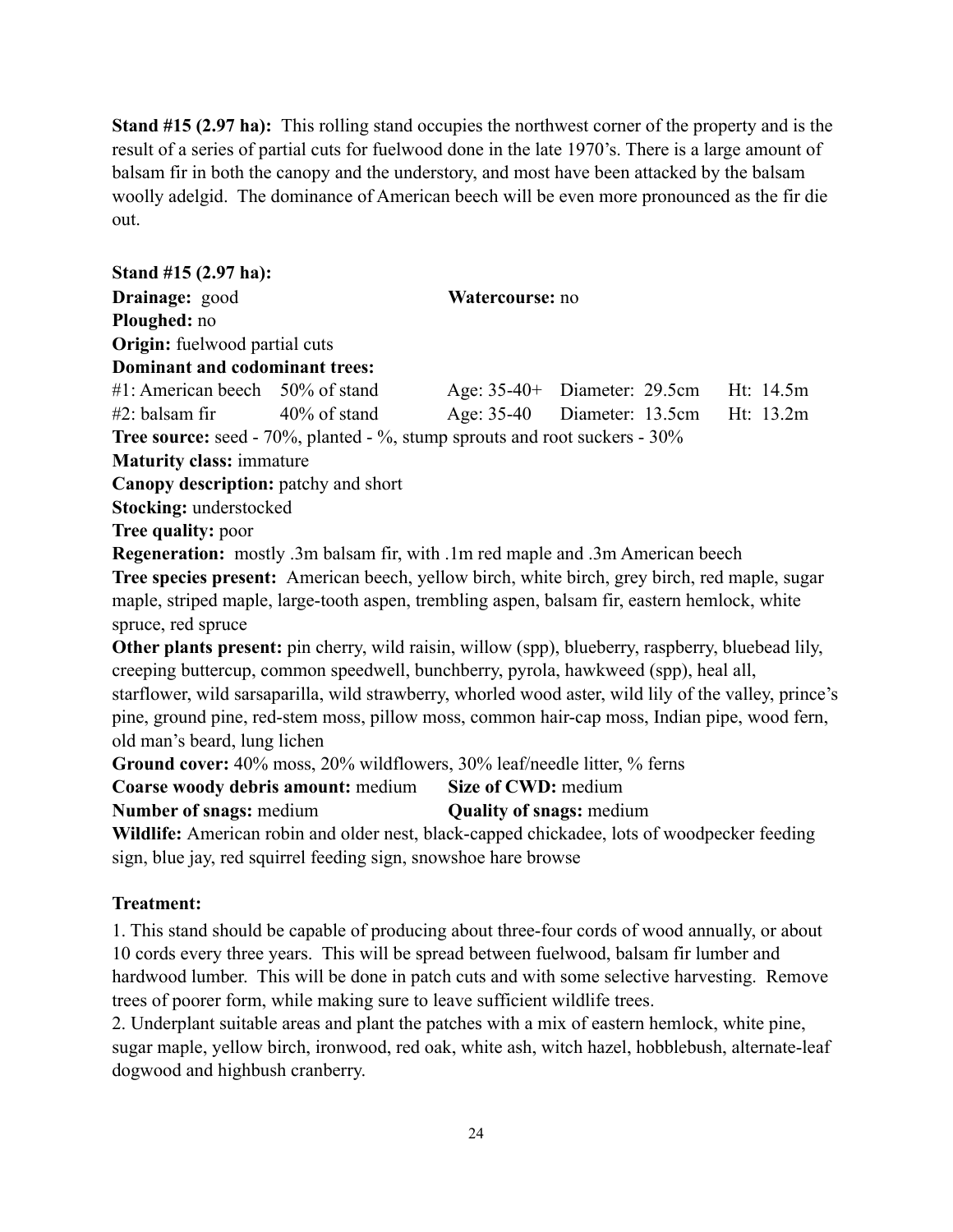**Stand #16 (10.89 ha):** A large mixed wood along the northern border of the property and following along the southern edge of the stream. The stand is sloped towards the north, with a pit and mound forest floor. There are some sections with large amounts of sugar maple within the stand and some larger eastern hemlock. Along the stream, there are at least six black ash, most of which have been repeatedly chewed by beaver in the past. There is also one large witch hazel and some smaller ones, a small amount of hobblebush and one royal fern. Both of these species are quite rare in the province. The stand is quite hummocky in places and slopes towards the stream. There is good access to most of this area from the forestry road.

**Drainage:** high **Watercourse: yes Ploughed:** no **Origin:** partial cuts **Dominant and codominant trees:** #1: American beech 30% of stand Age: 75 Diameter: 26.5cm Ht: 17.9m #2: red maple 30% of stand Age: 75 Diameter: 26cm Ht: 19.9m #3: yellow birch 20% of stand Age: 75 Diameter: 24.9cm Ht: 19.1m **Tree source:** seed - 80%, planted - %, stump sprouts and root suckers - 20% **Maturity class:** mature **Canopy description:** mostly high and closed, with some gaps **Stocking:** full **Tree quality:** medium-high **Regeneration:** mostly 1.5m-tall balsam fir, with small amounts of shorter American beech, red maple and yellow birch **Tree species present:** American beech, red maple, sugar maple, yellow birch, white birch, trembling aspen, striped maple, black ash, balsam fir, eastern hemlock, red spruce **Other plants present:** pin cherry, wild raisin, beaked hazelnut, ground hemlock, red-berried elder, willow (spp), witch hazel, alternate-leaf dogwood, blueberry, raspberry, bluebead lily, common speedwell, starflower, wild sarsaparilla, wild cucumber, viola, wild strawberry, common lady's slipper, wood sorrel, whorled wood aster, pyrola, wild lily of the valley, Indian pipe, beechdrops, bunchberry, ground pine, running clubmoss, cinnamon fern, royal fern, bracken fern, beech fern, wood fern, old man's beard, lung lichen **Ground cover:** 20% moss, 20% wildflowers, 40% leaf/needle litter, 10% tree **Coarse woody debris amount:** medium **Size of CWD:** medium **Number of snags:** high **Quality of snags:** high **Wildlife:** black-capped chickadee, barred owl, pileated woodpecker feeding sign, blue jay, red squirrel, snowshoe hare browse

#### **Treatment:**

1. The larger black ash should continue to be pruned up to a single stand and have metal cages placed around them for when the beavers inevitably return to this area of the stream. In bringing this species back from being so rare, we will need good seed sources.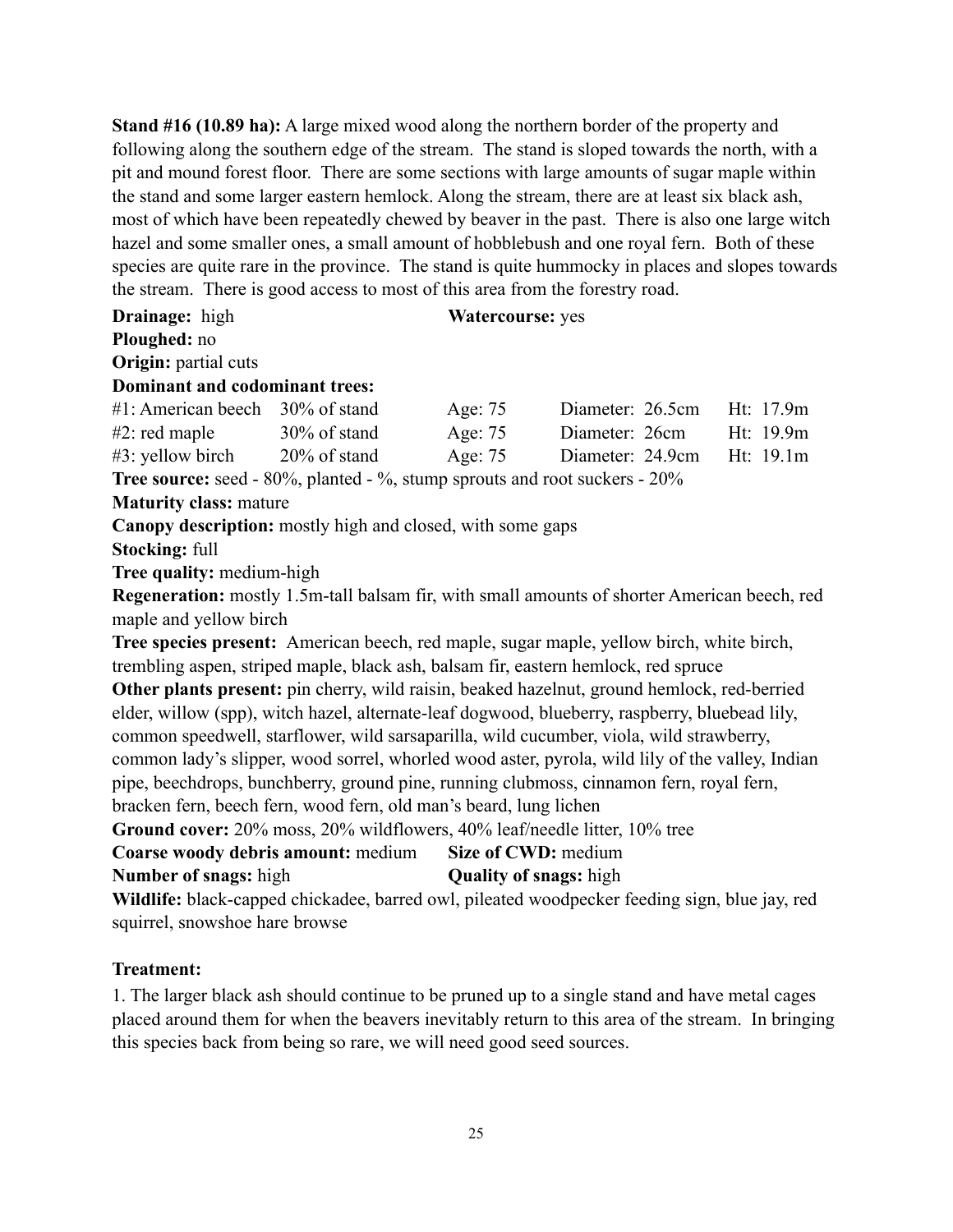2. Leaving a no-cut zone along the streamside, this stand should produce about 10 cords of wood annually, a mix of hardwood lumber, fuelwood and craftwood. Trees of low vigour and/or poor form should be selectively harvested throughout the stand.

3. Plant six each of ironwood, round-leaf dogwood, hairy sweet cicely, Christmas fern, crested wood fern, and rarer ferns as they become available.

4. Prune and release any good quality yellow birch and sugar maple within the stand.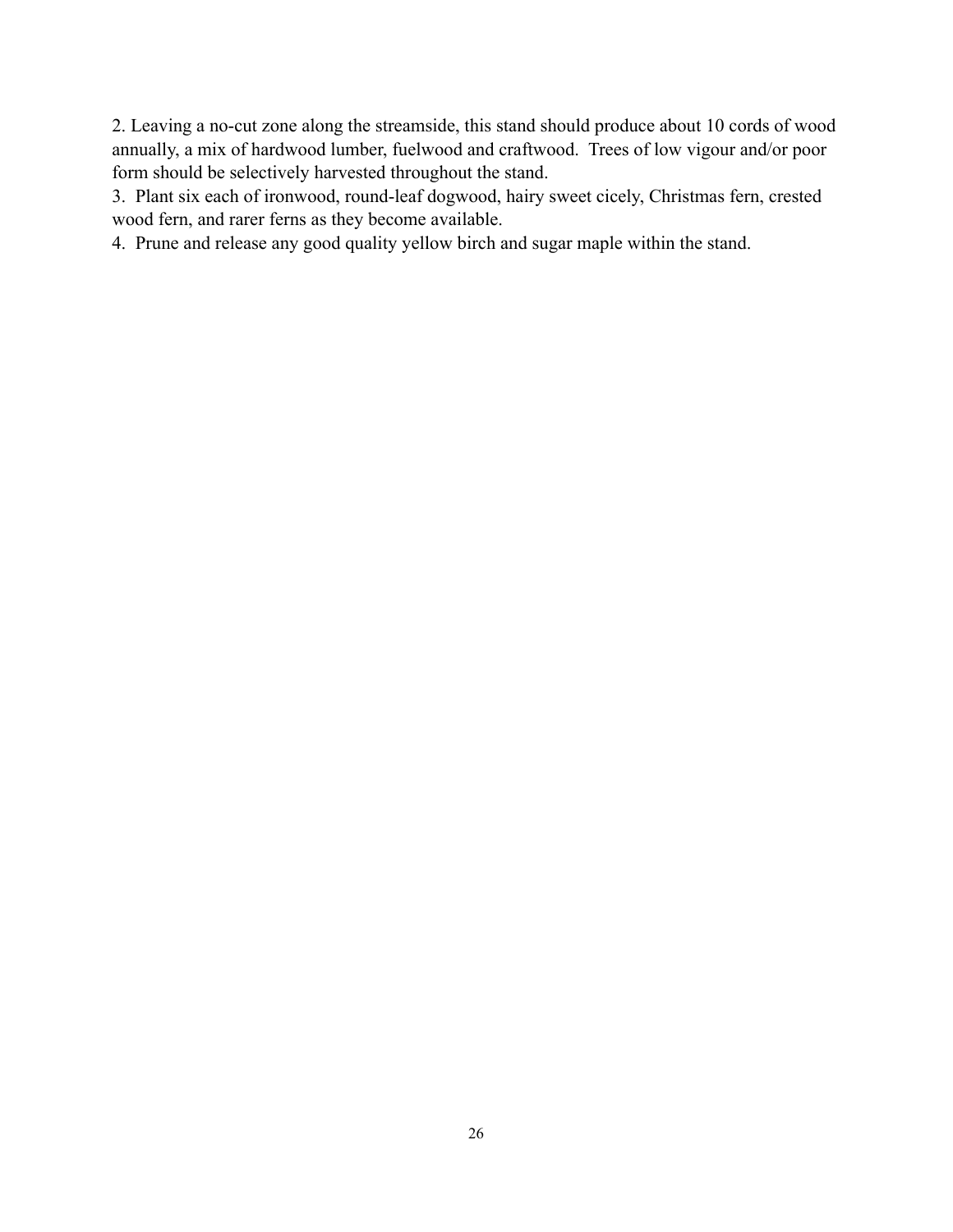**Stand #17 (0.54 ha):** This dense stand of young hardwood, a small block within Stand #16, grew up from a clearcut fuelwood harvest in 1992. It is located on the south side of the forestry road that runs through Stand #16. The trees are quite close together and of relatively good quality. There are a few larger balsam fir scattered throughout the stand, and these should be kept as long as possible to provide some shade through the stand and encourage better growth in the young hardwoods.

| Stand #17 (0.54 ha):                                                                              |                              |                                                                                                     |           |
|---------------------------------------------------------------------------------------------------|------------------------------|-----------------------------------------------------------------------------------------------------|-----------|
| Drainage: high                                                                                    | Watercourse: no              |                                                                                                     |           |
| Ploughed: no                                                                                      |                              |                                                                                                     |           |
| Origin: clearcut                                                                                  |                              |                                                                                                     |           |
| Dominant and codominant trees:                                                                    |                              |                                                                                                     |           |
| $#1$ : red maple $35\%$ of stand                                                                  | Age: 20                      | Diameter: 8.75cm Ht: 13.8m                                                                          |           |
| #2: American beech 30% of stand Age: 20                                                           |                              | Diameter: 10.6cm Ht: 12.9m                                                                          |           |
|                                                                                                   |                              | #3: yellow birch 25% of stand Age: 20 Diameter: 9.9cm                                               | Ht: 13.5m |
| <b>Tree source:</b> seed - $60\%$ , planted - $\%$ , stump sprouts - $40\%$ , root suckers - $\%$ |                              |                                                                                                     |           |
| <b>Maturity class: immature</b>                                                                   |                              |                                                                                                     |           |
| Canopy description: closed and low, with a few small openings                                     |                              |                                                                                                     |           |
| <b>Stocking: full</b>                                                                             |                              |                                                                                                     |           |
| Tree quality: medium-high                                                                         |                              |                                                                                                     |           |
|                                                                                                   |                              | <b>Regeneration:</b> scattered balsam fir about 1m, with smaller sugar maple, striped maple and red |           |
| maple seedlings that are heavily browsed                                                          |                              |                                                                                                     |           |
|                                                                                                   |                              | Tree species present: red maple, American beech, yellow birch, sugar maple, striped maple,          |           |
| grey birch, large-tooth aspen, balsam fir, white spruce                                           |                              |                                                                                                     |           |
|                                                                                                   |                              | Other plants present: pin cherry, American mountain ash, red-berried elder, willow (spp),           |           |
|                                                                                                   |                              | blueberry, raspberry, bluebead lily, common speedwell, pyrola, starflower, wild sarsaparilla,       |           |
|                                                                                                   |                              | bunchberry, whorled wood aster, wild lily of the valley, Indian pipe, red-stem moss, pillow moss,   |           |
| hay-scented fern, wood fern, old man's beard                                                      |                              |                                                                                                     |           |
| Ground cover: 10% moss, 20% wildflowers, 60% leaf/needle litter, % ferns                          |                              |                                                                                                     |           |
| <b>Coarse woody debris amount: low</b>                                                            | Size of CWD: small           |                                                                                                     |           |
| <b>Number of snags: low</b>                                                                       | <b>Quality of snags:</b> low |                                                                                                     |           |
| Wildlife: black-capped chickadee, red squirrel feeding, snowshoe browse                           |                              |                                                                                                     |           |

### **Treatment:**

1. This crowded stand has the potential to produce excellent quality hardwood sawlogs. Prune and release good quality yellow birch, sugar maple, white birch and uncankered beech.

2. There are quite a few uncankered beech in this stand, and these should be monitored to see how they develop. They could become important seed sources for future forests.

3. As the stand gets a little older, probably in about 15-20 years, add a variety of native species that would increase the biodiversity of the stand and improve the area for wildlife. These would include eastern hemlock, red spruce, hobblebush, witch hazel, alternate-leaf dogwood, and some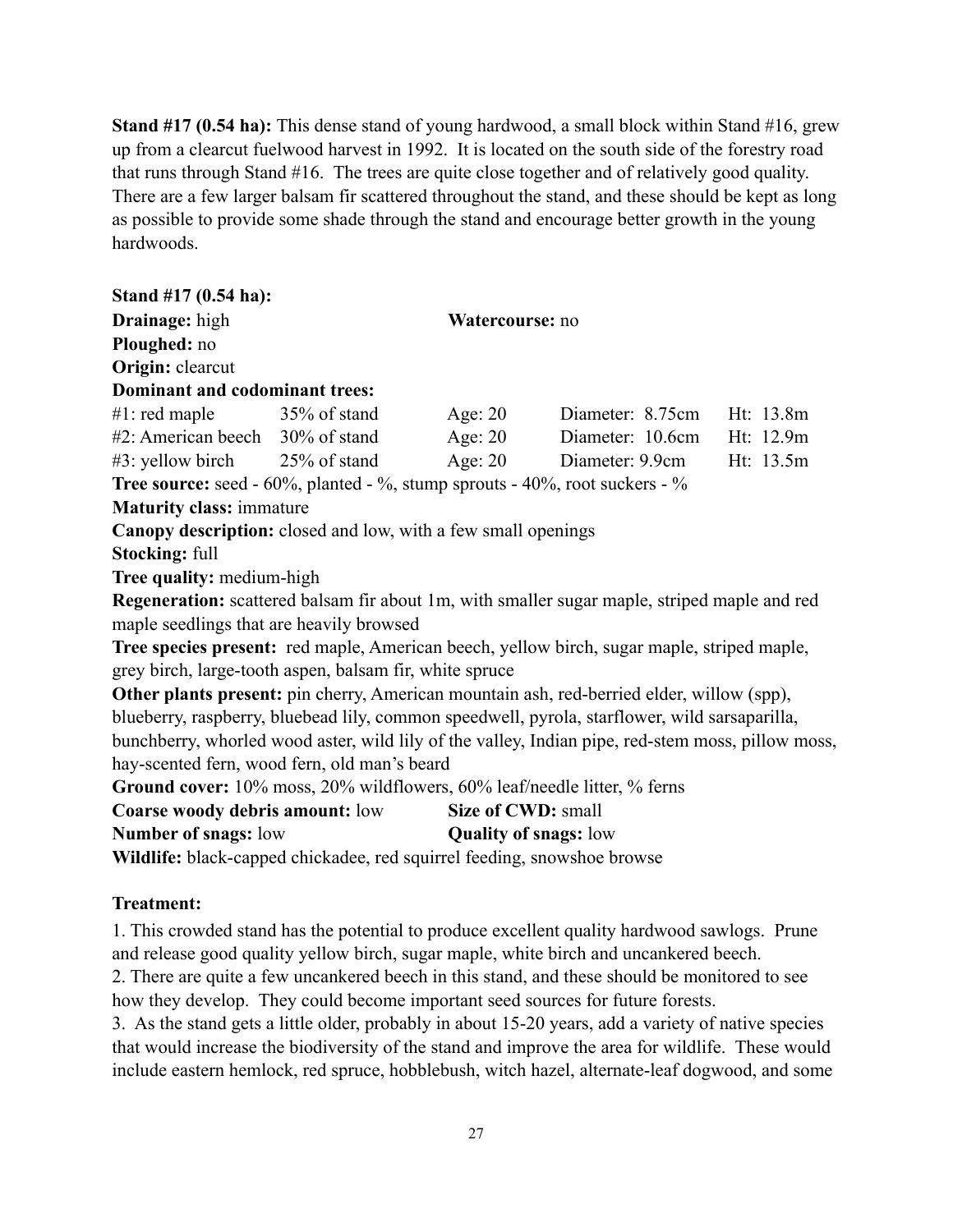of the rarer wildflowers and ferns as they become available. Any holes that occur within the stand could also be planted with these species at any time.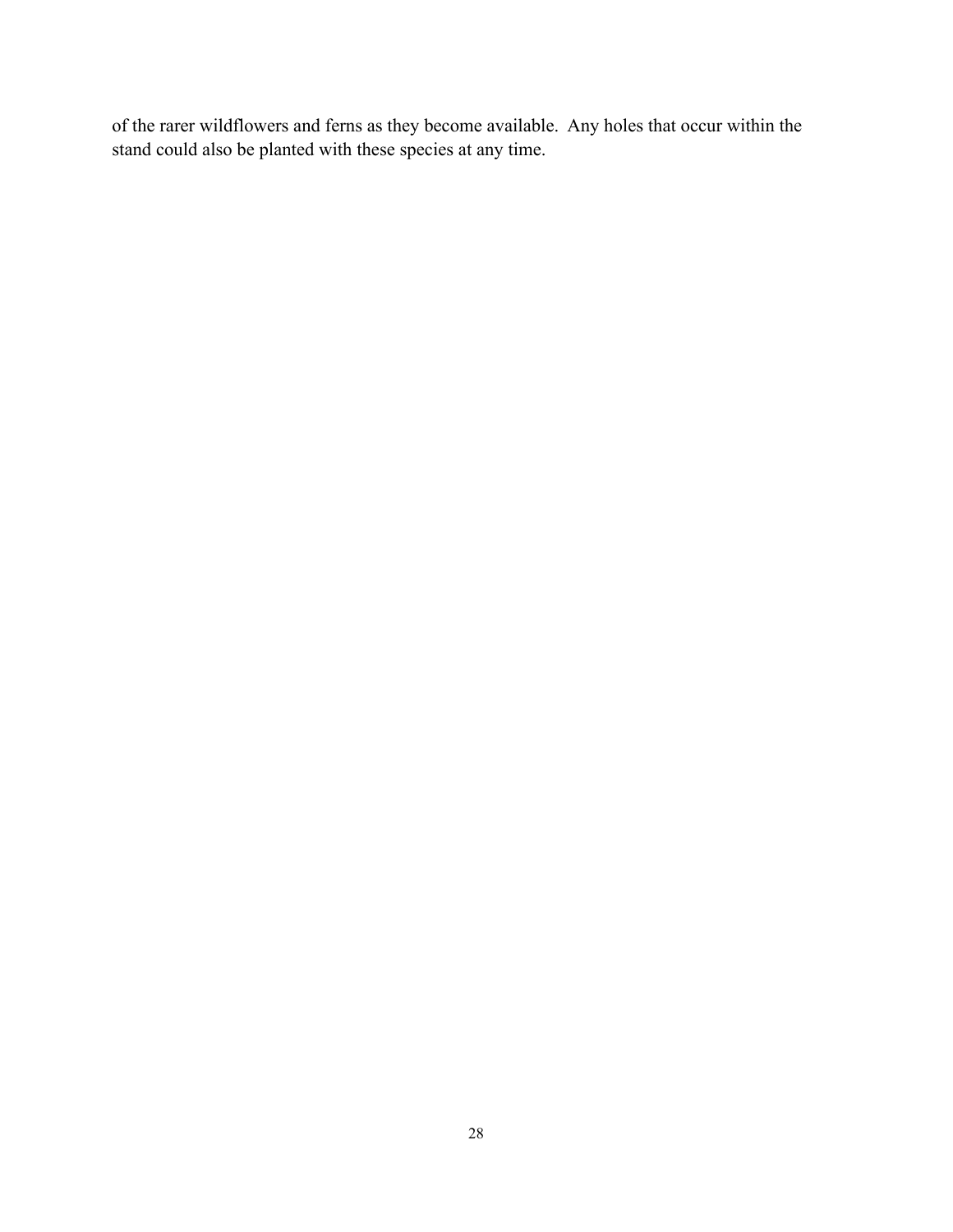**Stand #18 (0.42 ha):** This young hardwood stand is also within Stand #16, across the road and from and to the north of Stand #17.The trees grew after clearcut harvesting in the early 1980's. It is older than the previous stand, but will be handled in much the same way, promoting highquality hardwood sawlogs. There are a few large American beech and one large white spruce that were not removed during the original cutting. The stand gently slopes to the north.

| Stand #18 (0.42 ha):                                                                         |                 |                                                                                                   |  |
|----------------------------------------------------------------------------------------------|-----------------|---------------------------------------------------------------------------------------------------|--|
| Drainage: high                                                                               | Watercourse: no |                                                                                                   |  |
| Ploughed: no                                                                                 |                 |                                                                                                   |  |
| Origin: clearcut                                                                             |                 |                                                                                                   |  |
| Dominant and codominant trees:                                                               |                 |                                                                                                   |  |
| $\#1$ : yellow birch 50% of stand                                                            | Age: $30+$      | Diameter: 11.3cm Ht: 17.1m                                                                        |  |
| $#2$ : white birch $20\%$ of stand                                                           |                 | Age: 30+ Diameter: 12.1cm Ht: 17.2m                                                               |  |
| $#3$ : red maple $15\%$ of stand                                                             |                 | Age: 30+ Diameter: 12.5cm Ht: 17.9m                                                               |  |
| <b>Tree source:</b> seed - $60\%$ , planted - $\%$ , stump sprouts and root suckers - $40\%$ |                 |                                                                                                   |  |
| <b>Maturity class: immature</b>                                                              |                 |                                                                                                   |  |
| Canopy description: closed                                                                   |                 |                                                                                                   |  |
| <b>Stocking: full</b>                                                                        |                 |                                                                                                   |  |
| <b>Tree quality: medium</b>                                                                  |                 |                                                                                                   |  |
| <b>Regeneration:</b> balsam fir 0.3m; sugar maple 0.3m; American beech 0.2m                  |                 |                                                                                                   |  |
|                                                                                              |                 | Tree species present: yellow birch, white birch, red maple, American beech, sugar maple, grey     |  |
| birch, striped maple, trembling aspen, balsam fir, white spruce                              |                 |                                                                                                   |  |
|                                                                                              |                 | Other plants present: pin cherry, wild raisin, red-berried elder, ground hemlock, beaked          |  |
|                                                                                              |                 | hazelnut, serviceberry, willow (spp), blueberry, raspberry, bluebead lily, common speedwell, heal |  |
|                                                                                              |                 | all, wild cucumber, bunchberry, pyrola, viola, starflower, wild sarsaparilla, whorled wood aster, |  |
| wild lily of the valley, Indian pipe, wood fern, old man's beard                             |                 |                                                                                                   |  |
| Ground cover: 5% moss, % wildflowers, 70% leaf/needle litter, % ferns                        |                 |                                                                                                   |  |
| <b>Coarse woody debris amount:</b> low                                                       |                 | Size of CWD: medium-large                                                                         |  |
| <b>Number of snags: low</b>                                                                  |                 | <b>Quality of snags: medium</b>                                                                   |  |
|                                                                                              |                 | Wildlife: woodpecker feeding signs, red squirrel feeding, snowshoe hare browse and tracks         |  |

#### **Treatment:**

1. This dense stand has the potential to produce excellent quality hardwood sawlogs. Prune and release good quality yellow birch, sugar maple, white birch and uncankered beech. 2. As the stand gets a little older, probably in about ten years, add a variety of native species that would increase the biodiversity of the stand and improve the area for wildlife. These would

include eastern hemlock, red spruce, hobblebush, witch hazel, alternate-leaf dogwood, and some of the rarer wildflowers and ferns as they become available. Any holes that occur within the stand could also be planted with these species at any time.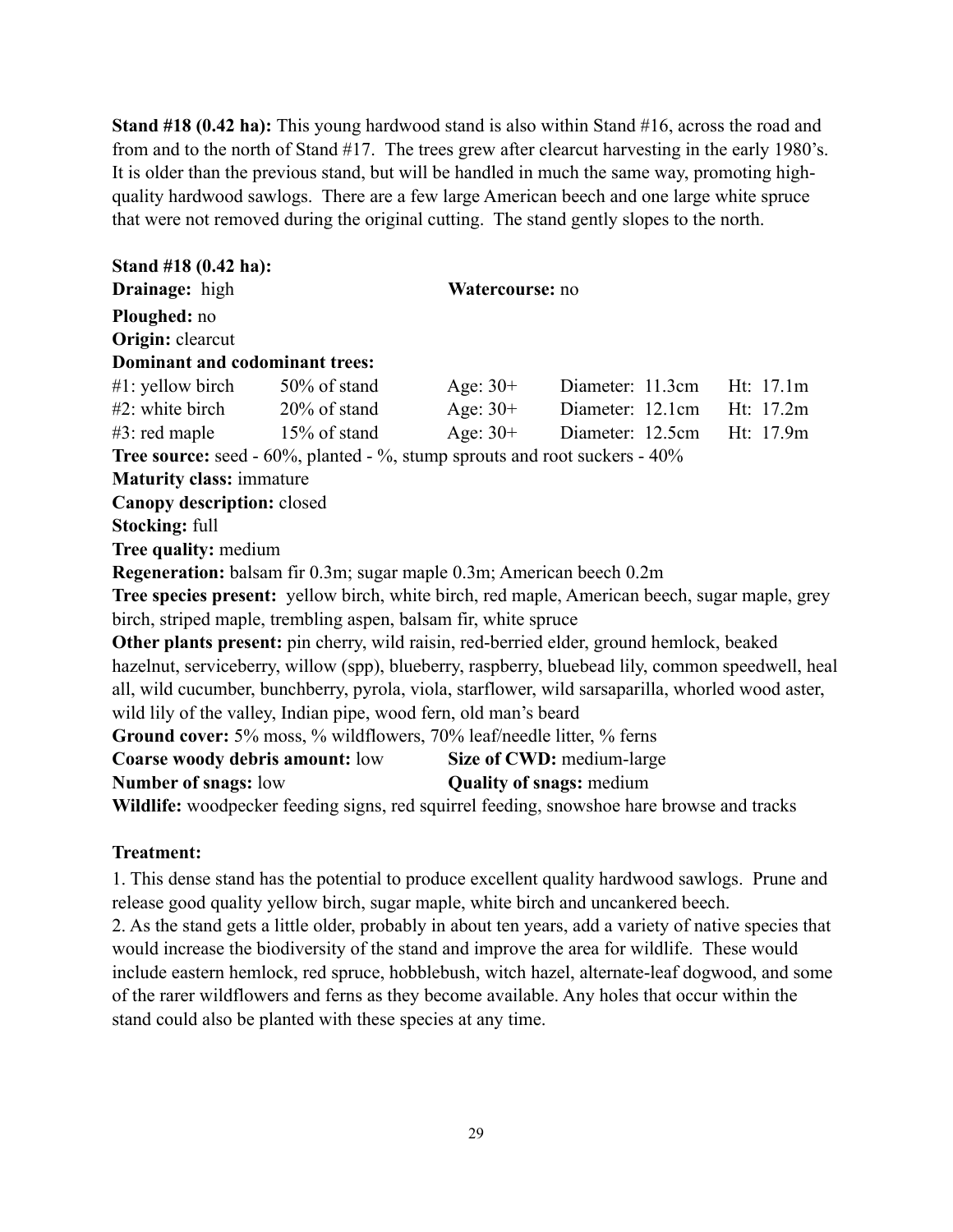**Stand #19 (2.05 ha):** This is a young hardwood stand that resulted from a fuelwood clearcut done in the early 1980's. The tree quality is high and it will be managed much like Stand #17 and Stand #18, though the ages and composition vary somewhat. The land is quite hummocky.

**Stand #19 (2.05 ha): Drainage:** high **Watercourse:** no **Ploughed:** no **Origin:** clearcut **Dominant and codominant trees:** #1: grey birch 30% of stand Age: 30+ Diameter: 11.4cm Ht: 13.2m #2: red maple 25% of stand Age: 30+ Diameter: 11.5cm Ht: 12.3m #3: sugar maple 25% of stand Age: 30+ Diameter: 8.3cm Ht: 12.2m **Tree source:** seed - 50%, planted - %, stump sprouts and root suckers - 50% **Maturity class:** immature **Canopy description:** closed, short **Stocking:** full **Tree quality:** high **Regeneration:** balsam fir 0.1m; red maple 0.3m **Tree species present:** grey birch, red maple, sugar maple, white birch, yellow birch, American beech, white spruce, balsam fir **Other plants present:** pin cherry, red-berried elder, ground hemlock, willow (spp), blueberry, raspberry, bluebead lily, bunchberry, common speedwell, heal all, starflower, wild sarsaparilla, wild strawberry, wild lily of the valley, ground pine, Indian pipe, wood fern, old man's beard **Ground cover:** 10% moss, 20% wildflowers, 50% leaf/needle litter, % ferns **Coarse woody debris amount:** low **Size of CWD:** small **Number of snags:** low **Quality of snags:** low **Wildlife:** black-capped chickadee, blue jay, red squirrel feeding, snowshoe hare browse

### **Treatment:**

1. This is another dense stand with the potential to produce excellent quality hardwood sawlogs. Prune and release good quality yellow birch, sugar maple, white birch and red maple. Where possible, target grey birch when releasing the more valuable hardwoods to reduce its numbers throughout the stand.

2. As the stand gets a little older, probably in about ten years, add a variety of native species that would increase the biodiversity of the stand and improve the area for wildlife. These would include eastern hemlock, red spruce, hobblebush, witch hazel, alternate-leaf dogwood, and some of the rarer wildflowers and ferns as they become available. Any holes that occur within the stand could also be planted with these species at any time.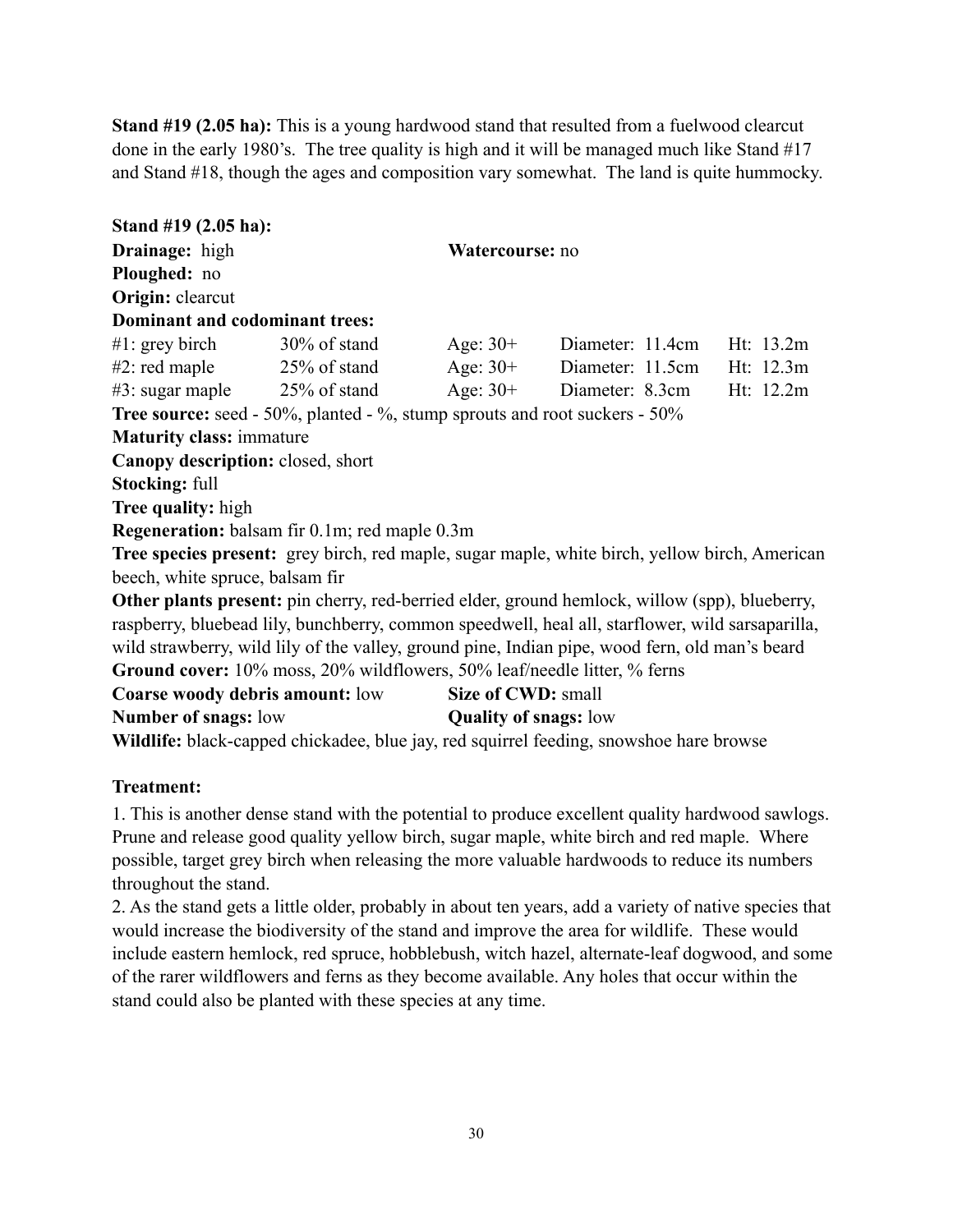**Stand #20 (3.54 ha):** A lovely stand dominated by the old beaver impoundments on the stream, and the very large hemlock growing both individually and in one very large group. There are seeps and springs underneath some of hemlocks that run into the stream. It also has a very diverse mix of plants, with wetland plants along the edge and shrubs and wildflowers that grow well in deep shade. The area is regularly visited by both the barred owl and the pileated woodpecker, but is also home to more common fauna, such as spotted salamanders, raccoons, ruffed grouse and hermit thrush. There will be little if any harvesting done in this stand due to its unique nature, but it will be a very important part of the educational work done on the property.

### **Stand #20 (3.54 ha):**

| <b>Drainage:</b> good to poor                                                     |                 |             | <b>Watercourse: yes</b> |             |  |  |
|-----------------------------------------------------------------------------------|-----------------|-------------|-------------------------|-------------|--|--|
| <b>Ploughed:</b> no                                                               |                 |             |                         |             |  |  |
| <b>Origin:</b> partial cutting                                                    |                 |             |                         |             |  |  |
| Dominant and codominant trees:                                                    |                 |             |                         |             |  |  |
| $#1$ : eastern hemlock 60% of stand                                               |                 | Age: $150+$ | Diameter: 44.5cm        | Ht: $22.2m$ |  |  |
| $#2$ : red maple                                                                  | $20\%$ of stand | Age: $60+$  | Diameter: 22.5cm        | Ht: $21.1m$ |  |  |
| $#3$ : yellow birch $10\%$ of stand                                               |                 | Age: $60+$  | Diameter: 21cm          | Ht: 20.9m   |  |  |
| <b>Tree source:</b> seed - 95%, planted - %, stump sprouts - 5%, root suckers - % |                 |             |                         |             |  |  |

**Maturity class:** old

**Canopy description:** mostly closed and tall, with some gaps where trees have fallen **Stocking:** full

**Tree quality:** high

**Regeneration:** balsam fir 0.3m; small amounts of red maple, American beech, striped maple, sugar maple and eastern hemlock

**Tree species present:** eastern hemlock, balsam fir, white spruce, red maple, yellow birch, sugar maple, striped maple, white birch, American beech,

**Other plants present:** hobblebush, ground hemlock, speckled alder, mountain maple, beaked hazelnut, pin cherry, red-berried elder, willow (spp), witch hazel, alternate-leaf dogwood, blueberry, dwarf raspberry, bluebead lily, common speedwell, heal all, common lady's slipper, helleborine, creeping buttercup, starflower, viola, pyrola, wild sarsaparilla, wood sorrel, whorled wood aster, bunchberry, starflower, wild lily of the valley, Indian pipe, ground pine, bristly clubmoss, cinnamon fern, wood fern, marsh fern, crested wood fern, ostrich fern, beech fern, sensitive fern, lung lichen, old man's beard

Ground cover: % moss, % wildflowers, % leaf/needle litter, % ferns

| Coarse woody debris amount: high | <b>Size of CWD:</b> large     |
|----------------------------------|-------------------------------|
| <b>Number of snags:</b> high     | <b>Quality of snags:</b> high |

**Wildlife:** black-capped chickadee, barred owl, pileated woodpecker feeding sign, blue jay, ruffed grouse, hermit thrush, golden-crowned kinglet, red-breasted nuthatch, downy woodpecker, hairy woodpecker, northern flicker, red squirrel, snowshoe hare (plus tracks and browse sign), large numbers of spotted salamanders and egg masses in the remnants of the beaver impoundments, red efts, red-backed salamander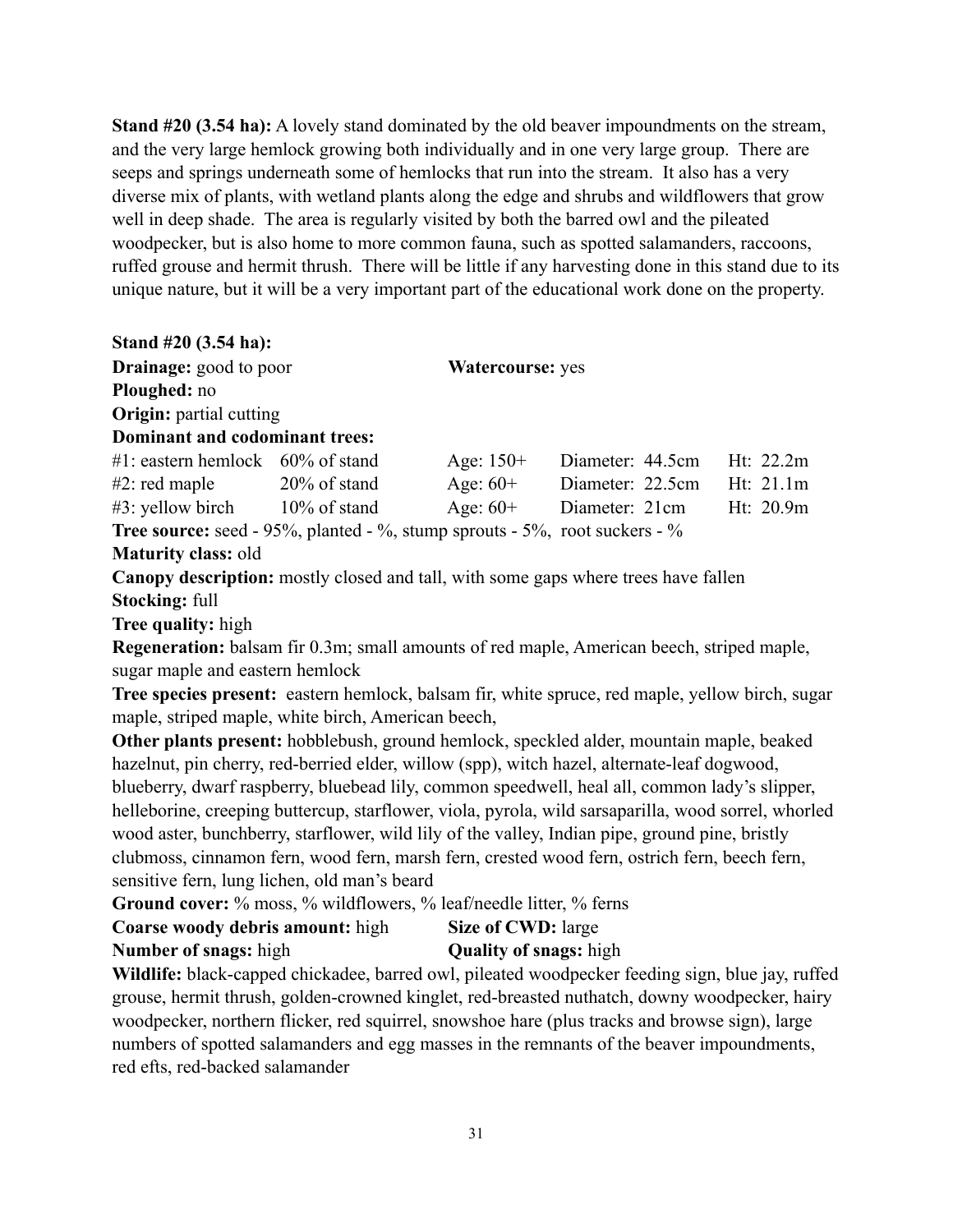# **Treatment:**

1. This is a very important stand, given its rarity, age, complexity and value to wildlife. Continue adding rare plants to the areas as they become available, especially male fern, rattlesnake fern, Braun's holly fern and royal fern.

2. There are a few areas of balsam fir that are starting to die, and these trees could be dropped and planted with red spruce, white pine, ironwood and sugar maple. This is not a priority, but the health of the balsam fir should be monitored.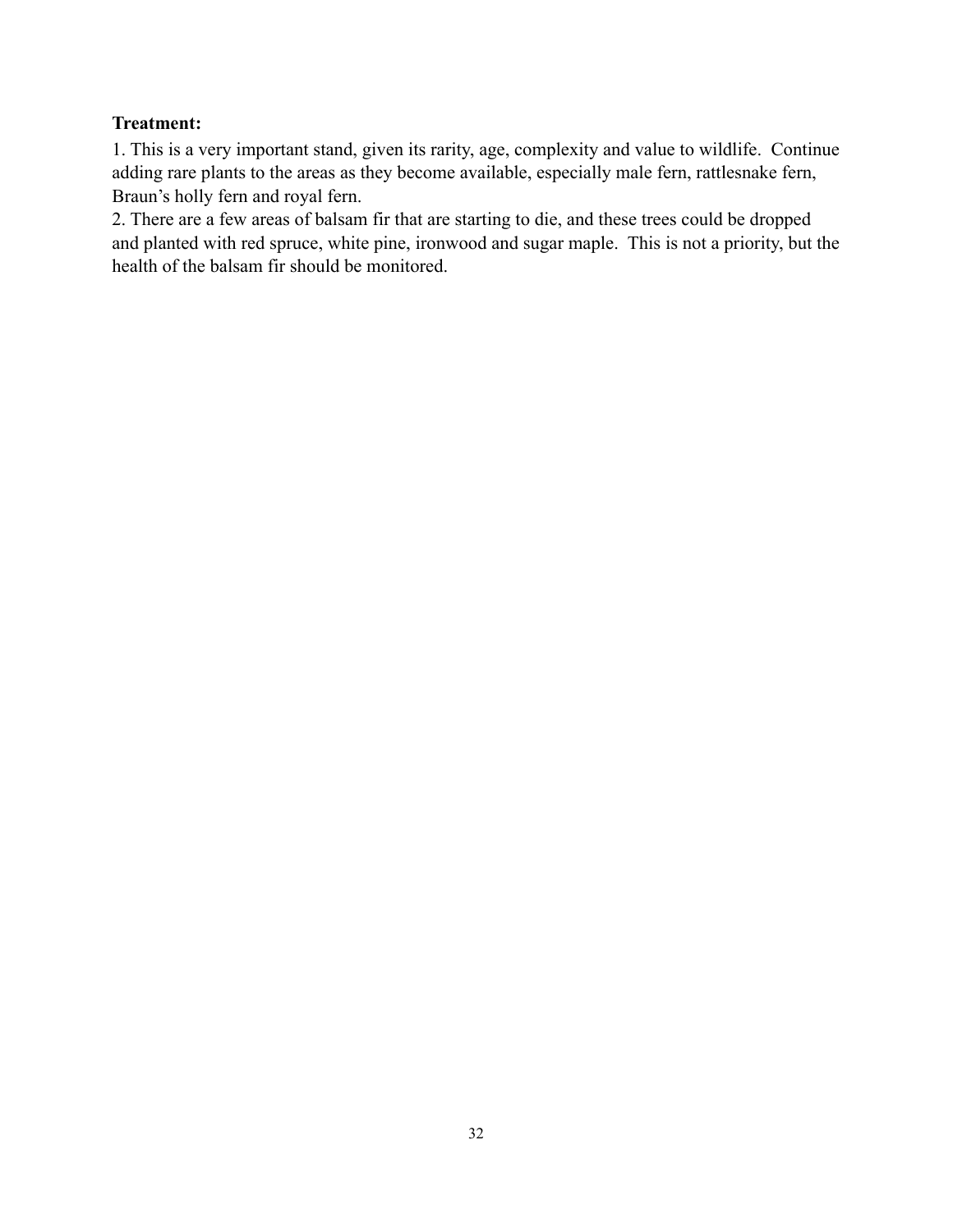**Stand #21 (0.71 ha):** Another young mixed hardwood stand that has grown up after a clearcut in the mid-1990's. The stand occupies the central area of the northern boundary of the property. It could potentially be a very productive area but will need a lot of pruning of the clumps of young hardwoods and the addition of some higher-value softwood trees.

**Stand #21 (0.71 ha): Drainage:** good **Watercourse:** no **Ploughed:** no **Origin:** clearcut **Dominant and codominant trees:** #1: balsam fir 30% of stand Age: 18 Diameter: 9cm Ht: 7.4m #2: red maple 30% of stand Age: 18 Diameter: 9.5cm Ht: 11.3m #3: grey birch 20% of stand Age: 18 Diameter: 10.2cm Ht: 10.9m #4: white birch 10% of stand Age: 18 Diameter: 10.4cm Ht: 10.8m **Tree source:** seed - 50%, planted - %, stump sprouts - 50%, root suckers - % **Maturity class:** immature **Canopy description:** closed and low **Stocking:** full **Tree quality:** poor-medium **Regeneration:** red maple, 1m high; balsam fir, 2m high, small amount of sugar maple **Tree species present:** balsam fir, white spruce, eastern hemlock, red maple, grey birch, white birch, yellow birch, sugar maple, striped maple, trembling aspen **Other plants present:** pin cherry, ground hemlock, red-berried elder, willow (spp), hobblebush, bayberry, blueberry, raspberry, blackberry, bluebead lily, bunchberry, creeping buttercup, heal all, starflower, wild sarsaparilla, wild strawberry, hawkweed (spp) whorled wood aster, wild lily of the valley, Indian pipe, red-stem moss, common haircap moss, pillow moss, cinnamon fern, wood fern, old man's beard **Ground cover:** 10% moss, 10% wildflowers, 50% leaf/needle litter, % ferns **Coarse woody debris amount:** low **Size of CWD:** small **Number of snags:** low **Quality of snags:** low

**Wildlife:** blue jay, red squirrel, snowshoe hare tracks

## **Treatment:**

1. Prune and release all high-quality yellow birch, sugar maple, white birch and red maple.

2. As the stand ages, plantings can be done to improve both value and diversity, but for now the canopy is too low and shady to offer much chance of success.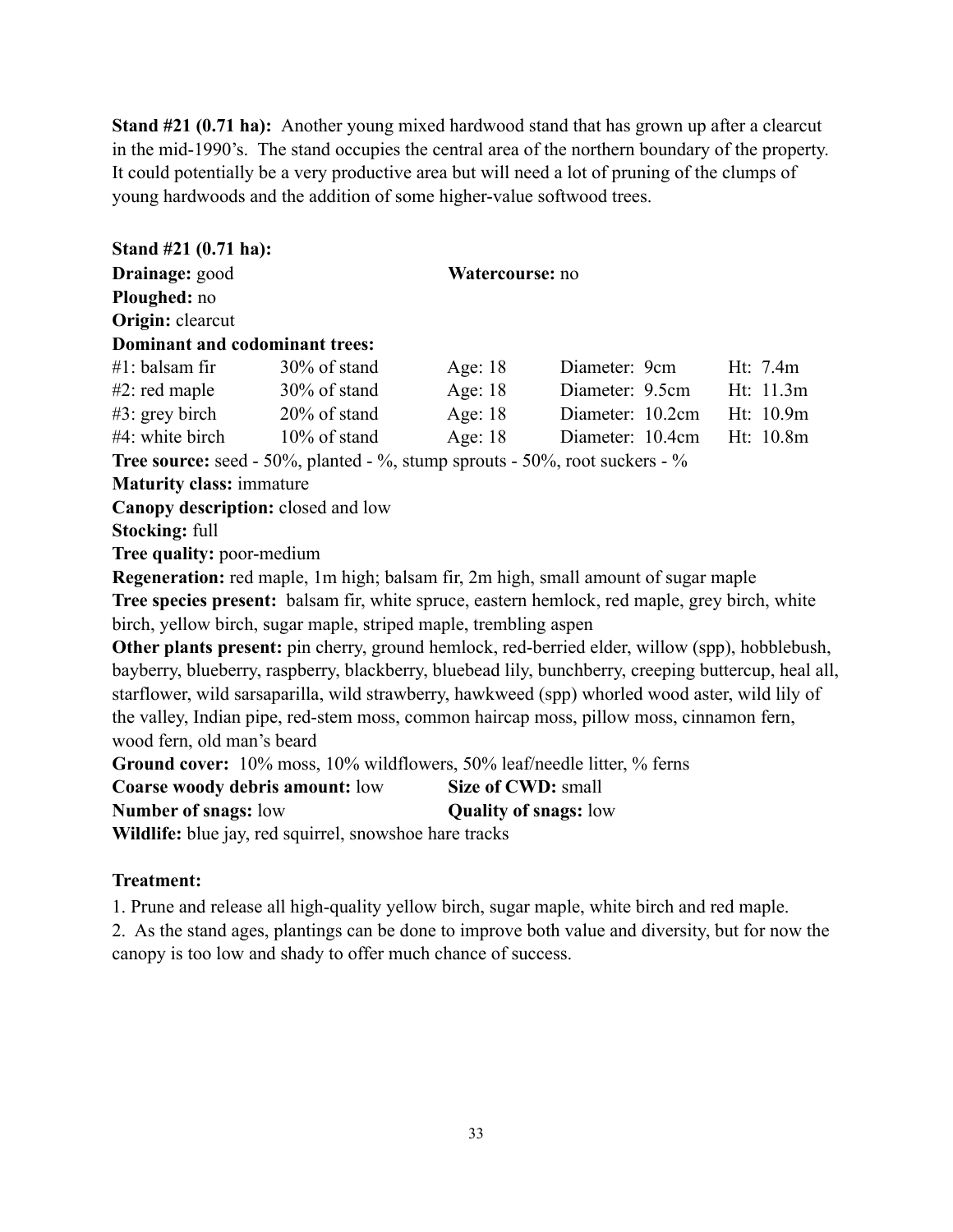**Stand #22 (5.61 ha):** This mixed wood stand runs along the north east side of the middle beaver impoundment and along the stream, and a section goes up to the northern border between Stand #20 and Stand #24. It contains a mix of long-lived species such as sugar maple, eastern hemlock and yellow birch, with many older individual trees within the stand. One large eastern hemlock is over 60cm in diameter. The forest floor is hummocky and the stand slopes south towards the stream. There is good access to the northern part of the stand from the forestry road. Along the road, there is a clearing that is growing up in yellow birch with some hemlock, but unfortunately contains a lot of industrial and household waste, everything from a large trailer to a stove. This area should be cleaned up so, the same as any dump site on public land.

| Stand $#22$ (5.61 ha):         |                 |                         |                  |           |  |
|--------------------------------|-----------------|-------------------------|------------------|-----------|--|
| Drainage: medium               |                 | <b>Watercourse:</b> yes |                  |           |  |
| Ploughed: no                   |                 |                         |                  |           |  |
| <b>Origin:</b> partial cut     |                 |                         |                  |           |  |
| Dominant and codominant trees: |                 |                         |                  |           |  |
| $#1$ : red maple               | $40\%$ of stand | Age: $90+$              | Diameter: 29.8cm | Ht: 18.5m |  |
| $#2$ : yellow birch            | $40\%$ of stand | Age: $90+$              | Diameter: 21.6cm | Ht: 18.6m |  |
| $#3$ : eastern hemlock         | $10\%$ of stand | Age: $120+$             | Diameter: 38.2cm | Ht: 20.9m |  |
| $#4$ : sugar maple             | $10\%$ of stand | Age: $90+$              | Diameter: 15cm   | Ht: 15.6m |  |
|                                |                 |                         |                  |           |  |

**Tree source:** seed - 90%, planted - %, stump sprouts - 10%, root suckers - %

**Maturity class:** mature

**Canopy description:** tall and patchy

**Stocking:** full

**Tree quality:** high

**Regeneration:** balsam under 1m high, with smaller amounts of yellow birch, red maple, sugar maple and eastern hemlock

**Tree species present:** red maple, yellow birch, sugar maple, striped maple, white birch, American beech, grey birch, eastern hemlock, balsam fir

**Other plants present:** wild raisin, pin cherry, red-berried elder, willow (spp), blueberry, bayberry, dwarf raspberry, bluebead lily, common speedwell, starflower, wild sarsaparilla, wood sorrel, whorled wood aster, wild lily of the valley, common lady's slipper, bunchberry, viola, hawkweed (spp), Indian pipe, red-stem moss, pillow moss, common haircap moss, bazzania, crested wood fern, oak fern, sensitive fern, New York fern, marsh fern, beech fern, ostrich fern, cinnamon fern, wood fern, lung lichen, old man's beard

Ground cover: % moss, % wildflowers, % leaf/needle litter, % ferns

| Coarse woody debris amount: medium | <b>Size of CWD: medium</b> |
|------------------------------------|----------------------------|
|------------------------------------|----------------------------|

**Number of snags:** medium **Quality of snags:** medium

**Wildlife:** black-capped chickadee, blue jay, barred owl, pileated woodpecker feeding sign, red squirrel, snowshoe hare tracks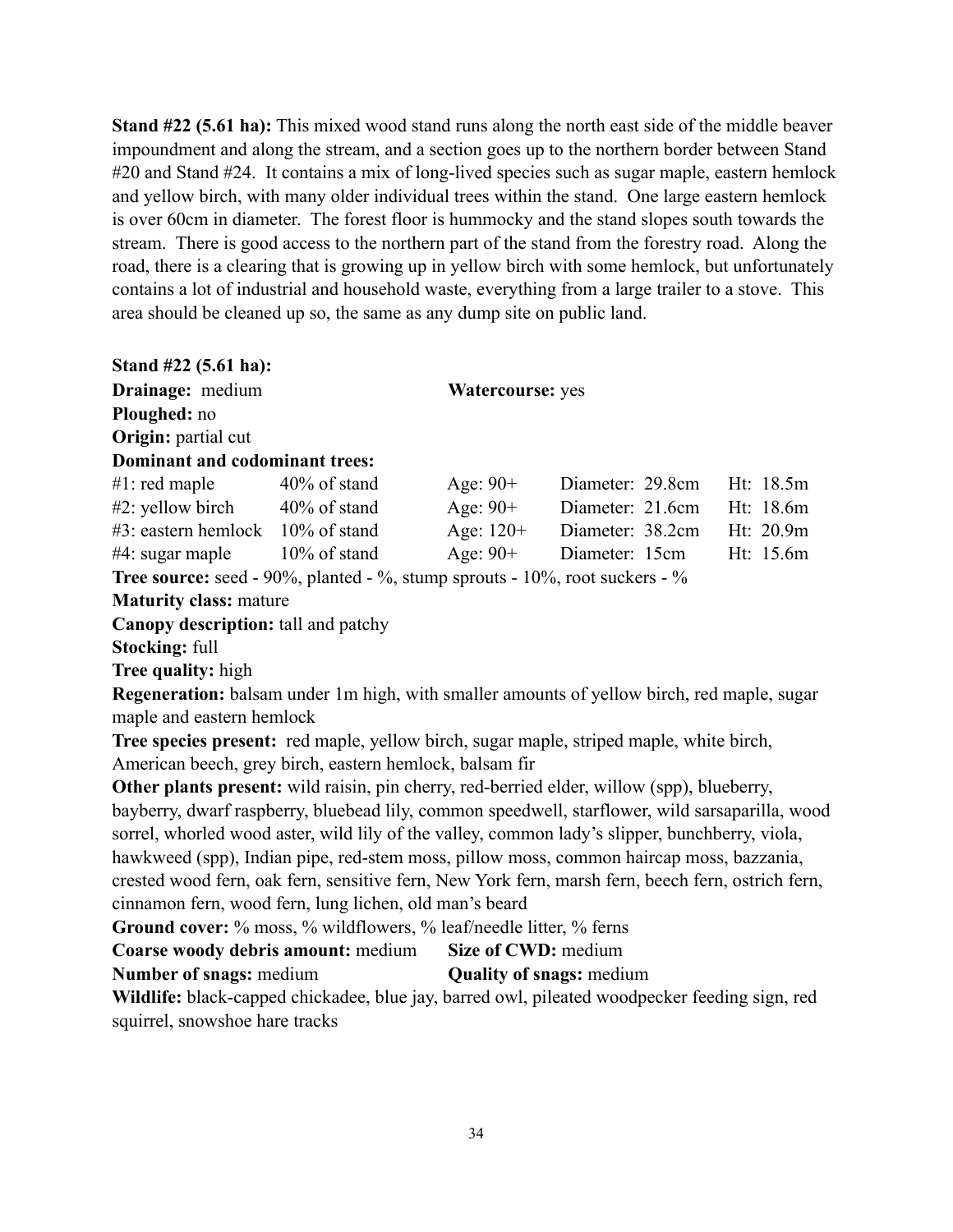## **Treatment:**

1. Leaving a sufficient buffer zone, this stand should produce 5-6 cords of wood annually in a mix of hardwood lumber, fuelwood and craftwood. Select trees for harvest that are less vigourous or otherwise starting to decline. The aim will be to have less red maple, and more yellow birch and sugar maple in the future canopy.

2. Prune and release good quality yellow birch and sugar maple.

3. There are some dense patches of balsam fir, where patch cuts could be created. When selectively harvesting the hardwood, create patch cuts in the nearby balsam fir, about 15m in diameter. Make sure that the stand doesn't lose the conditions that produce good quality hardwood logs. These can be planted with a mixture of white pine, red spruce, ironwood, witch hazel, hobblebush and alternate-leaf dogwood.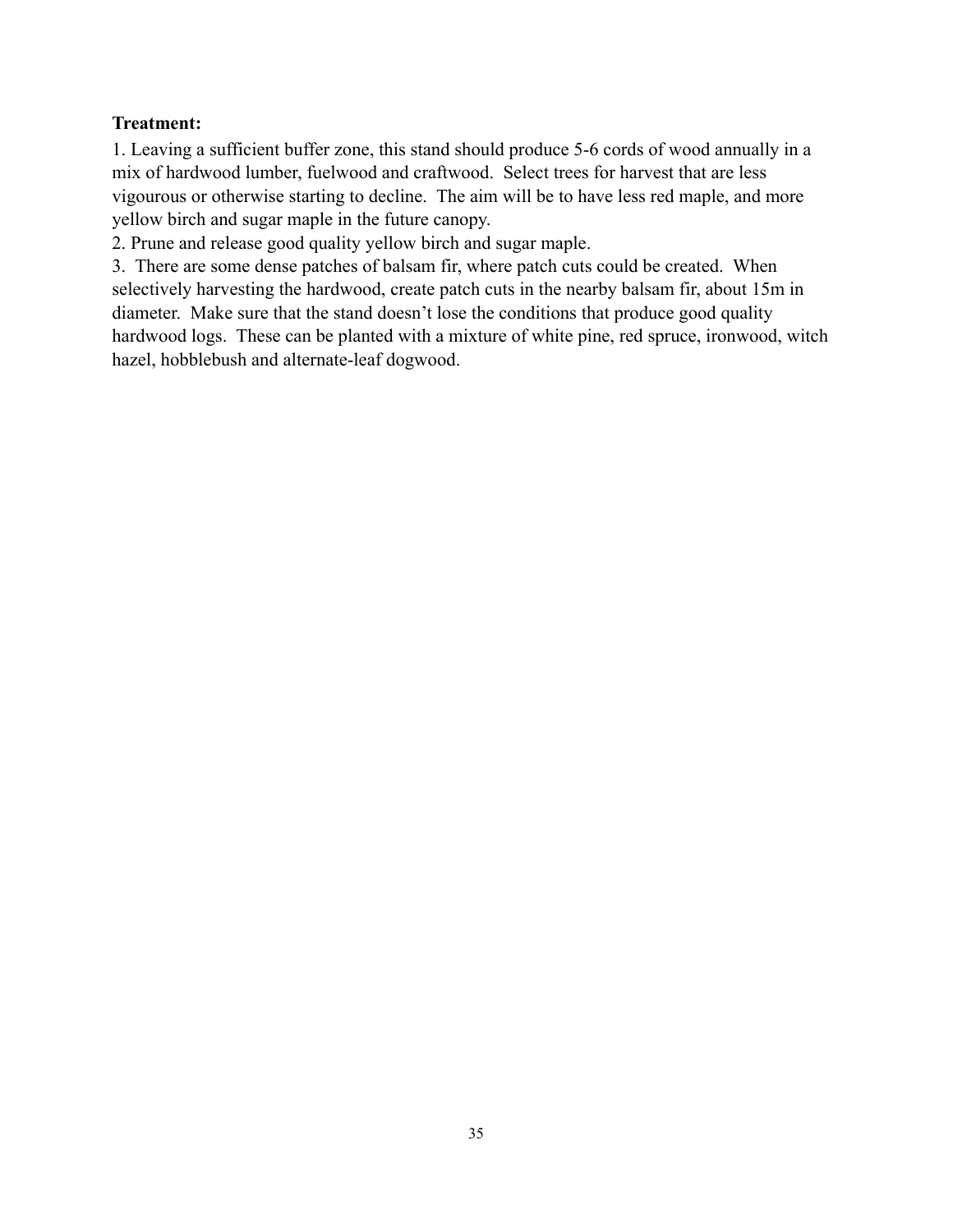**Stand #23 (7.46 ha):** A mixed wood stand, east of Stand #22. The eastern half of the stand encompasses both sides of the stream and the eastern-most old beaver impoundment. It is a very diverse stand and quite accessible to the public, and so will be another integral part of the educational opportunities that can be offered on the property. Much of the balsam fir is dying and living trees suffer from balsam woolly adelgid infestation. Some of the white spruce in the stand is also infested by bark beetles. Yellow birch, sugar maple, white birch and eastern hemlock are present as large specimens and found in scattered patches. The forest floor has deep cradles and hills, and springs and seeps lead into the small stream.

| Stand $#23$ (7.46 ha):         |                                                                                                   |                                       |           |  |
|--------------------------------|---------------------------------------------------------------------------------------------------|---------------------------------------|-----------|--|
| <b>Drainage:</b> low           |                                                                                                   | <b>Watercourse:</b> yes               |           |  |
| <b>Ploughed:</b> no            |                                                                                                   |                                       |           |  |
| <b>Origin:</b> partial cutting |                                                                                                   |                                       |           |  |
| Dominant and codominant trees: |                                                                                                   |                                       |           |  |
| #1: balsam fir                 | 25% of stand                                                                                      | Age: 50-60 Diameter: 24cm             | Ht: 14.8m |  |
| $#2$ : red maple               | $25\%$ of stand                                                                                   | Age: 50-60 Diameter: 29.7cm Ht: 15.5m |           |  |
|                                | <b>Tree source:</b> seed - $80\%$ , planted - $\%$ , stump sprouts - $20\%$ , root suckers - $\%$ |                                       |           |  |
| <b>Maturity class: mature</b>  |                                                                                                   |                                       |           |  |
|                                | <b>Canopy description:</b> tall and patchy                                                        |                                       |           |  |
| <b>Stocking: full</b>          |                                                                                                   |                                       |           |  |
| <b>Tree quality: low</b>       |                                                                                                   |                                       |           |  |
|                                |                                                                                                   |                                       |           |  |

**Regeneration:** balsam fir less about 1m high, with smaller amounts of red maple, white birch and pin cherry

**Tree species present:** balsam fir, white spruce, eastern hemlock, red spruce, red maple, yellow birch, white birch, sugar maple, trembling aspen, grey birch, American beech, striped maple **Other plants present:** European mountain ash, pin cherry, red-berried elder, wild rose, wild raisin, serviceberry, witch hazel, mountain maple, alternate-leaf dogwood, beaked hazelnut, willow (spp), round-leaf dogwood, highbush cranberry, bayberry, blueberry, raspberry, blackberry, dwarf red raspberry, bunchberry, viola, hairy sweet cicely, wild cucumber, bluebead lily, common speedwell, heal all, starflower, wild sarsaparilla, wild strawberry, whorled wood aster, wild lily of the valley, cinnamon fern, New York fern, beech fern, interrupted fern, marsh fern, crested wood fern, wood fern, sensitive fern, Christmas fern, Indian pipe, red-stem moss, pillow moss, common haircap moss, old man's beard, lung lichen, polypores, chanterelle mushrooms

Ground cover: (snow-covered) % moss, % wildflowers, % leaf/needle litter, % ferns

# **Coarse woody debris amount:** low **Size of CWD:** small

### **Number of snags:** low **Quality of snags:** low

**Wildlife:** hairy woodpecker, golden-crowned kinglet, black-capped chickadee, blue jay, vireo nest, red fox tracks, deer mouse, red squirrel, snowshoe hare tracks, wood frog, spotted salamander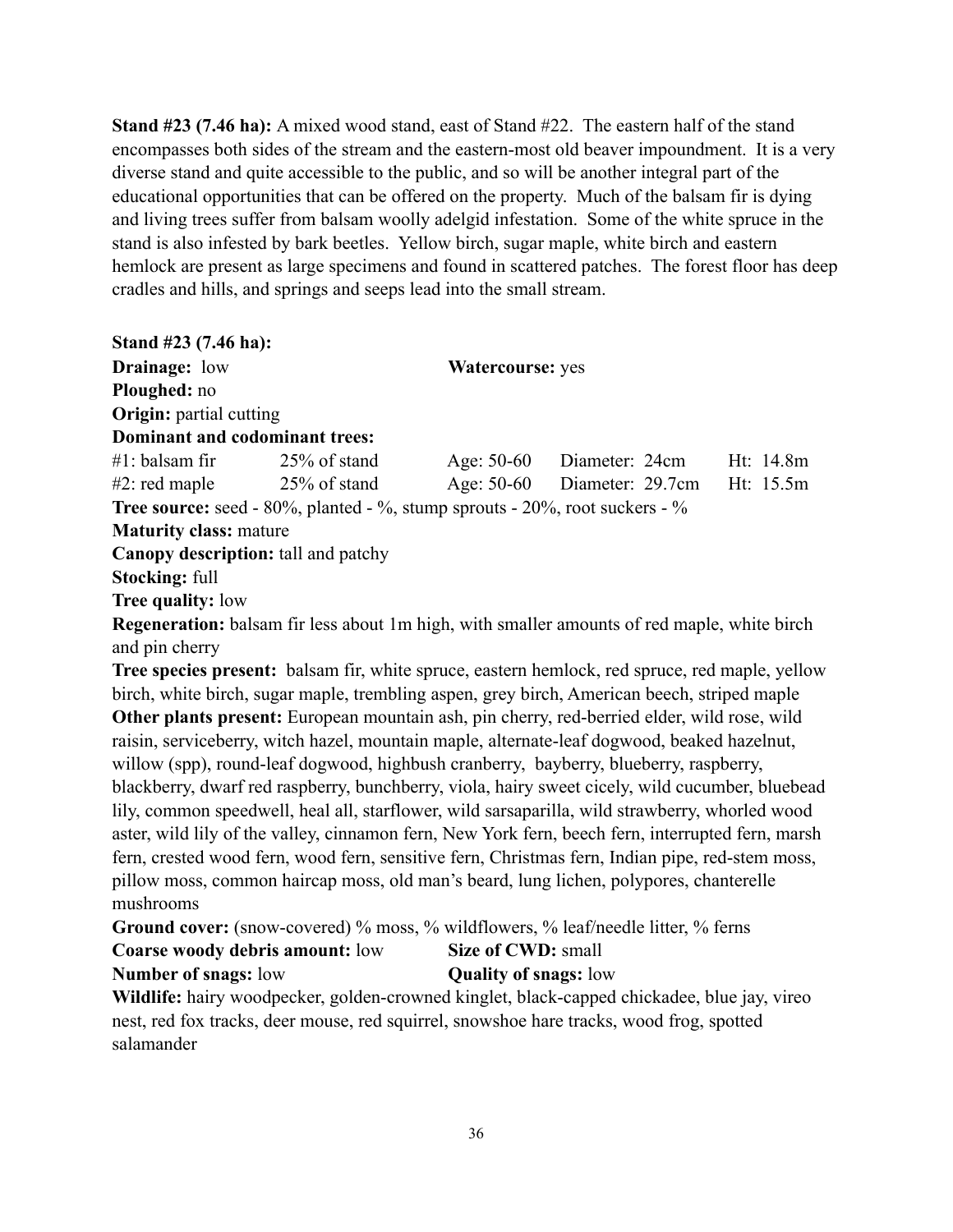## **Treatment:**

1. Prune and release all good quality yellow birch, sugar maple, red spruce throughout the stand.

2. Selectively harvest the white spruce, balsam fir and red maple as the trees begin to lose vigour or are otherwise in decline. If the natural regeneration isn't sufficient, or of high-enough quality, add eastern hemlock, sugar maple and yellow birch to these small openings.

3. Small patches of balsam fir, about 12m in diameter, can be removed in areas where the softwood is dominant. These can be planted with white pine, red spruce, eastern hemlock, ironwood, red oak and white ash, as well as highbush cranberry and beaked hazelnut.

4. Leave all potential red spruce and yellow birch seed trees.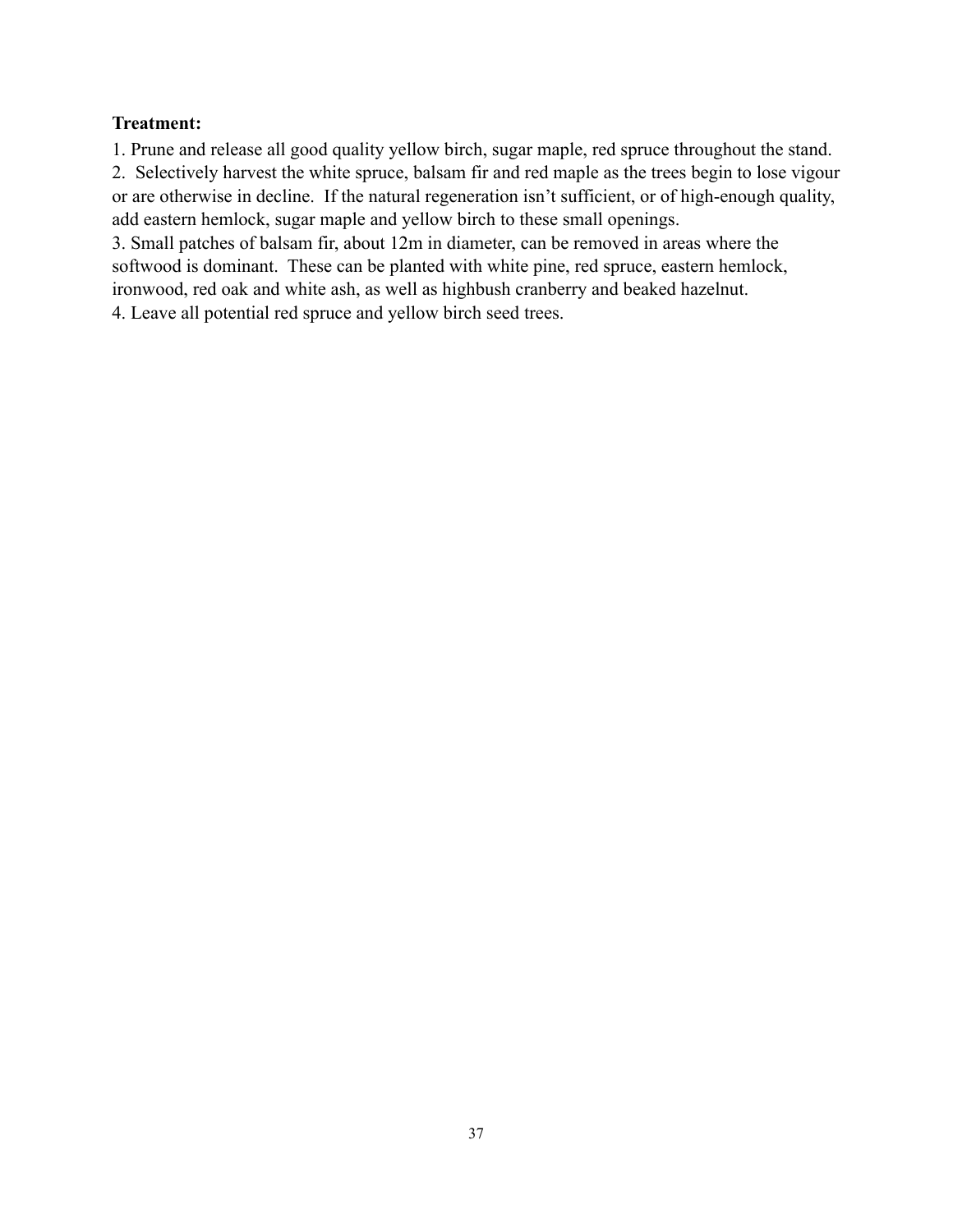**Stand #24 (3.59 ha):** A young stand of poor quality that will need a lot of work to increase both its diversity and potential value for wood products. The forest was clearcut around 2003, then site-prepped and planted with 2,600 white spruce at the eastern end, 2,600 red pine in the centre and 2,400 white pine at the western end. Some of the white spruce remain, though they are overtopped by pin cherry and birches from stump sprouts that are shading them out. One red pine and two white pine were all that could be seen from the forest road. There is some yellow birch scattered throughout the stand, as well as white birch and red maple. These will be the building blocks of the future stand, through thinning the clumps, and then pruning and releasing the potential crop trees. A line of larger trees have been left along parts of the road.

**Stand #24 (3.59 ha):**

| Drainage: good                                                                     |                                                 | Watercourse: no |                  |           |
|------------------------------------------------------------------------------------|-------------------------------------------------|-----------------|------------------|-----------|
| Ploughed: no                                                                       |                                                 |                 |                  |           |
|                                                                                    | <b>Origin:</b> clearcut/plantation/regeneration |                 |                  |           |
| Dominant and codominant trees:                                                     |                                                 |                 |                  |           |
| $#1$ : red maple                                                                   | 30% of stand                                    | Age: $7$        | Diameter: 8.1cm  | Ht: 10.6m |
| $#2$ : grey birch                                                                  | $30\%$ of stand                                 | Age: $7$        | Diameter: 11.7cm | Ht: 11.4m |
| $#3$ : pin cherry                                                                  | 15% of stand                                    | Age: $7$        | Diameter: 11.4cm | Ht: 11.9m |
| <b>Tree source:</b> seed - 35%, planted - 5%, stump sprouts and root suckers - 60% |                                                 |                 |                  |           |
| Maturity algebra improvement                                                       |                                                 |                 |                  |           |

**Maturity class:** immature

**Canopy description:** low and patchy

**Stocking:** understocked

**Tree quality:** poor

**Regeneration:** balsam fir 1-2m high, with some red maple and white birch growing among the large amounts of raspberry

**Tree species present:** red maple, grey birch, white birch, trembling aspen, yellow birch, American beech, striped maple, sugar maple, wild apple (spp), white spruce, balsam fir, eastern hemlock, white pine, red pine

**Other plants present:** pin cherry, red-berried elder, ground hemlock, wild raisin, European mountain ash, American mountain ash, willow (spp), bayberry, blueberry, raspberry, dwarf red raspberry, blackberry, bluebead lily, hawkweed (spp), common speedwell, wild sarsaparilla, aster (spp), wild lily of the valley, haircap moss, wood fern, hay-scented fern, bracken fern, old man's beard

**Ground cover**: 20% moss, 30% wildflowers, 10% tree, 30% raspberry

| Coarse woody debris amount: medium | Size of CWD: small           |
|------------------------------------|------------------------------|
| <b>Number of snags: low</b>        | <b>Quality of snags:</b> low |

**Wildlife:** black-capped chickadee, blue jay, red squirrel tracks and feeding signs, snowshoe hare tracks and browse, raccoon tracks, two large moth/butterfly cocoons on the southeast corner

# **Treatment:**

1. Prune and release all good quality yellow birch, white birch, sugar maple and red maple. Some of the stems will potentially grow into hardwood lumber.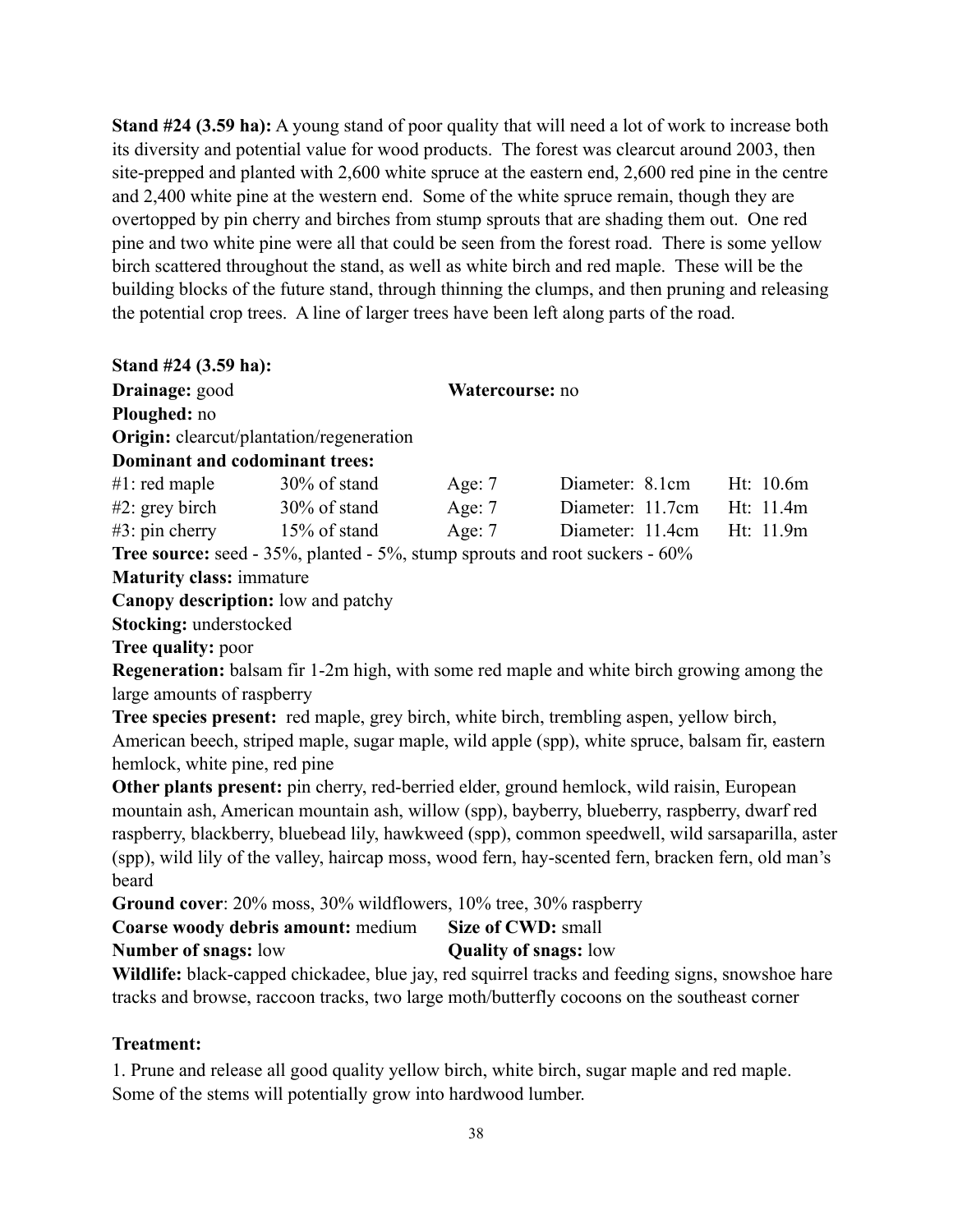2. The remaining white and red pine, as well as any hemlock, should be released.

3. Using any natural openings, or where there are high concentrations of pin cherry, make 15-20 small patch cuts, approximately eight metres in diameter. These should be replanted in a mix of red spruce, eastern hemlock, red oak, white ash and sugar maple.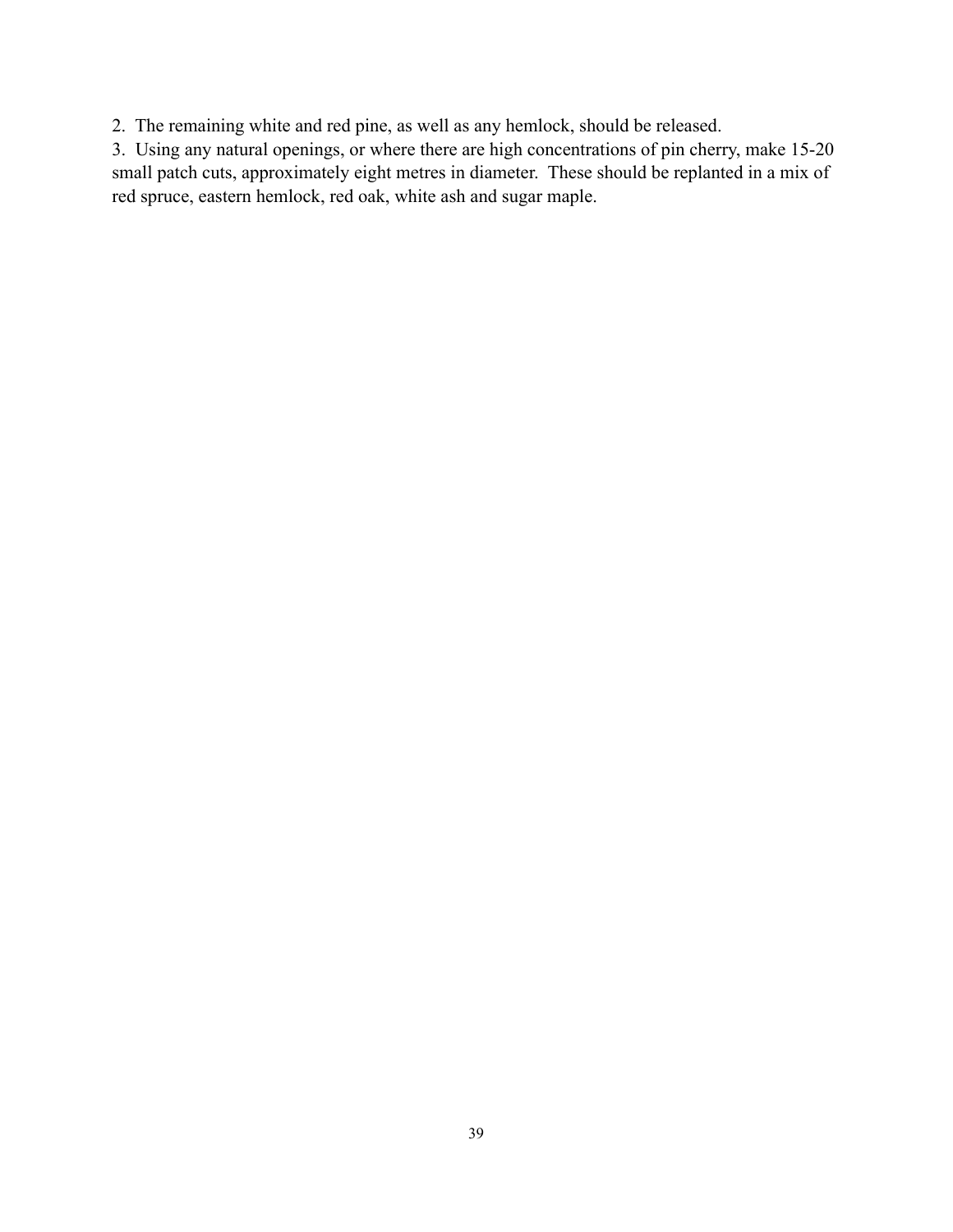**Stand #25 (0.74 ha):** A small stand of high-quality yellow birch along the northern border of the property, between Stand #24 and Stand #22. The balsam fir in the stand is dying out from the balsam woolly adelgid. This stand has a lot of potential for hardwood lumber and as a source of high-quality yellow birch seed. The seed should help establish stronger yellow birch regeneration in the neighbouring stands. There is one very large American beech within the stand, 39.5cm in diameter and 14.5m tall.

| Stand #25 (0.74 ha):                    |                                                                                        |                    |                                                                                                  |           |  |
|-----------------------------------------|----------------------------------------------------------------------------------------|--------------------|--------------------------------------------------------------------------------------------------|-----------|--|
| Drainage: good                          |                                                                                        | Watercourse: no    |                                                                                                  |           |  |
| Ploughed: no                            |                                                                                        |                    |                                                                                                  |           |  |
| Origin: heavy partial cut               |                                                                                        |                    |                                                                                                  |           |  |
| <b>Dominant and codominant trees:</b>   |                                                                                        |                    |                                                                                                  |           |  |
|                                         | $#1$ : yellow birch 60% of stand                                                       | Age: 50-60         | Diameter: 30cm                                                                                   | Ht: 17.2m |  |
|                                         | $#2$ : red maple $20\%$ of stand                                                       | Age: 50-60         | Diameter: 20.5cm                                                                                 | Ht: 17.6m |  |
|                                         | $#3$ : balsam fir $10\%$ of stand                                                      | Age: 50-60         | Diameter: 23.5cm                                                                                 | Ht: 14.3m |  |
|                                         | $#4$ : white spruce $5\%$ of stand Age: 50-60                                          |                    | Diameter: 31.5cm                                                                                 | Ht: 20.3m |  |
|                                         | <b>Tree source:</b> seed - 90%, planted - %, stump sprouts - $10\%$ , root suckers - % |                    |                                                                                                  |           |  |
| <b>Maturity class: all stages</b>       |                                                                                        |                    |                                                                                                  |           |  |
|                                         | <b>Canopy description:</b> high, with a lot of patches where the balsam fir has died   |                    |                                                                                                  |           |  |
| Stocking: full                          |                                                                                        |                    |                                                                                                  |           |  |
| Tree quality: high                      |                                                                                        |                    |                                                                                                  |           |  |
|                                         |                                                                                        |                    | <b>Regeneration:</b> balsam fir, 0.3m high; red maple, 0.2m high, with smaller amounts of yellow |           |  |
| birch, white spruce and striped maple   |                                                                                        |                    |                                                                                                  |           |  |
|                                         |                                                                                        |                    | Tree species present: yellow birch, red maple, white birch, grey birch, American beech, striped  |           |  |
|                                         | maple, trembling aspen, balsam fir, white spruce                                       |                    |                                                                                                  |           |  |
|                                         |                                                                                        |                    | Other plants present: pin cherry, ground hemlock, European mountain ash, pin cherry, red-        |           |  |
|                                         |                                                                                        |                    | berried elder, willow (spp), wild raisin, bayberry, blueberry, raspberry, bluebead lily, common  |           |  |
|                                         |                                                                                        |                    | speedwell, common lady's slipper, starflower, wild sarsaparilla, bunchberry, wild strawberry,    |           |  |
|                                         |                                                                                        |                    | wood sorrel, aster (spp), wild lily of the valley, sedge (spp), Indian pipe, ground pine, wood   |           |  |
| fern, hay-scented fern, old man's beard |                                                                                        |                    |                                                                                                  |           |  |
|                                         | Ground cover: 30% moss, 10% wildflowers, 50% small trees                               |                    |                                                                                                  |           |  |
| Coarse woody debris amount: high        |                                                                                        | Size of CWD: large |                                                                                                  |           |  |

**Number of snags:** high **Quality of snags:** high

Wildlife: northern goshawk, black-capped chickadee, northern raven calling overhead, lots of woodpecker feeding and nesting holes, blue jay, red squirrel, snowshoe hare tracks

## **Treatment:**

1. Prune and release all good quality yellow birch, white birch and red maple.

2. The balsam fir should be prevented from coming back into this stand in large numbers. Some of these will be removed when releasing the young hardwoods. Others can be pulled, either individually or in small patches, where eastern hemlock, white pine, red spruce and sugar maple can be planted.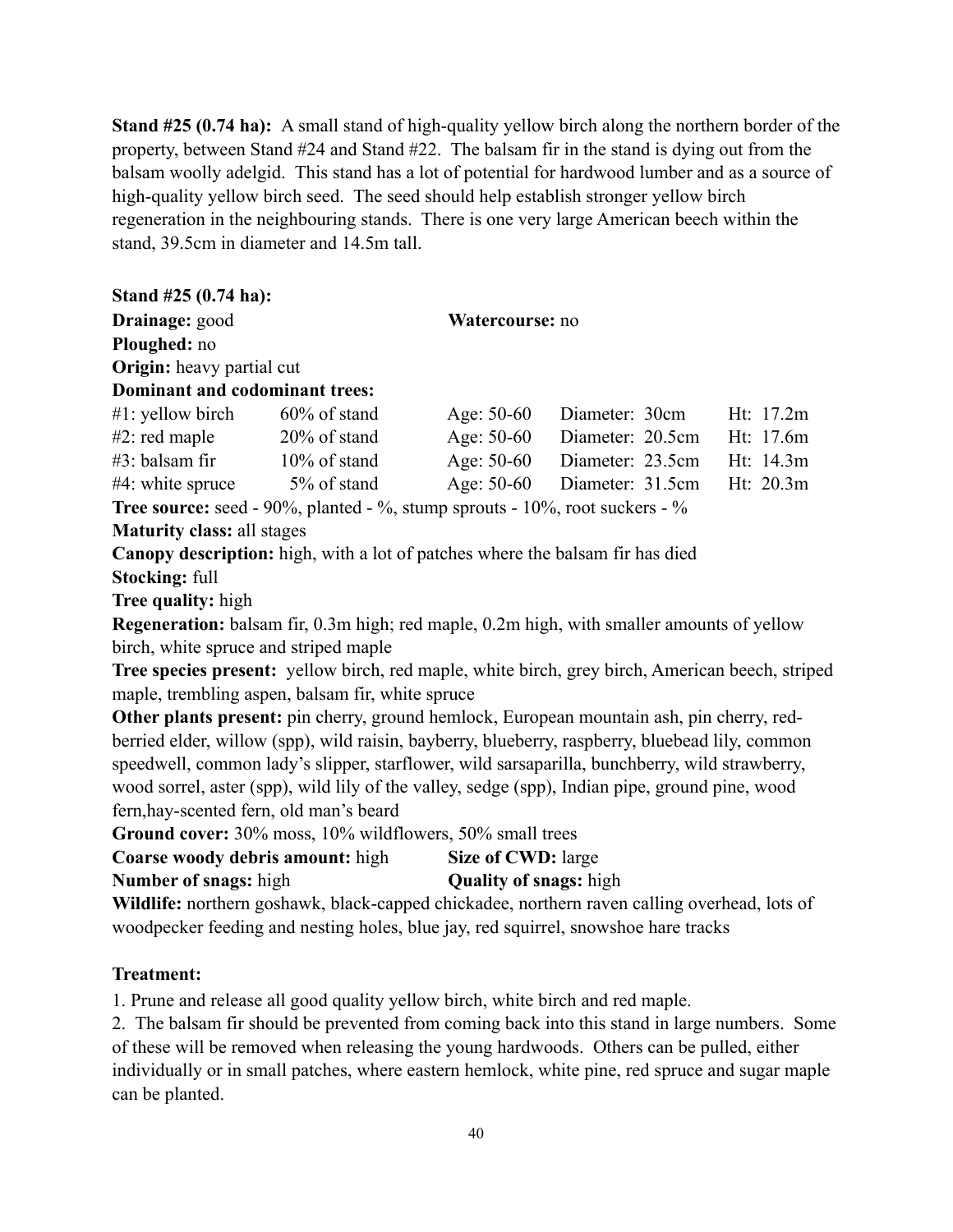**Stand #26 (0.4 ha):** A small, mixed-up block of woodland to the west of Stand #27, running up to the northern border of the property. It is ploughed land that was abandoned earlier than Stand #27. At present it has low value as a woodland but it has good access and will become another example of the type of restorative practices that can be used to increase the economic and ecological values of degraded woodland.

| Stand $#26(0.4 \text{ ha})$ :                                                     |                 |           |                                                                                                        |  |
|-----------------------------------------------------------------------------------|-----------------|-----------|--------------------------------------------------------------------------------------------------------|--|
| Drainage: good                                                                    | Watercourse: no |           |                                                                                                        |  |
| Ploughed: yes                                                                     |                 |           |                                                                                                        |  |
| Origin: abandoned farmland                                                        |                 |           |                                                                                                        |  |
| Dominant and codominant trees:                                                    |                 |           |                                                                                                        |  |
| #1: white spruce $30\%$ of stand                                                  |                 | Age: $40$ | Diameter: 17.4cm Ht: 15.1m                                                                             |  |
| $#2$ : trembling aspen $20\%$ of stand                                            |                 |           | Age: 30-40 Diameter: 15cm Ht: 15.9m                                                                    |  |
| $\#3$ : white birch $20\%$ of stand                                               |                 |           | Age: 30-40 Diameter: 11.5cm Ht: 12.6m                                                                  |  |
| <b>Tree source:</b> seed - 70%, planted - %, stump sprouts and root suckers -30 % |                 |           |                                                                                                        |  |
| <b>Maturity class: immature</b>                                                   |                 |           |                                                                                                        |  |
| <b>Canopy description:</b> patchy, with lots of openings                          |                 |           |                                                                                                        |  |
| Stocking: understocked                                                            |                 |           |                                                                                                        |  |
| Tree quality: poor                                                                |                 |           |                                                                                                        |  |
| <b>Regeneration:</b> lots of 1m-high balsam fir with some smaller white spruce    |                 |           |                                                                                                        |  |
|                                                                                   |                 |           | Tree species present: white spruce, balsam fir, trembling aspen, white birch, grey birch, yellow       |  |
| birch, red maple, American beech, sugar maple                                     |                 |           |                                                                                                        |  |
|                                                                                   |                 |           | <b>Other plants present:</b> pin cherry, willow (spp), ground hemlock, bayberry, blueberry, raspberry, |  |
|                                                                                   |                 |           | dwarf red raspberry, blackberry, common speedwell, starflower, wild sarsaparilla, wild                 |  |
|                                                                                   |                 |           | strawberry, whorled wood aster, wild lily of the valley, Indian pipe, cinnamon fern, wood fern,        |  |
| old man's beard                                                                   |                 |           |                                                                                                        |  |
| Ground cover: 30% moss, % wildflowers, 50% leaf/needle litter, % ferns            |                 |           |                                                                                                        |  |
| <b>Coarse woody debris amount:</b> low Size of CWD: small                         |                 |           |                                                                                                        |  |
| Number of snags: low                                                              |                 |           | <b>Quality of snags: low</b>                                                                           |  |
|                                                                                   |                 |           | Wildlife: American robin, black-capped chickadee, blue jay, red squirrel, snowshoe hare tracks         |  |
|                                                                                   |                 |           |                                                                                                        |  |

## **Treatment:**

1. Prune and release all good quality yellow birch, white birch and red maple.

2. Plant any openings with a mix of red oak, white ash, yellow birch, eastern hemlock, white pine, alternate-leaf dogwood, highbush cranberry and beaked hazelnut. Some of these openings may need to be enlarged to allow enough sunlight to reach the plantings.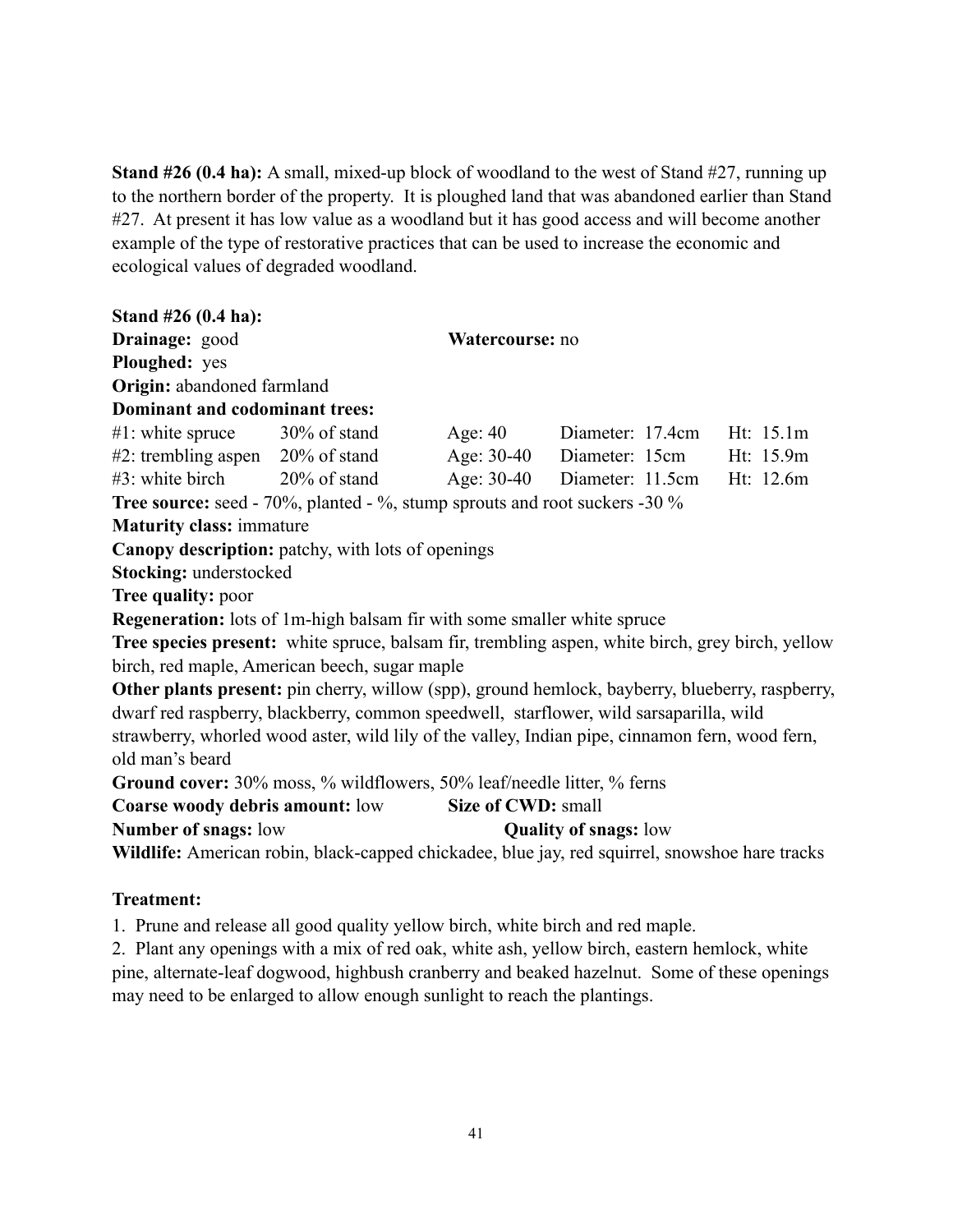**Stand #27 (1.79 ha):** A black spruce plantation along the northern border of the property, running on both sides of the road. The trees are growing slowly and any suppressed or intermediate trees are unstable due to poor rooting. The stand lacks diversity, though there has been some white spruce and grey and white birch seed in naturally..

| Stand #27 (1.79 ha):               |                                                                               |  |                                                                                                                                                                                                    |           |
|------------------------------------|-------------------------------------------------------------------------------|--|----------------------------------------------------------------------------------------------------------------------------------------------------------------------------------------------------|-----------|
| Drainage: good                     | Watercourse: no                                                               |  |                                                                                                                                                                                                    |           |
| Ploughed: yes                      |                                                                               |  |                                                                                                                                                                                                    |           |
| Origin: old field                  |                                                                               |  |                                                                                                                                                                                                    |           |
| Dominant and codominant trees:     |                                                                               |  |                                                                                                                                                                                                    |           |
|                                    | $\#1$ : black spruce $70\%$ of stand Age: 25                                  |  | Diameter: 13.7cm Ht: 7.8m                                                                                                                                                                          |           |
|                                    |                                                                               |  | #2: grey birch 20% of stand Age: 25 Diameter: 10.7cm                                                                                                                                               | Ht: 10.7m |
|                                    |                                                                               |  | <b>Tree source:</b> seed - $10\%$ , planted - $70\%$ , stump sprouts - $20\%$ , root suckers - $\%$                                                                                                |           |
| <b>Maturity class: immature</b>    |                                                                               |  |                                                                                                                                                                                                    |           |
|                                    |                                                                               |  | <b>Canopy description:</b> some diversity in height due to the birches growing in the stand, otherwise                                                                                             |           |
| fairly closed and low.             |                                                                               |  |                                                                                                                                                                                                    |           |
| <b>Stocking: full</b>              |                                                                               |  |                                                                                                                                                                                                    |           |
| <b>Tree quality: low</b>           |                                                                               |  |                                                                                                                                                                                                    |           |
|                                    | <b>Regeneration:</b> balsam fir about 1m high, with some 1m high white spruce |  |                                                                                                                                                                                                    |           |
|                                    |                                                                               |  | Tree species present: black spruce, white spruce, balsam fir, grey birch, white birch, red maple,                                                                                                  |           |
| large-tooth aspen, trembling aspen |                                                                               |  |                                                                                                                                                                                                    |           |
|                                    |                                                                               |  | Other plants present: pin cherry, downy alder, willow (spp), bayberry, blueberry, raspberry,                                                                                                       |           |
|                                    |                                                                               |  | dwarf red raspberry, blackberry, creeping buttercup, starflower, bunchberry, common speedwell,<br>wild strawberry, aster (spp), wild lily of the valley, Indian pipe, bracken fern, wood fern, old |           |
| man's beard                        |                                                                               |  |                                                                                                                                                                                                    |           |
|                                    | Ground cover: 40% moss, 5% wildflowers, 40% leaf/needle litter, % ferns       |  |                                                                                                                                                                                                    |           |
|                                    | <b>Coarse woody debris amount:</b> low Size of CWD: small                     |  |                                                                                                                                                                                                    |           |
|                                    |                                                                               |  |                                                                                                                                                                                                    |           |

**Number of snags:** low **Quality of snags:** low

Wildlife: blue jay, old American robin nest, red squirrel, snowshoe hare tracks

## **Treatment:**

1. Prune and release any good quality hardwood throughout the stand.

2. Release designated black spruce crop trees.

3. Expand 6-10 areas where the spruce have started to die and plant a mixture of red oak, white ash, yellow birch and white pine.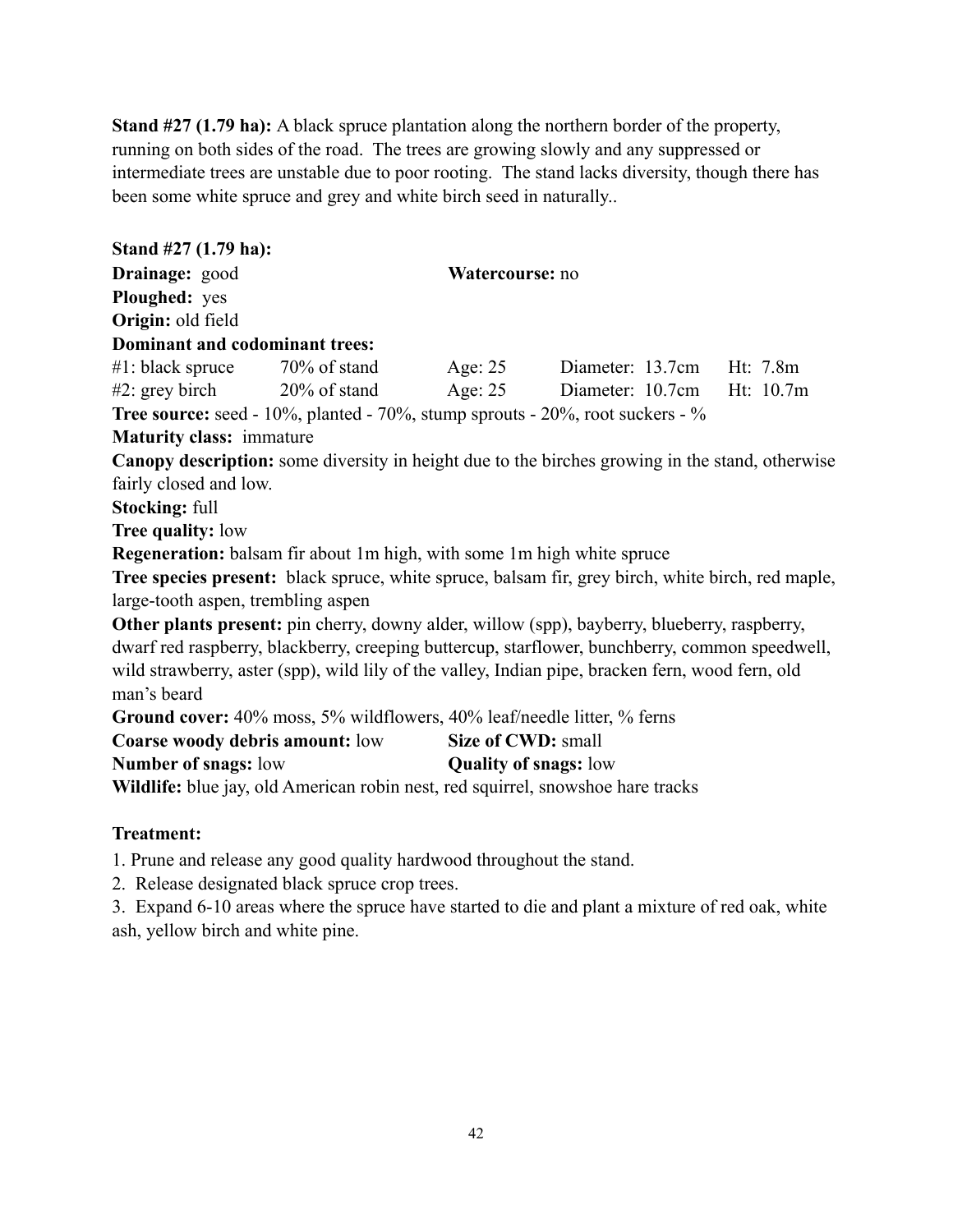**Stand #28 (0.58 ha):** A small red pine plantation east of Stand #27. The larger trees have become dominant and suppressed individuals are growing slowly. Most trees show signs of pine weevil damage, causing multiple leaders. There are some grey birch and pin cherry growing within the plantation, but the diversity is very low in this area. This will be another good opportunity to showcase the restoration techniques that will add value and diversity to the plantation, especially in the area of wildlife habitat.

**Stand #28 (0.58 ha): Drainage:** good **Watercourse:** no **Ploughed:** yes **Origin:** old field **Dominant and codominant trees:** #1: red pine 95% of stand Age: 25 Diameter: 20.5cm Ht: 11.9m #2: grey birch 5% of stand Age: 20-25 Diameter: 10.5cm Ht: 11.6m **Tree source:** seed - %, planted – 95%, stump sprouts - 5%, root suckers - % **Maturity class:** immature **Canopy description:** closed **Stocking:** full **Tree quality:** poor **Regeneration:** almost nothing **Tree species present:** red pine, balsam fir, grey birch, white birch **Other plants present:** pin cherry, willow (spp), raspberry, wild strawberry, aster (spp), wild lily of the valley, wood fern, old man's beard **Ground cover:** % moss, % wildflowers, 95% leaf/needle litter, % ferns **Coarse woody debris amount:** low **Size of CWD:** small **Number of snags:** low **Quality of snags:** low **Wildlife:** American goldfinch, red squirrel, snowshoe hare tracks

### **Treatment:**

1. Cut four 10m strips (one strip every 30m) throughout the stand, and plant the strips in red oak, white ash, yellow birch, white pine, red spruce and eastern hemlock, plus highbush cranberry, American mountain ash, serviceberry and witch hazel.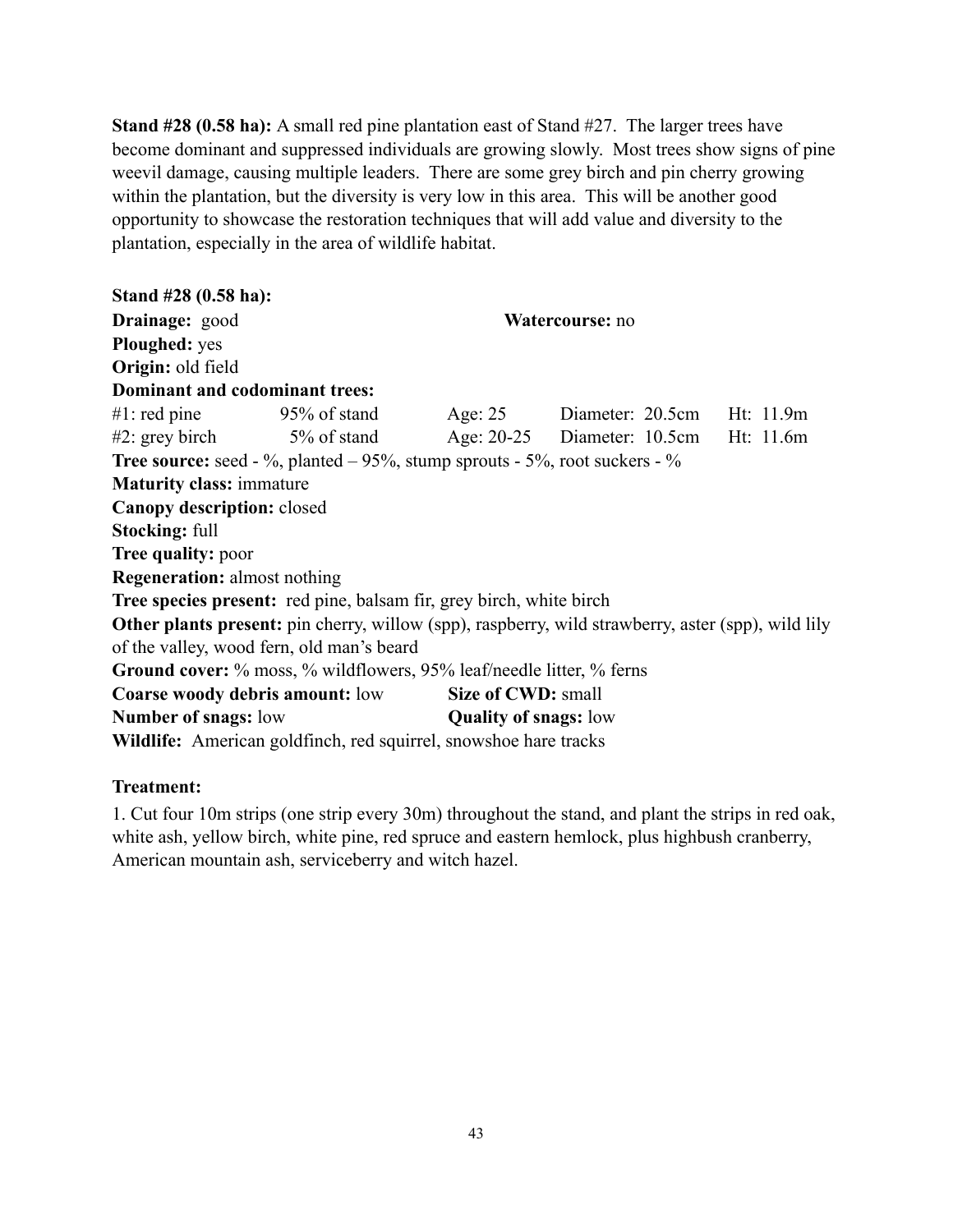**Stand #29 (0.20 ha):** A tiny stand of eastern larch planted along the forest road near the northeastern edge of the property. The stand is dense and suppressed and intermediate trees are tying. Bark borers are present in these trees and many have multiple leaders. The forest floor is quite dark and the stand lacks both potential economic value and diversity for wildlife.

**Stand #29 (0.20 ha): Drainage:** good **Watercourse:** no **Ploughed:** yes **Origin:** old field, plantation **Dominant and codominant trees:** #1: eastern larch 90% of stand Age: 25 Diameter: 21.5cm Ht: 13.2m #2: white spruce 5% of stand Age: 25 Diameter: 17.1cm Ht: 12.3m **Tree source:** seed - 10%, planted - 90%, stump sprouts - %, root suckers - % **Maturity class:** immature **Canopy description:** closed **Stocking:** full **Tree quality:** poor **Regeneration:** balsam fir, 0.3m tall, with some 1m white spruce **Tree species present:** eastern larch, white spruce, balsam fir, grey birch, white birch, red maple, **Other plants present:** pin cherry, blueberry, raspberry, blackberry, common speedwell, purple aster (spp), wood fern, old man's beard **Ground cover:** 90% moss, % wildflowers, % leaf/needle litter, % ferns **Coarse woody debris amount:** low **Size of CWD:** small **Number of snags:** low **Quality of snags:** low **Wildlife:** black-capped chickadee, American goldfinch, red squirrel, snowshoe hare tracks

### **Treatment:**

1. Create four patches, 10-12m in diameter, spaced throughout the stand in the worst areas of the plantation. Plant these holes with a mix of white pine, red spruce, eastern hemlock, red oak, yellow birch, witch hazel, highbush cranberry, serviceberry and American mountain ash.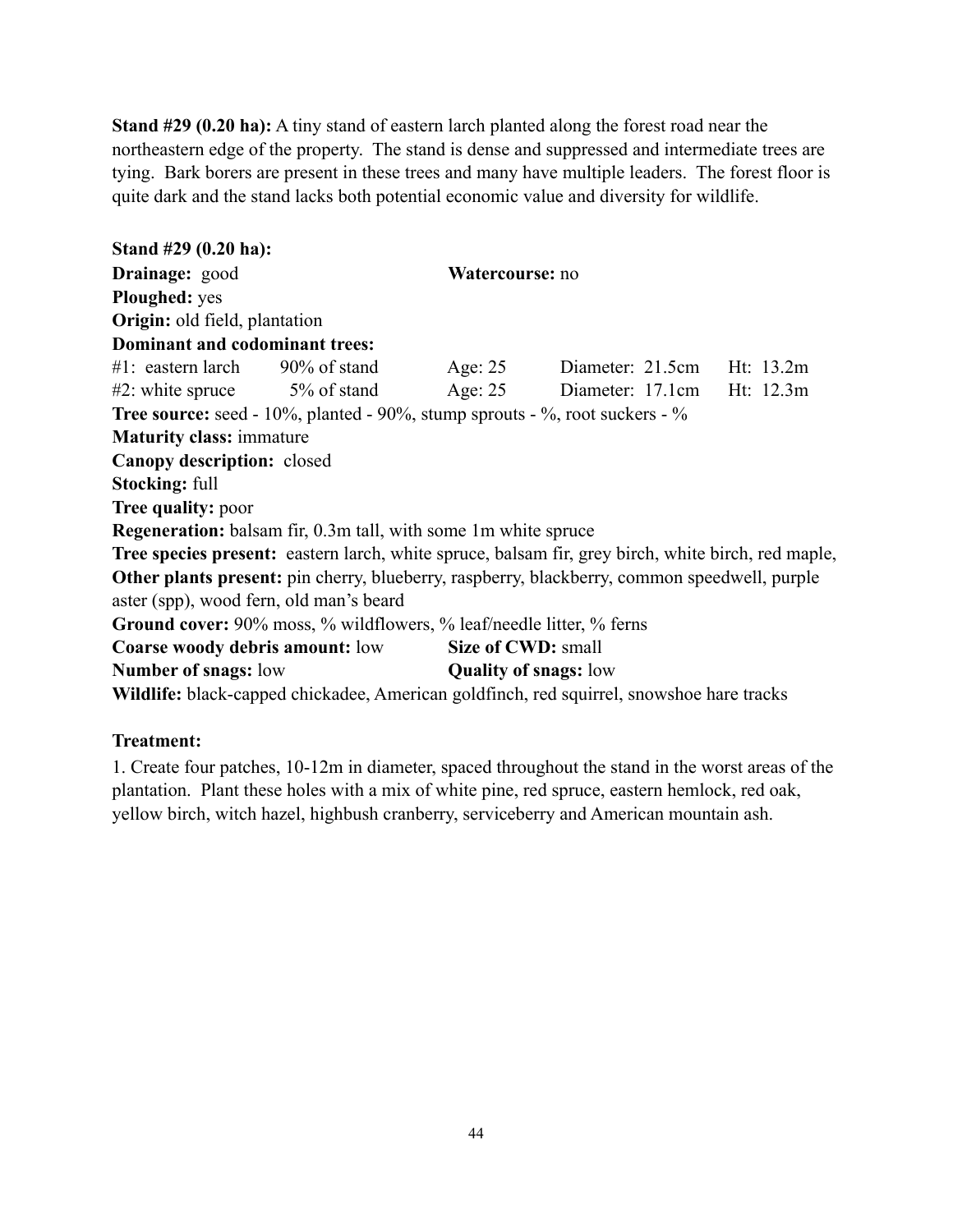**Stand #30 (0.40 ha):** Another small black spruce plantation in the northeast corner of the property at the opening to the trail. This is another area where we can showcase restoration techniques aimed at adding value, increasing biodiversity and improving wildlife habitat.

**Stand #30 (0.40 ha): Drainage:** good **Watercourse:** along the edge **Ploughed:** yes **Origin:** old field, plantation **Dominant and codominant trees:** #1: black spruce 98% of stand Age: 25 Diameter: 19.7cm Ht: 10.1m #2: white birch 1% of stand Age: 20-255 Diameter: 10.1cm Ht: 10.1m **Tree source:** seed - 2%, planted - 98%, stump sprouts - %, root suckers - % **Maturity class:** immature **Canopy description:** closed and low **Stocking:** fully **Tree quality:** poor **Regeneration:** very little **Tree species present:** black spruce, white spruce, balsam fir, white birch, grey birch, wild apple (spp) **Other plants present:** pin cherry, speckled alder, downy alder, willow (spp), bayberry, blueberry, dwarf red raspberry, raspberry, blackberry, common speedwell, wild strawberry, aster (spp), Indian pipe, wood fern, old man's beard Ground cover: (snow covered) % moss, % wildflowers, % leaf/needle litter, % ferns **Coarse woody debris amount:** low **Size of CWD:** small **Number of snags:** low **Quality of snags:** low **Wildlife:** black-capped chickadee, blue jay, red squirrel, snowshoe hare tracks

## **Treatment:**

1. This stand will be left to get older before much work will be done, but trees that are not vigourous can be cut and any holes planted with red oak, white ash, eastern hemlock and white pine, as well as alternate-leaf dogwood, hobblebush and witch hazel.